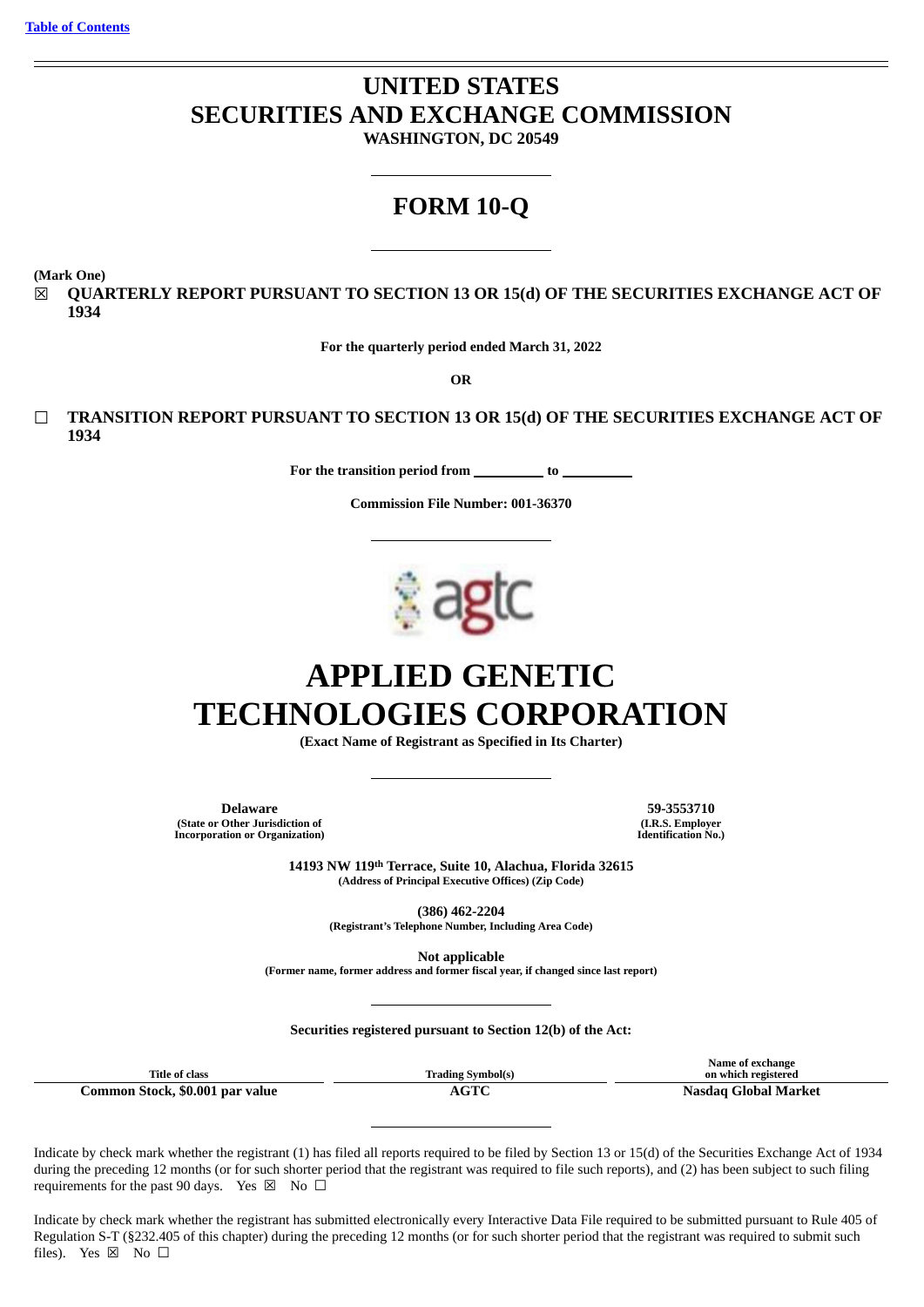Indicate by check mark whether the registrant is a large accelerated filer, an accelerated filer, a non-accelerated filer, a smaller reporting company, or an emerging growth company. See the definitions of "large accelerated filer," "accelerated filer," "smaller reporting company," and "emerging growth company" in Rule 12b-2 of the Exchange Act.

| Large accelerated filer |   | Accelerated filer                     |  |
|-------------------------|---|---------------------------------------|--|
| Non-accelerated filer   | 冈 | Smaller reporting company $\boxtimes$ |  |
|                         |   | Emerging growth company $\Box$        |  |

If an emerging growth company, indicate by check mark if the registrant has elected not to use the extended transition period for complying with any new or revised financial accounting standards provided pursuant to Section 13(a) of the Exchange Act □

Indicate by check mark whether the registrant is a shell company (as defined in Rule 12b-2 of the Exchange Act). Yes  $\Box$  No  $\boxtimes$ 

The number of shares of the registrant's common stock outstanding as of May 12, 2022 was 50,731,903.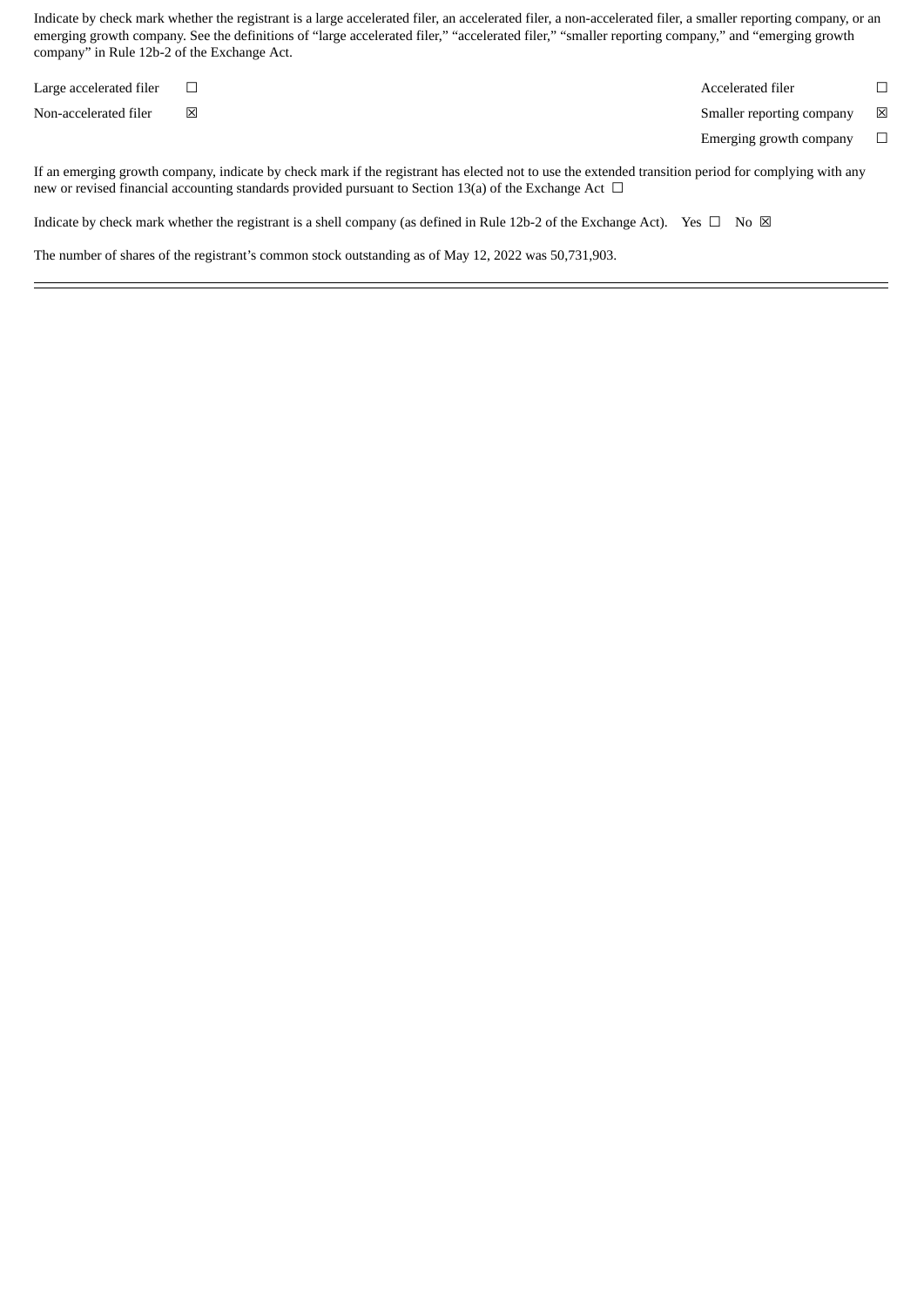$\overline{\phantom{a}}$ 

# **APPLIED GENETIC TECHNOLOGIES CORPORATION FORM 10-Q FOR THE QUARTER ENDED MARCH 31, 2022**

# **TABLE OF CONTENTS**

<span id="page-2-0"></span>

|          | PART I. FINANCIAL INFORMATION                                                                            | Page<br>3 |
|----------|----------------------------------------------------------------------------------------------------------|-----------|
| ITEM 1.  | <b>FINANCIAL STATEMENTS (Unaudited)</b>                                                                  | 3         |
|          | Condensed Balance Sheets as of March 31, 2022 and June 30, 2021                                          | 3         |
|          | Condensed Statements of Operations for the three and nine months ended March 31, 2022 and 2021           | 4         |
|          | Condensed Statements of Stockholders' Equity for the three and nine months ended March 31, 2022 and 2021 | 5         |
|          | Condensed Statements of Cash Flows for the nine months ended March 31, 2022 and 2021                     | 6         |
|          | <b>Notes to Condensed Financial Statements</b>                                                           | 7         |
| ITEM 2.  | MANAGEMENT'S DISCUSSION AND ANALYSIS OF FINANCIAL CONDITION AND RESULTS OF OPERATIONS                    | 15        |
| ITEM 3.  | <b>QUANTITATIVE AND QUALITATIVE DISCLOSURES ABOUT MARKET RISK</b>                                        | 26        |
| ITEM 4.  | <b>CONTROLS AND PROCEDURES</b>                                                                           | 26        |
|          | PART II. OTHER INFORMATION                                                                               | 26        |
| ITEM 1.  | <b>LEGAL PROCEEDINGS</b>                                                                                 | 26        |
| ITEM 1A. | <b>RISK FACTORS</b>                                                                                      | 26        |
| ITEM 6.  | <b>EXHIBITS</b>                                                                                          | 27        |
|          | <b>SIGNATURE</b>                                                                                         | 28        |
|          | $\overline{2}$                                                                                           |           |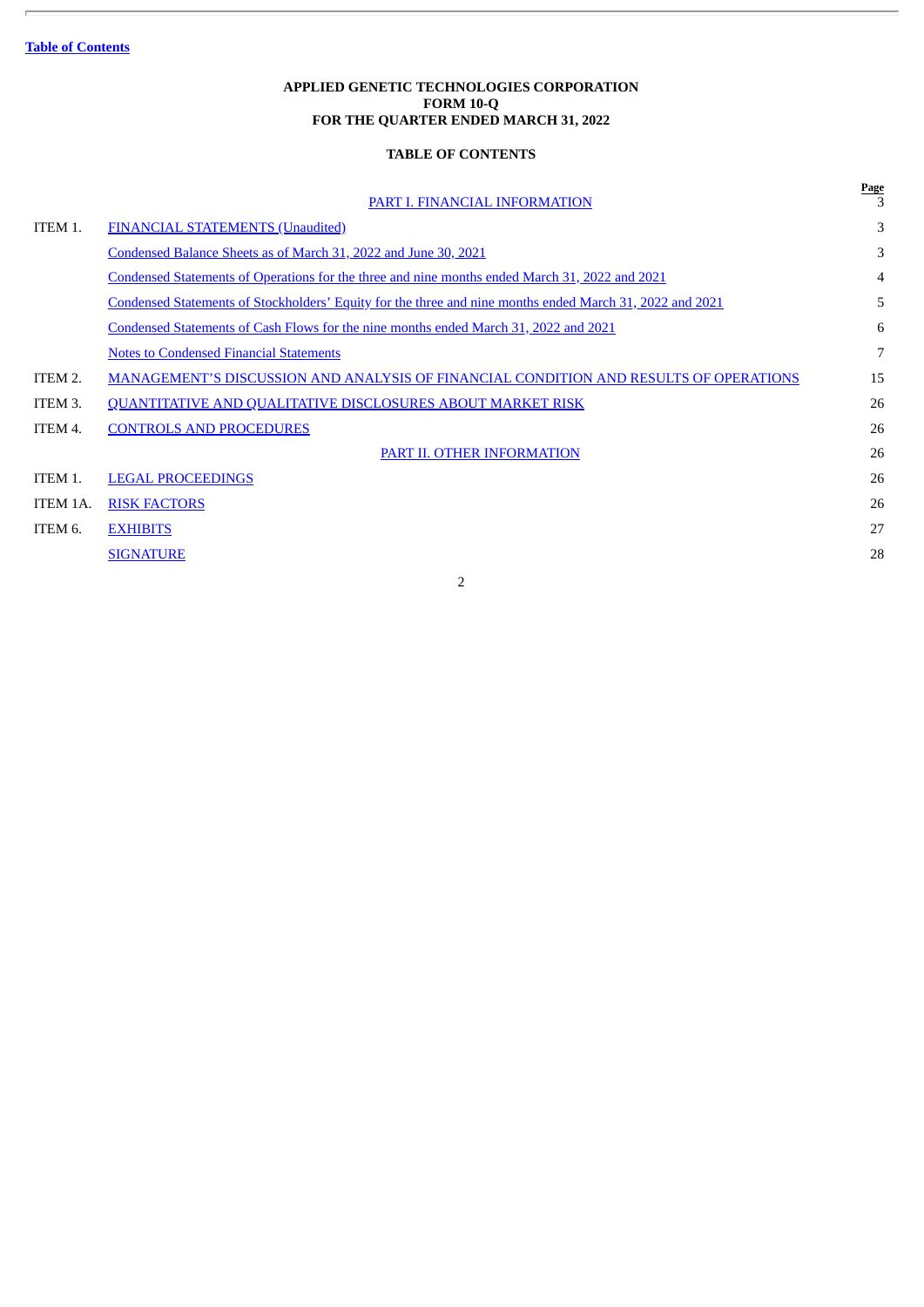# **PART I. FINANCIAL INFORMATION**

# <span id="page-3-2"></span><span id="page-3-1"></span><span id="page-3-0"></span>**ITEM 1. FINANCIAL STATEMENTS**

# **APPLIED GENETIC TECHNOLOGIES CORPORATION CONDENSED BALANCE SHEETS (Unaudited)**

| In thousands, except per share data                                                                     |    | March 31, 2022 | June 30, 2021 |            |
|---------------------------------------------------------------------------------------------------------|----|----------------|---------------|------------|
| <b>ASSETS</b>                                                                                           |    |                |               |            |
| Current assets:                                                                                         |    |                |               |            |
| Cash and cash equivalents                                                                               | \$ | 67,849         |               | \$105,052  |
| Investments                                                                                             |    |                |               | 2,000      |
| Prepaid and other current assets                                                                        |    | 2.678          |               | 2,655      |
| Total current assets                                                                                    |    | 70,527         |               | 109,707    |
| Property and equipment, net                                                                             |    | 4,244          |               | 4,658      |
| Intangible assets, net                                                                                  |    | 1,381          |               | 1,287      |
| Investment in Bionic Sight, LLC                                                                         |    | 7,884          |               | 8,000      |
| Right-of-use assets - operating leases                                                                  |    | 3,029          |               | 3,167      |
| Right-of-use asset - financing lease                                                                    |    |                |               | 34         |
| Other assets                                                                                            |    | 126            |               | 113        |
| <b>Total assets</b>                                                                                     | \$ | 87,191         | $\mathbb{S}$  | 126,966    |
| <b>LIABILITIES AND STOCKHOLDERS' EQUITY</b>                                                             |    |                |               |            |
| <b>Current liabilities:</b>                                                                             |    |                |               |            |
| Accounts payable                                                                                        | \$ | 3,561          | \$            | 1,879      |
| Accrued and other liabilities                                                                           |    | 11,946         |               | 14,500     |
| Lease liabilities - operating                                                                           |    | 1,232          |               | 1,116      |
| Lease liability - finance                                                                               |    |                |               | 38         |
| Current portion of long-term debt                                                                       |    | 9,070          |               | 2,181      |
| Total current liabilities                                                                               |    | 25,809         |               | 19,714     |
| Lease liabilities - operating, net of current portion                                                   |    | 2,900          |               | 3,418      |
| Long-term debt, net of debt discounts and deferred financing fees                                       |    | 11,358         |               | 17,727     |
| Other liabilities                                                                                       |    | 97             |               | 299        |
| <b>Total liabilities</b>                                                                                |    | 40,164         |               | 41,158     |
| Stockholders' equity:                                                                                   |    |                |               |            |
| Preferred stock, par value \$0.001 per share, 5,000 shares authorized; no shares issued and outstanding |    |                |               |            |
| Common stock, par value \$0.001 per share, 150,000 shares authorized; 50,786 and 42,835 shares issued;  |    |                |               |            |
| 50,732 and 42,794 shares outstanding at March 31, 2022 and June 30, 2021, respectively                  |    | 51             |               | 43         |
| Additional paid-in capital                                                                              |    | 337,058        |               | 325,245    |
| Treasury stock at cost; 54 and 41 shares at March 31, 2022 and June 30, 2021, respectively              |    | (256)          |               | (211)      |
| <b>Accumulated deficit</b>                                                                              |    | (289, 826)     |               | (239, 269) |
| Total stockholders' equity                                                                              |    | 47,027         |               | 85,808     |
| Total liabilities and stockholders' equity                                                              | \$ | 87,191         |               | \$126,966  |

The accompanying notes are an integral part of these Unaudited Condensed Financial Statements.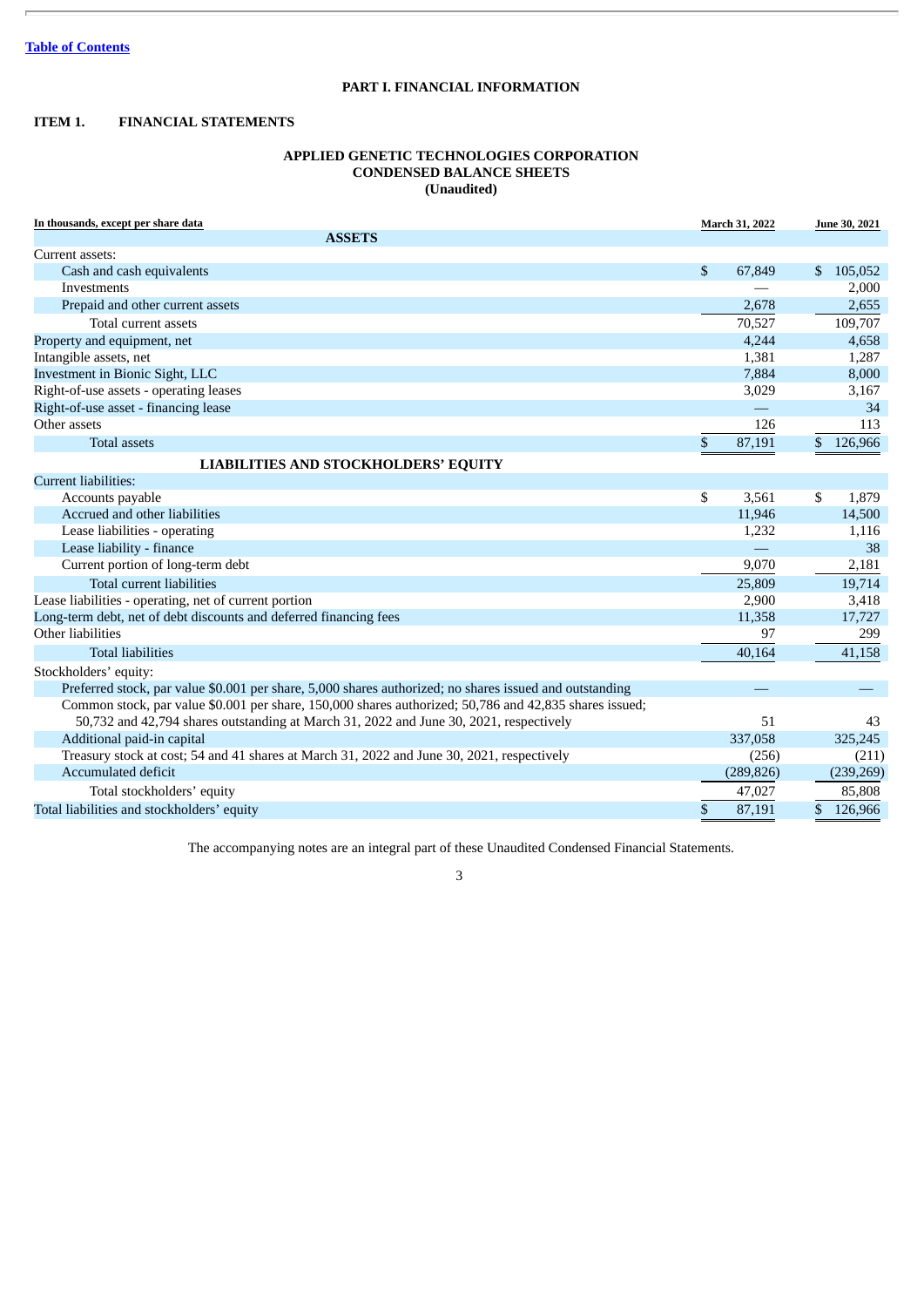# **APPLIED GENETIC TECHNOLOGIES CORPORATION CONDENSED STATEMENTS OF OPERATIONS (Unaudited)**

<span id="page-4-0"></span>

|                                                  |              | <b>Three Months</b><br><b>Ended March 31.</b> | <b>Nine Months</b><br><b>Ended March 31,</b> |              |
|--------------------------------------------------|--------------|-----------------------------------------------|----------------------------------------------|--------------|
| In thousands, except per share data              | 2022         | 2021                                          | 2022                                         | 2021         |
| Revenue                                          | \$           | \$                                            | \$                                           | \$           |
| <b>Operating expenses:</b>                       |              |                                               |                                              |              |
| Research and development                         | 9,162        | 10,960                                        | 35,941                                       | 34,397       |
| General and administrative and other             | 4,421        | 3,528                                         | 12,510                                       | 10,268       |
| Total operating expenses                         | 13,583       | 14,488                                        | 48,451                                       | 44,665       |
| Loss from operations                             | (13, 583)    | (14, 488)                                     | (48, 451)                                    | (44, 665)    |
| Other income (expense), net:                     |              |                                               |                                              |              |
| Investment income, net                           | 9            | 13                                            | 21                                           | 106          |
| Interest expense                                 | (667)        | (330)                                         | (2,011)                                      | (997)        |
| Total other income (expense), net                | (658)        | (317)                                         | (1,990)                                      | (891)        |
| Loss before provision for income taxes           | (14,241)     | (14, 805)                                     | (50, 441)                                    | (45, 556)    |
| Provision for income taxes                       |              | 21                                            |                                              | 62           |
| Loss before equity in net losses of an affiliate | (14,241)     | (14, 826)                                     | (50, 441)                                    | (45, 618)    |
| Equity in net losses of an affiliate             | (53)         | (25)                                          | (116)                                        | (75)         |
| Net loss                                         | \$(14,294)   | \$(14,851)                                    | \$(50, 557)                                  | \$(45,693)   |
| Weighted average shares outstanding:             |              |                                               |                                              |              |
| <b>Basic</b>                                     | 43,639       | 36,751                                        | 43,112                                       | 29,431       |
| <b>Diluted</b>                                   | 43,639       | 36,751                                        | 43,112                                       | 29,431       |
| Net loss per common share:                       |              |                                               |                                              |              |
| <b>Basic</b>                                     | (0.33)<br>S  | (0.40)<br>S                                   | (1.17)<br>-S                                 | (1.55)       |
| <b>Diluted</b>                                   | \$<br>(0.33) | (0.40)<br>\$.                                 | (1.17)<br>\$                                 | \$<br>(1.55) |

The accompanying notes are an integral part of these Unaudited Condensed Financial Statements.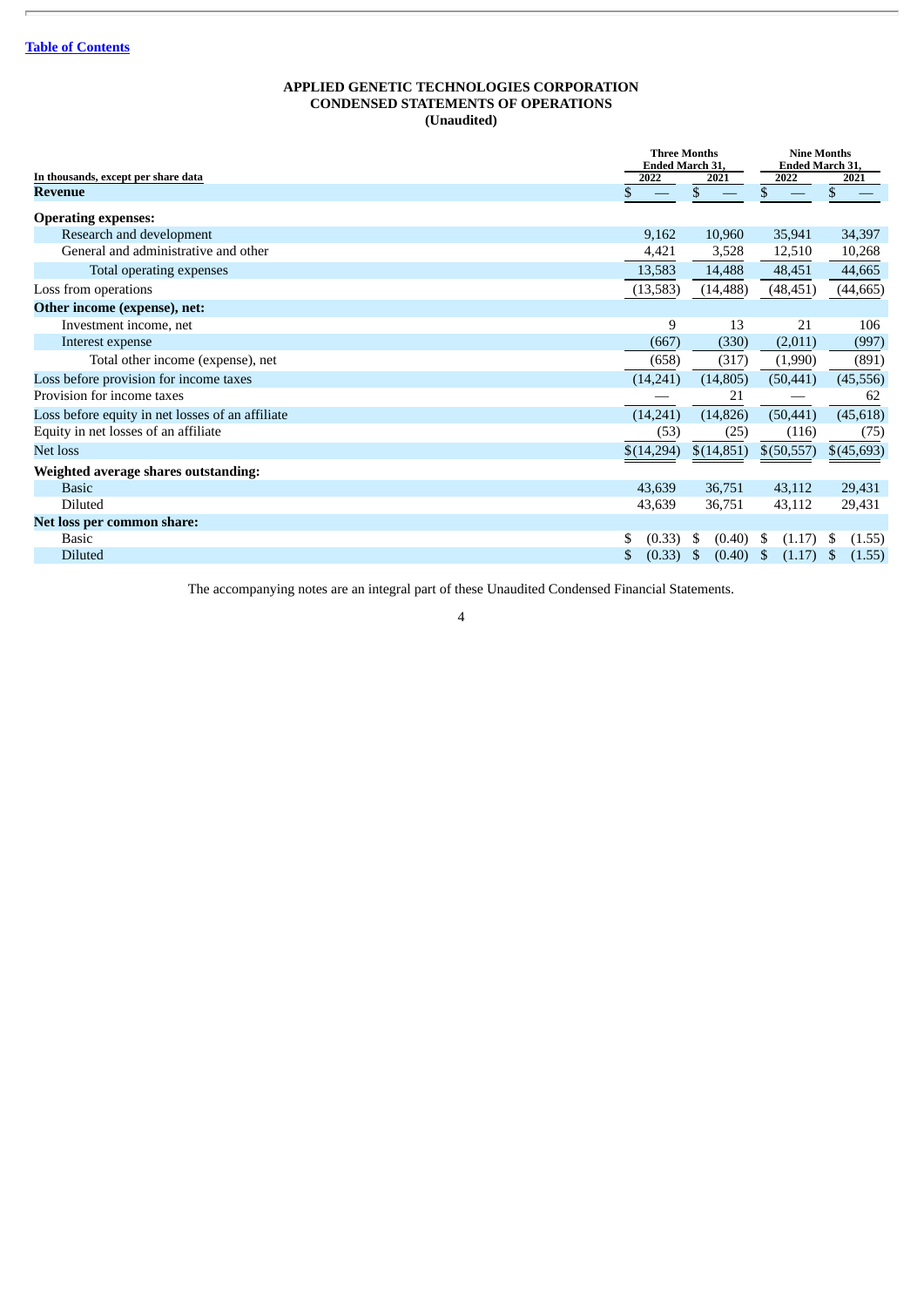# **APPLIED GENETIC TECHNOLOGIES CORPORATION CONDENSED STATEMENTS OF STOCKHOLDERS' EQUITY THREE AND NINE MONTHS ENDED MARCH 31, 2022 AND 2021 (Unaudited)**

<span id="page-5-0"></span>

|                                                                  | <b>Common Stock</b>   |               | <b>Treasury Stock</b> |               |                                         |                               |           |
|------------------------------------------------------------------|-----------------------|---------------|-----------------------|---------------|-----------------------------------------|-------------------------------|-----------|
| In thousands                                                     | Outstanding<br>Shares | <b>Amount</b> | <b>Shares</b>         | <b>Amount</b> | <b>Additional</b><br>Paid-in<br>Capital | Accumulated<br><b>Deficit</b> | Totals    |
| Balances at June 30, 2021                                        | 42,794                | 43            | 41                    | \$(211)       | \$325,245                               | $$$ (239,269)                 | \$85,808  |
| Share-based compensation expense                                 |                       |               |                       |               | 810                                     |                               | 810       |
| Shares issued under employee plans and related share repurchases | 65                    |               | 13                    | (45)          | 71                                      |                               | 26        |
| Net loss                                                         |                       |               |                       |               |                                         | (17, 119)                     | (17, 119) |
| Balances at September 30, 2021                                   | 42,859                | 43            | 54                    | (256)         | 326,126                                 | (256, 388)                    | 69,525    |
| Issuance of common stock, net of issuance costs                  | 56                    |               |                       |               | 143                                     |                               | 143       |
| Share-based compensation expense                                 |                       |               |                       |               | 946                                     |                               | 946       |
| Shares issued under employee plans and related share repurchases | 6                     |               |                       |               | 20                                      |                               | 20        |
| Net loss                                                         |                       |               |                       |               |                                         | (19, 144)                     | (19, 144) |
| Balances at December 31, 2021                                    | 42,921                | 43            | 54                    | (256)         | 327,235                                 | (275, 532)                    | 51,490    |
| Issuance of common stock, net of issuance costs                  | 7,690                 | 8             |                       |               | 8,938                                   |                               | 8,946     |
| Share-based compensation expense                                 |                       |               |                       |               | 843                                     |                               | 843       |
| Shares issued under employee plans and related share repurchases | 121                   |               |                       |               | 42                                      |                               | 42        |
| Net loss                                                         |                       |               |                       |               |                                         | (14,294)                      | (14,294)  |
| Balances at March 31, 2022                                       | 50,732                | 51            | 54                    | \$(256)       | \$337,058                               | \$(289, 826)                  | \$47,027  |

|                                                                  | <b>Common Stock</b>   |               | <b>Treasury Stock</b> |            |                                         |                               |           |
|------------------------------------------------------------------|-----------------------|---------------|-----------------------|------------|-----------------------------------------|-------------------------------|-----------|
| In thousands                                                     | Outstanding<br>Shares | <b>Amount</b> | <b>Shares</b>         | Amount     | <b>Additional</b><br>Paid-in<br>Capital | Accumulated<br><b>Deficit</b> | Totals    |
| Balances at June 30, 2020                                        | 25,793                | 25            | 20                    | \$<br>(88) | \$252,519                               | \$(181,440)                   | \$71,016  |
| Share-based compensation expense                                 |                       |               |                       |            | 646                                     |                               | 646       |
| Shares issued under employee plans and related share repurchases | 67                    |               | 21                    | (123)      | 43                                      |                               | (80)      |
| Net loss                                                         |                       |               |                       |            |                                         | (15,380)                      | (15,380)  |
| Balances at September 30, 2020                                   | 25,860                | 25            | 41                    | (211)      | 253,208                                 | (196, 820)                    | 56,202    |
| Share-based compensation expense                                 |                       |               |                       |            | 624                                     |                               | 624       |
| Shares issued under employee plans and related share repurchases | 45                    |               |                       |            | 158                                     |                               | 158       |
| Net loss                                                         |                       |               |                       |            |                                         | (15, 462)                     | (15, 462) |
| Balances at December 31, 2020                                    | 25,905                | 25            | 41                    | (211)      | 253,990                                 | (212, 282)                    | 41,522    |
| Issuance of common stock and accompanying warrants, net of       |                       |               |                       |            |                                         |                               |           |
| issuance costs                                                   | 16,742                | 17            |                       |            | 69,244                                  |                               | 69,261    |
| Share-based compensation expense                                 |                       |               |                       |            | 595                                     |                               | 595       |
| Shares issued under employee plans and related share repurchases | 108                   |               |                       |            | 473                                     |                               | 473       |
| Net loss                                                         |                       |               |                       |            |                                         | (14, 851)                     | (14, 851) |
| Balances at March 31, 2021                                       | 42,755                | 42<br>S.      | 41                    | \$(211)    | \$324,302                               | \$(227, 133)                  | \$97,000  |

The accompanying notes are an integral part of these Unaudited Condensed Financial Statements.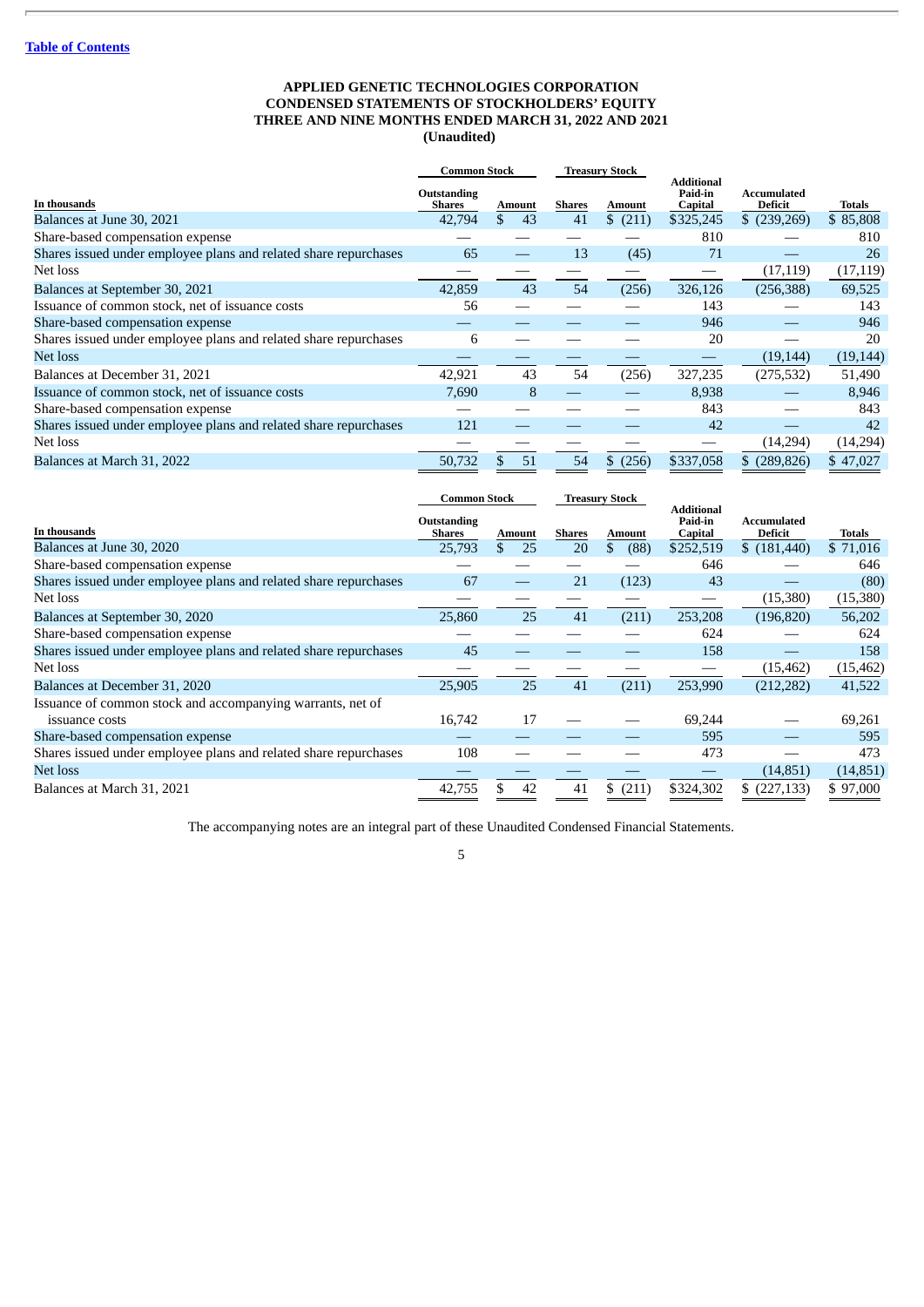# **APPLIED GENETIC TECHNOLOGIES CORPORATION CONDENSED STATEMENTS OF CASH FLOWS (Unaudited)**

<span id="page-6-0"></span>

|                                                                                             | Nine Months Ended March 31, |           |    |           |
|---------------------------------------------------------------------------------------------|-----------------------------|-----------|----|-----------|
| In thousands                                                                                |                             | 2022      |    | 2021      |
| Operating activities:<br>Net loss                                                           | \$                          | (50, 557) | \$ | (45, 693) |
| Adjustments to reconcile net loss to net cash used in operating activities:                 |                             |           |    |           |
| Share-based compensation expense                                                            |                             | 2,599     |    | 1,865     |
| Expense for shares of common stock issued to a vendor                                       |                             | 27        |    |           |
| Depreciation and amortization                                                               |                             | 1,130     |    | 1,123     |
| Investment discount accretion, net                                                          |                             |           |    | (10)      |
| Amortization of debt discounts and deferred financing fees                                  |                             | 520       |    | 252       |
| Reduction in the carrying amount of operating lease right-of-use assets                     |                             | 381       |    | 264       |
| Equity in net losses of an affiliate                                                        |                             | 116       |    | 75        |
| Changes in operating assets and liabilities:                                                |                             |           |    |           |
| Prepaid and other assets                                                                    |                             | (36)      |    | 975       |
| Accounts payable                                                                            |                             | 1,569     |    | 571       |
| <b>Operating lease liabilities</b>                                                          |                             | (645)     |    | (516)     |
| Accrued and other liabilities                                                               |                             | (2,594)   |    | 3,356     |
| Cash used in operating activities                                                           |                             | (47, 490) |    | (37, 738) |
| Investing activities:                                                                       |                             |           |    |           |
| Purchases of property and equipment                                                         |                             | (900)     |    | (987)     |
| Purchases of and capitalized costs related to intangible assets                             |                             | (254)     |    | (363)     |
| Maturities of investments                                                                   |                             | 2,000     |    | 41,500    |
| Purchases of investments                                                                    |                             |           |    | (20, 992) |
| Cash provided by investing activities                                                       |                             | 846       |    | 19,158    |
| Financing activities:                                                                       |                             |           |    |           |
| Proceeds from the issuance of common stock and accompanying warrants, net of issuance costs |                             | 9,391     |    | 69,261    |
| Proceeds from exercises of common stock options                                             |                             | 133       |    | 674       |
| Payments for deferred financing fees                                                        |                             |           |    | (129)     |
| Taxes paid related to equity awards                                                         |                             | (45)      |    | (123)     |
| Principal payments on a finance lease                                                       |                             | (38)      |    | (35)      |
| Cash provided by financing activities                                                       |                             | 9,441     |    | 69,648    |
| Net increase (decrease) in cash and cash equivalents                                        |                             | (37, 203) |    | 51,068    |
| Cash and cash equivalents, beginning of the period                                          |                             | 105,052   |    | 38,463    |
| Cash and cash equivalents, end of the period                                                | \$                          | 67,849    | \$ | 89,531    |
| Supplemental non-cash information:                                                          |                             |           |    |           |
| Costs for purchases of property and equipment included in accounts payable                  | \$                          | 82        | \$ |           |
| Costs for intangible assets included in accrued and other liabilities                       |                             | 14        |    | 27        |
| Right-of-use assets obtained in exchange for new operating lease liabilities                |                             | 243       |    |           |

The accompanying notes are an integral part of these Unaudited Condensed Financial Statements.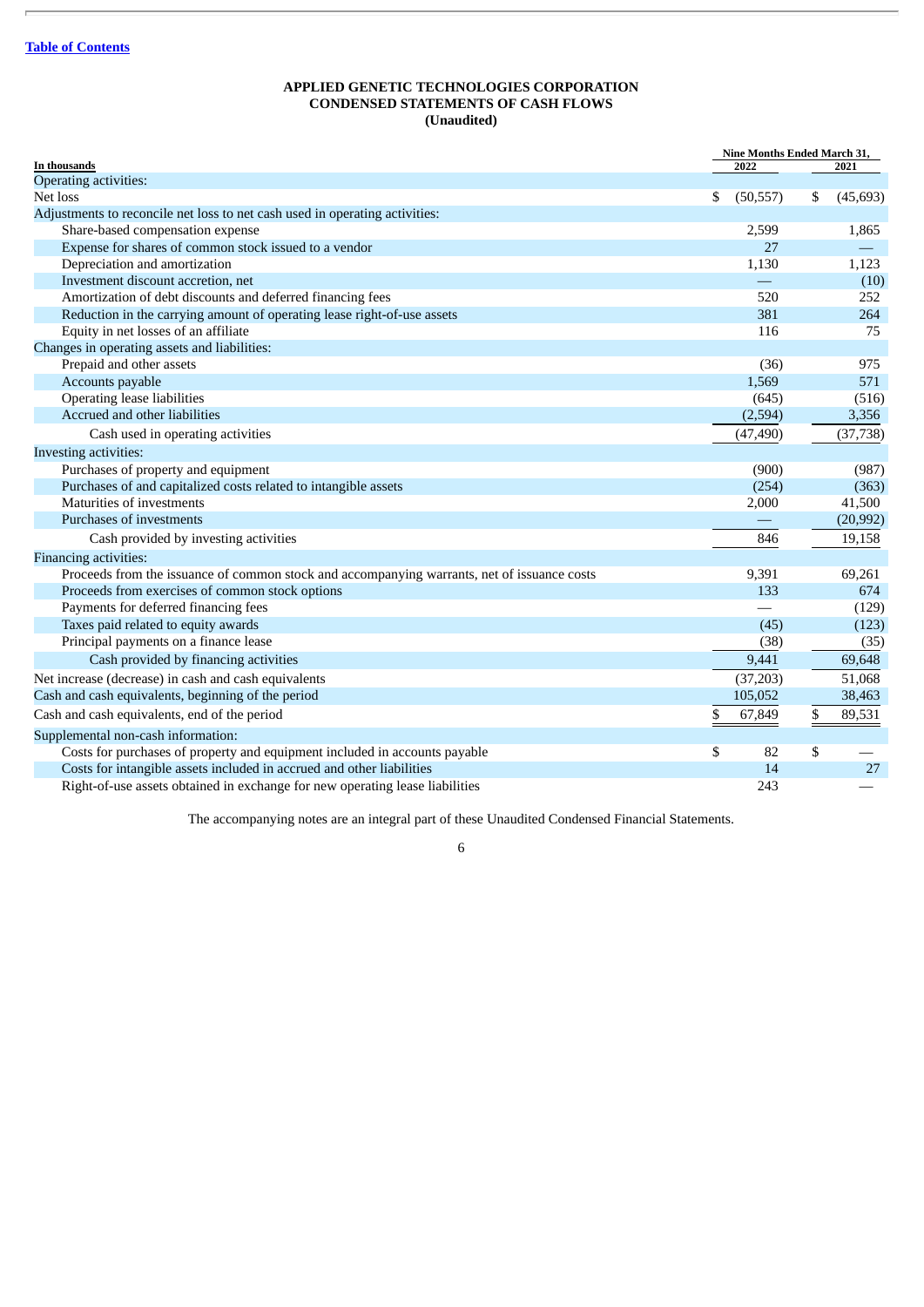# **APPLIED GENETIC TECHNOLOGIES CORPORATION NOTES TO UNAUDITED CONDENSED FINANCIAL STATEMENTS**

#### <span id="page-7-0"></span>**1. Organization and Operations**

#### *General*

Applied Genetic Technologies Corporation (the "Company" or "AGTC") was incorporated as a Florida corporation on January 19, 1999 and reincorporated as a Delaware corporation on October 24, 2003. The Company is a clinical-stage biotechnology company that uses a proprietary gene therapy platform to develop transformational genetic therapies for people suffering from rare and debilitating ophthalmic, otologic and central nervous system diseases.

The Company has devoted substantially all of its efforts to research and development activities, including conducting clinical trials for its product candidates, and has not completed the development of any products. The Company has generated revenue from collaboration agreements, licensing of its intellectual property, sponsored research agreements and grants, but has not generated product revenue to date and is subject to a number of risks similar to those of other early stage companies in the biotechnology industry, including dependence on key individuals, the need to obtain additional capital necessary to fund the development of its product candidates, the risk of failure of ongoing or future clinical studies, the difficulties inherent in the development of commercially viable products, the development by the Company or its competitors of technological innovations, the protection of proprietary technology, compliance with government regulations and the ability to transition to large-scale production of products.

#### *Liquidity and Financial Condition*

As of March 31, 2022, the Company had (i) an accumulated deficit of \$289.8 million and (ii) cash and cash equivalents of \$67.8 million. Management believes that there is presently insufficient funding available to allow the Company to generate data from its ongoing and planned clinical programs and fund currently planned research and discovery programs for a period exceeding one year from the date of this filing with the Securities and Exchange Commission. While the Company expects to generate some revenue from collaborations, sponsored research agreements, grants and licensing of its intellectual property, management believes that the Company will incur losses and generate negative operating cash flows for the foreseeable future. As such, these circumstances collectively raise substantial doubt about the Company's ability to continue as a going concern. The accompanying Unaudited Condensed Financial Statements do not include any adjustments that might result from the outcome of this uncertainty. The Company has funded its operations to date primarily through public offerings of its common stock and warrants to purchase its common stock, private placements of its preferred stock, collateralized borrowing and collaborations.

The ability of an entity to continue as a going concern depends on, among other things, positive cash flows and the availability of suitable financing. The Company's future liquidity needs will be primarily based on: (i) the success and progression of its product candidates; (ii) its repayment obligations under the long-term debt agreement that is described in Note 5 to these Notes to Unaudited Condensed Financial Statements; and (iii) its costs to operate the leased build-to-suit manufacturing and quality control facility that is described in Note 8 to these Notes to Unaudited Condensed Financial Statements. To provide the maximum degree of financial flexibility and mitigate the abovementioned going concern risk, management's near-term plans consider various potential opportunities to fund the Company's future operations and/or modulate its liquidity needs, such as: (i) raising new capital through equity or debt financings or other sources, including the "at-the-market offering" program that is described in Note 7 to these Notes to Unaudited Condensed Financial Statements; (ii) amending the Company's long-term debt agreement; (iii) out-licensing the rights to certain product candidates; (iv) entering into one or more collaborations to offset the costs of the leased manufacturing and quality control facility through third-party cash milestone and other payments; and (v) reducing spending on research and development activities and/or restructuring the Company's operations. However, management may be unable to successfully execute any of the plans described above, or raise additional funds or enter into such other arrangements when needed on favorable terms, or at all.

# **2. Summary of Significant Accounting Policies**

#### *Basis of presentation*

The accompanying Unaudited Condensed Financial Statements have been prepared assuming that the Company will continue as a going concern and in accordance with (i) U.S. generally accepted accounting principles ("U.S. GAAP") for interim financial information and (ii) the instructions to Form 10-Q and Article 8 of Regulation S-X. Accordingly, such financial statements do not include all the information and footnotes required by U.S. GAAP for a complete set of financial statements. In the opinion of management, the Unaudited Condensed Financial Statements include all adjustments, consisting of normal recurring accruals and other adjustments, considered necessary for a fair presentation of the Company's financial position, results of operations and cash flows as of and for the periods presented. The accompanying Condensed Balance Sheet as of June 30, 2021 was derived from the Company's audited financial statements at that date but does not include all of the footnote disclosures required by U.S. GAAP.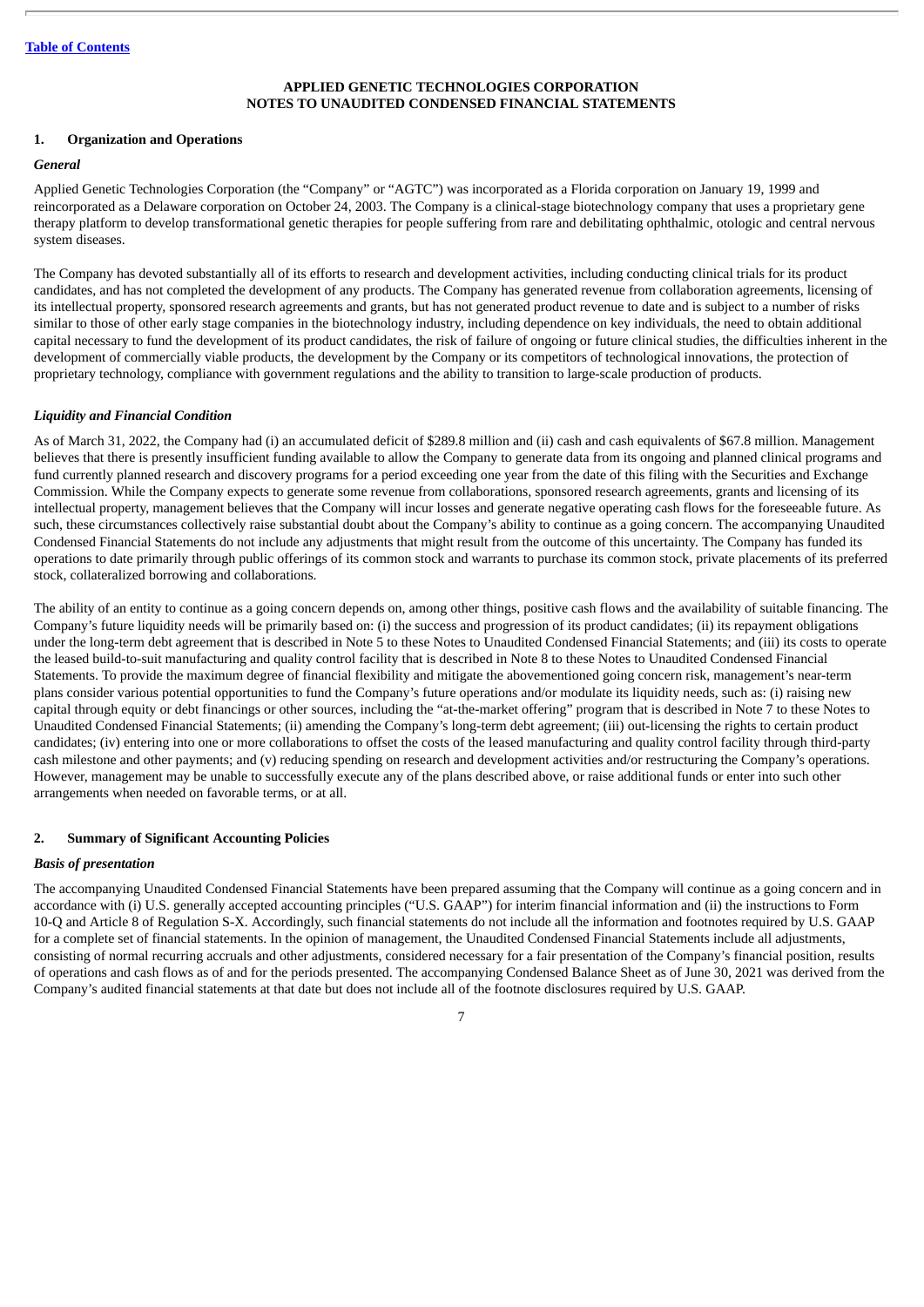The Unaudited Condensed Financial Statements should be read in conjunction with the Company's audited financial statements and related notes included in its Annual Report on Form 10-K for the year ended June 30, 2021 (the "2021 Form 10-K"). The Company's significant accounting policies are described in Note 2 to the Notes to Financial Statements in the 2021 Form 10-K and are updated, as necessary, in subsequent Form 10-Q filings.

The Company's fiscal year is the twelve-month period from July 1 to June 30. The results of operations for the three and nine months ended March 31, 2022 are not necessarily indicative of the Company's operating results for the full year ending June 30, 2022 or any subsequent interim period within that year.

Management views the Company's operations and manages its business as one segment.

#### *Use of estimates*

The preparation of financial statements in conformity with U.S. GAAP and guidelines from the Securities and Exchange Commission requires management to make estimates and assumptions that affect the reported amounts of assets and liabilities, the disclosure of contingent assets and liabilities at the date of the financial statements and the reported amounts of revenue and expenses during reporting periods. Actual results could differ from those estimates.

## *Income Taxes*

The Company recognizes the financial statement benefit of a tax position only after determining that the relevant tax authority would more likely than not sustain the position following an audit. For tax positions meeting the more-likely-than-not threshold, the amount recognized in the financial statements is the largest benefit that has a greater than 50 percent likelihood of being realized upon ultimate settlement with the relevant tax authority. Interest and penalties related to uncertain tax positions are reflected in the provision for income taxes.

The Company's provision for income taxes was \$21,000 and \$62,000 for the three and nine months ended March 31, 2021, respectively, which was entirely attributable to estimated interest and penalties on uncertain tax positions. There was no provision for income taxes during the three and nine months ended March 31, 2022 because, among other things, the Company had no uncertain tax positions in those reporting periods.

#### *Net income or loss per share*

Basic net income or loss per share is calculated by dividing net income or loss by the weighted average shares outstanding during the period, without consideration of common stock equivalents. Diluted net income or loss per share is calculated by adjusting the weighted average shares outstanding for the dilutive effects of common stock equivalents outstanding during the period, determined using the treasury stock method. For purposes of diluted net income or loss per share calculations, warrants to purchase the Company's common stock, stock options, restricted stock awards, restricted stock units and performance service awards are considered to be common stock equivalents if they are dilutive. The dilutive impact of common stock equivalents for each of the (i) three and nine months ended March 31, 2022 was approximately 0.1 million shares and (ii) three and nine months ended March 31, 2021 was approximately 0.4 million shares. However, those common stock equivalents were excluded from the calculations of diluted net loss per share for all periods presented herein because their effects were anti-dilutive.

Common stock equivalents for the three and nine months ended March 31, 2022 and 2021 excluded certain warrants to purchase the Company's common stock, which are described in Note 7 to these Notes to Unaudited Condensed Financial Statements, because the exercise price of such warrants was greater than the average market price of the Company's common stock during the related periods.

#### *New Accounting Pronouncements*

*Adopted during the nine months ended March 31, 2022*

#### Financial Instruments—Credit Losses

In June 2016, the Financial Accounting Standards Board (the "FASB") issued Accounting Standards Update ("ASU") No. 2016-13, *Financial* Instruments - Credit Losses (Topic 326): Measurement of Credit Losses on Financial Instruments. The new standard requires that financial assets measured at amortized cost be presented at the net amount expected to be collected and separately measure an allowance for credit losses that is deducted from the amortized cost basis of those financial assets. The Company early adopted the new standard on July 1, 2021; however, it did not have a significant impact on the Company's financial statements.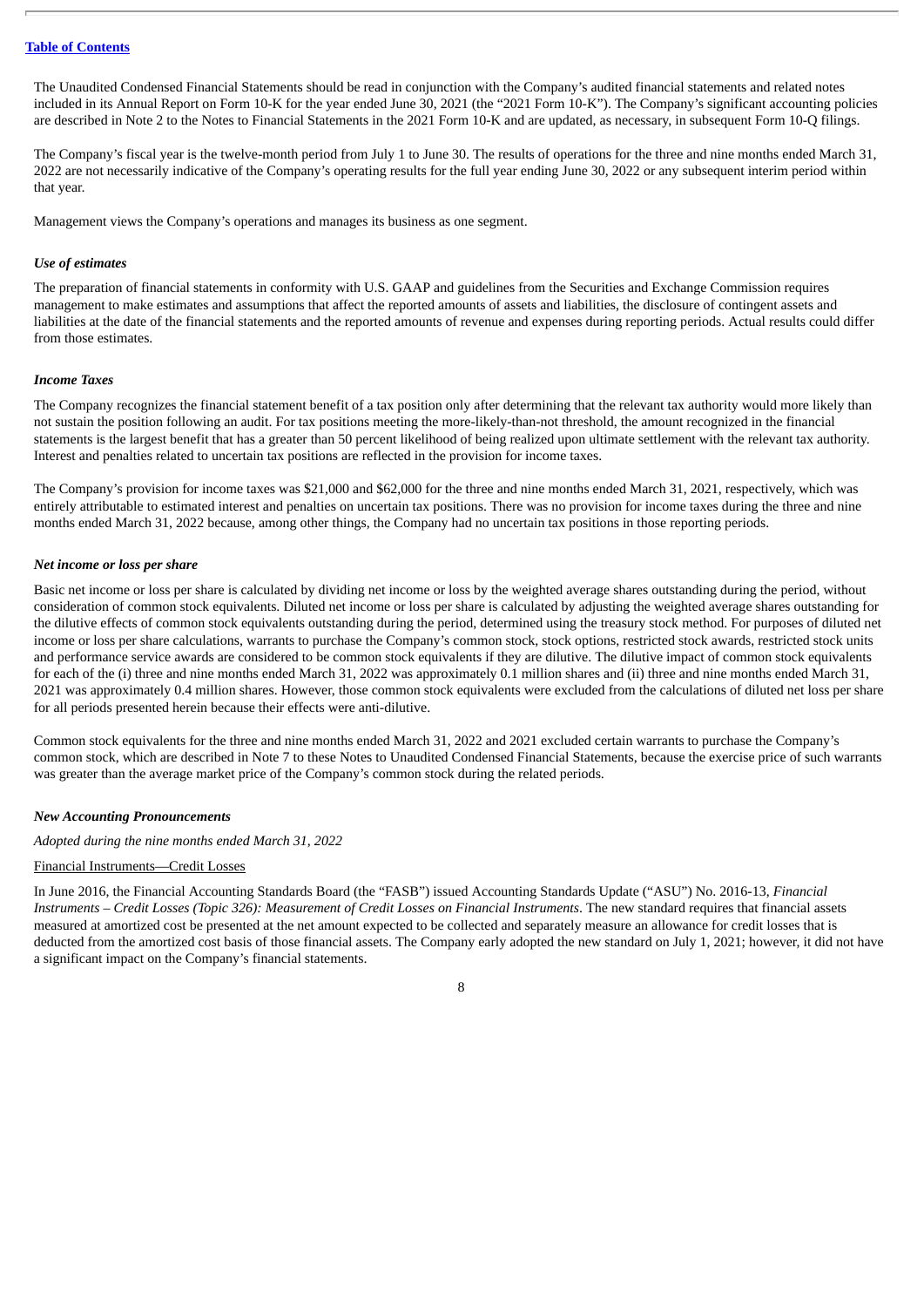#### Income Taxes

In December 2019, the FASB issued ASU No. 2019-12, *Income Taxes (Topic 740): Simplifying the Accounting for Income Taxes*. The new standard includes several provisions that simplify the accounting for income taxes by removing certain exceptions to the general principles in Topic 740 and increasing consistency and clarity for the users of financial statements. The Company adopted the new standard on July 1, 2021; however, it did not have a significant impact on the Company's financial statements.

# Investments – Equity Securities, Investments – Equity Method and Joint Ventures, and Derivatives and Hedging

In January 2020, the FASB issued ASU No. 2020-01, Investments - Equity Securities (Topic 321), Investments - Equity Method and Joint Ventures (Topic 323), and Derivatives and Hedging (Topic 815)-Clarifying the Interactions between Topic 321, Topic 323, and Topic 815. The new standard addresses interactions between the guidance to account for certain equity securities under Accounting Standards Codification ("ASC") Topic 321, the guidance to account for investments under the equity method of accounting in ASC Topic 323 and the guidance in ASC Topic 815, which could change how an entity accounts for an equity security under the measurement alternative or a forward contract or purchased option to purchase securities that, upon settlement of the forward contract or exercise of the purchased option, would be accounted for under the equity method of accounting or the fair value option in accordance with ASC Topic 825, *Financial Instruments*. The Company adopted the new standard on July 1, 2021; however, it did not have a significant impact on the Company's financial statements.

# **3. Share-based Compensation Plans**

The Company uses stock options, performance service awards, restricted stock awards and restricted stock units to provide long-term incentives to its employees, nonemployee directors and certain consultants. The Company has two equity compensation plans under which awards are currently authorized for issuance: the 2013 Employee Stock Purchase Plan and the 2013 Equity and Incentive Plan. No awards have been issued to date under the 2013 Employee Stock Purchase Plan and, as such, all of the 128,571 shares previously authorized under that plan remain available for issuance.

#### *Stock Options*

Information about the Company's stock options that do not have performance conditions is provided below.

|                                                                  | <b>Nine Months Ended March 31.</b> |                                                 |        |                                                 |  |
|------------------------------------------------------------------|------------------------------------|-------------------------------------------------|--------|-------------------------------------------------|--|
|                                                                  |                                    | 2022                                            | 2021   |                                                 |  |
| (In thousands, except per share amounts)                         | Shares                             | Weighted<br>Average<br><b>Exercise</b><br>Price | Shares | Weighted<br>Average<br><b>Exercise</b><br>Price |  |
| Outstanding at the beginning of the period                       | 4,186                              | 7.69<br>S.                                      | 3,846  | 7.82<br><sup>\$</sup>                           |  |
| Granted                                                          | 2.444                              | 3.07                                            | 1,280  | 5.26                                            |  |
| Exercised                                                        | (150)                              | 0.89                                            | (165)  | 4.10                                            |  |
| Forfeited                                                        | (339)                              | 4.13                                            | (539)  | 4.38                                            |  |
| Expired                                                          | (602)                              | 10.82                                           | (87)   | 10.29                                           |  |
| Outstanding at the end of the period                             | 5,539                              | \$<br>5.71                                      | 4,335  | 7.58<br>S.                                      |  |
| Exercisable at the end of the period                             | 2,680                              |                                                 | 2,757  |                                                 |  |
| Weighted average fair value of options granted during the period | \$2.17                             |                                                 | \$3.79 |                                                 |  |

The fair value of each stock option granted is estimated on the date of grant using a Black-Scholes stock option pricing model. Below are the assumptions that were used when estimating fair value for the periods indicated.

|                            |                    | Nine Months Ended March 31, |  |  |  |  |  |
|----------------------------|--------------------|-----------------------------|--|--|--|--|--|
| <b>Assumption</b>          | 2022               | 2021                        |  |  |  |  |  |
| Dividend vield             | $0.00\%$           | $0.00\%$                    |  |  |  |  |  |
| Expected term              | 6.00 to 6.25 years | 6.00 to 6.25 years          |  |  |  |  |  |
| Risk-free interest rate    | $0.80\%$ to 1.80%  | $0.30\%$ to 1.08%           |  |  |  |  |  |
| <b>Expected volatility</b> | 82.51%             | 82.60%                      |  |  |  |  |  |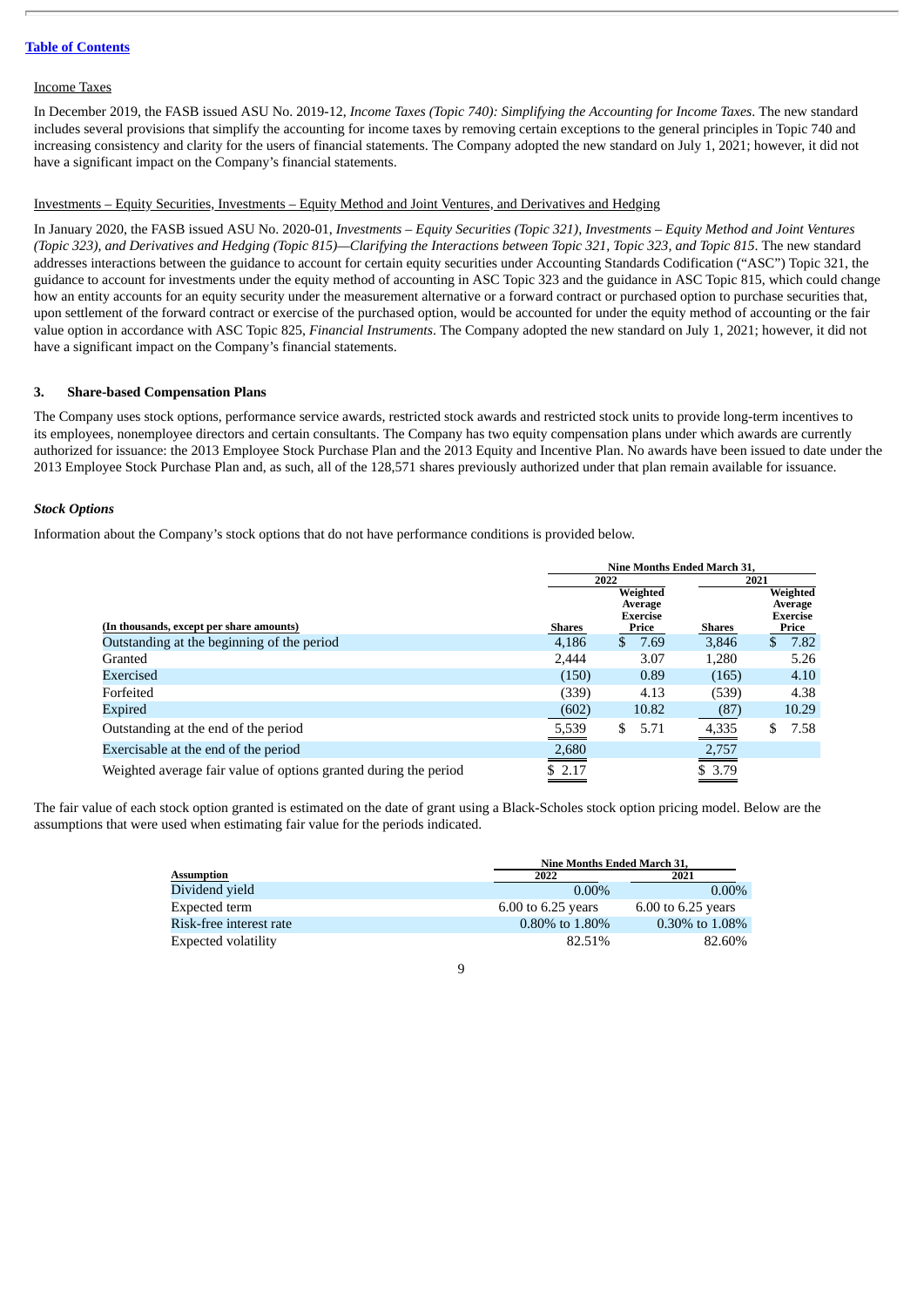In addition to the stock option activity described above, the Company also granted 100,000 performance-based stock options to an officer during July 2019 with an exercise price of \$3.91. That award: (i) was issued under the 2013 Equity and Incentive Plan; (ii) has a term of ten years; and (iii) includes six separate tranches with performance criteria that will each vest 25% upon their achievement, with the remaining 75% of the tranche vesting on a monthly basis over a period of three years subsequent to achieving the underlying performance objective (assuming continued service by the awardee). Each tranche represents one-sixth of the total award. If any of the performance criteria are not satisfied, the related tranche will be forfeited. As of March 31, 2022, only one of the six performance criteria had been met. In May 2022, the officer's employment with the Company ended and, as a result, all unvested performance-based stock options will be forfeited. The Company used a Black-Scholes stock option pricing model to estimate the grant date fair value of each option to be \$2.58; however, determining the appropriate periodic share-based compensation expense for this award required management to estimate the likelihood of the achievement of the performance targets.

# *Restricted Stock Units*

During August 2019, 175,500 restricted stock units with a market-based vesting condition related to the trading price of the Company's common stock were granted to certain employees under the 2013 Equity and Incentive Plan. Those awards had a weighted average grant date fair value of \$2.56. Because the award's market and service conditions were met, on August 15, 2021 and 2020, 54,500 and 76,500 restricted stock units, respectively, vested and the underlying shares were issued to the grantees. A total of 44,500 restricted stock units were forfeited through August 15, 2021 and, subsequent to that date, no restricted stock units with market-based vesting conditions remain outstanding. The fair value of each restricted stock unit awarded was estimated on the grant date using a Monte Carlo simulation pricing model, which incorporated the probability of satisfying the related market-based vesting condition.

From May 2021 to July 2021, the Company granted 579,500 restricted stock units to certain employees under the 2013 Equity and Incentive Plan with a weighted average grant date fair value of \$4.16. Those awards generally vest in equal amounts on each of the first and second anniversaries of the date of grant, assuming continuing service by the grantee. As of March 31, 2022, 137,250 restricted stock units have been forfeited. The fair value of each restricted stock unit awarded was determined based on the market value of the Company's common stock on the date of grant and the related expense is being recognized using a graded vesting schedule that is aligned with the grantees' vesting dates. No additional restricted stock unit awards are expected to be granted under this program.

#### *General*

Share-based compensation expense for the three and nine months ended March 31, 2022 was \$0.8 million and \$2.6 million, respectively, compared to \$0.6 million and \$1.9 million for the three and nine months ended March 31, 2021, respectively. The portion of such expense pertaining to stock options awarded to employees, nonemployee directors and consultants was \$1.7 million and \$1.8 million for the nine months ended March 31, 2022 and 2021, respectively. Share-based compensation expense pertaining to restricted stock awards and restricted stock units awarded to employees and consultants totaled \$0.9 million and \$0.1 million for the nine months ended March 31, 2022 and 2021, respectively.

#### **4. Investments and Fair Values of Financial Instruments**

Cash in excess of immediate requirements is invested in accordance with the Company's investment policy, which primarily seeks to maintain adequate liquidity and preserve capital. At June 30, 2021, the Company's investments consisted of a held-to-maturity debt security that matured in July 2021 (the \$2.0 million amortized cost of that investment approximated its fair value on such date). The Company held no investments at March 31, 2022.

The Company is required to disclose information regarding all assets and liabilities reported at fair value that enables an assessment of the inputs used when determining the reported fair values. ASC Topic 820, *Fair Value Measurements and Disclosures*, establishes a hierarchy of inputs used when available. Observable inputs are inputs that market participants would use when pricing an asset or liability based on market data obtained from sources independent of the Company. Unobservable inputs are inputs that reflect the Company's assumptions about the inputs that market participants would use when pricing an asset or liability and are developed based on the best information available in the circumstances. The fair value hierarchy applies only to the valuation inputs used when determining the reported fair value of financial instruments and is not a measure of an investment's credit quality. The three levels of the fair value hierarchy are described below.

Level 1—Valuations based on unadjusted quoted prices in active markets for identical assets or liabilities that the Company has the ability to access at the measurement date.

Level 2—Valuations based on quoted prices for similar assets or liabilities in markets that are not active or for which all significant inputs are observable, either directly or indirectly.

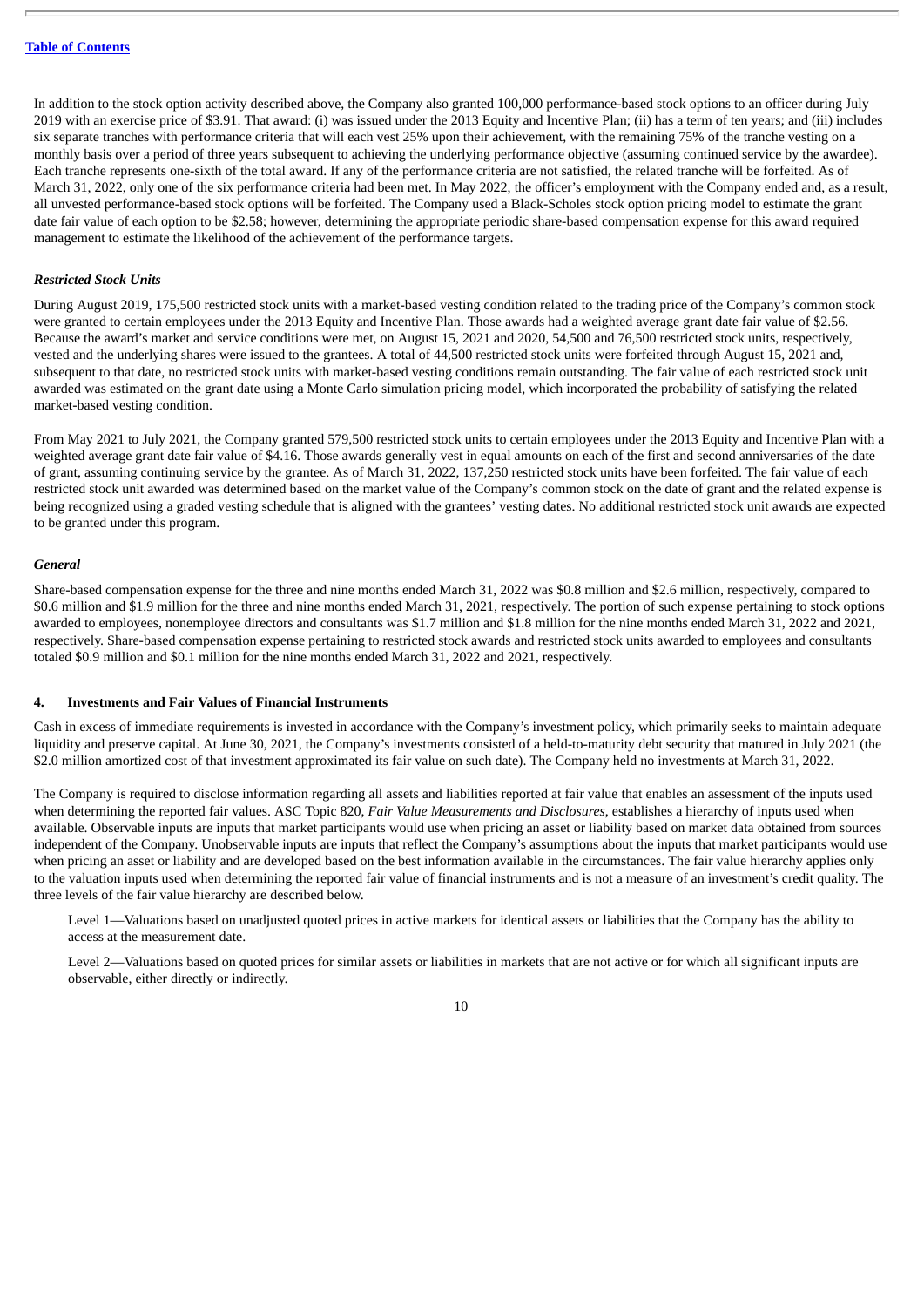Level 3—Valuations that require inputs that reflect the Company's own assumptions that are both significant to the fair value measurement and unobservable.

To the extent that a valuation is based on models or inputs that are less observable or unobservable in the market, the determination of fair value requires more judgment. Accordingly, the degree of judgment exercised by the Company when determining fair value is greatest for financial instruments categorized in Level 3. A financial instrument's level within the fair value hierarchy is based on the lowest level of any input that is significant to the fair value measurement.

Certain assets and liabilities are measured at fair value in the Company's financial statements or have fair values disclosed in these Notes to Unaudited Condensed Financial Statements. Such assets and liabilities are classified into one of the three levels of the fair value hierarchy. The Company's assessment of the significance of a particular item to the fair value measurement in its entirety requires judgment, including the consideration of inputs specific to the asset or liability. The methods and assumptions described below were used to estimate fair values and determine the fair value hierarchy classification of each class of financial instrument held by the Company.

*Cash and Cash Equivalents.* The carrying value of cash and cash equivalents approximates fair value because the maturities thereof are less than three months.

*Debt securities—held-to-maturity.* The Company's investments in debt securities classified as held-to-maturity have historically consisted of U.S. Treasury securities that were valued using quoted market prices. Valuation adjustments were not applied.

The fair value hierarchy table below provides information about each major category of the Company's financial assets and liabilities measured at fair value on a recurring basis or disclosed at fair value in these Notes to Unaudited Condensed Financial Statements.

| In thousands                                         | Level 1   | <b>Level 2</b> | <b>Level 3</b>                  | <b>Total Fair</b><br>Value |
|------------------------------------------------------|-----------|----------------|---------------------------------|----------------------------|
| <b>March 31, 2022</b>                                |           |                |                                 |                            |
| Cash and cash equivalents                            | \$67,849  |                |                                 | \$ 67,849                  |
| <b>June 30, 2021</b>                                 |           |                |                                 |                            |
| Cash and cash equivalents                            | \$105.052 |                |                                 | \$105,052                  |
| Held-to-maturity investment (U.S. Treasury security) | 2,000     |                |                                 | 2,000                      |
| Total assets                                         | \$107,052 |                | $\hspace{0.1mm}-\hspace{0.1mm}$ | \$107,052                  |

The Company's financial instruments also include its variable-rate borrowing under a debt agreement that is described in Note 5 to these Notes to Unaudited Condensed Financial Statements. Management believes that the carrying amount of such debt (i.e., \$20.4 million and \$19.9 million at March 31, 2022 and June 30, 2021, respectively) reasonably approximates its fair value on those dates because the rate of interest on such borrowing reflects current market rates of interest for similar instruments with comparable maturities and risk profiles. This assessment primarily uses Level 2 inputs under the fair value hierarchy.

# **5. Debt**

The following discussion of the Company's debt should be read in conjunction with Note 8 to the Notes to Financial Statements in the 2021 Form 10-K.

On June 30, 2020, the Company entered into a Loan and Security Agreement (as amended effective May 13, 2021, the "Amended Loan Agreement") with several banks and other financial institutions or entities from time to time parties to the Amended Loan Agreement (collectively, referred to as the "Lenders") and Hercules Capital, Inc., in its capacity as administrative agent and collateral agent for itself and the Lenders.

The Amended Loan Agreement provides for a term loan in an aggregate principal amount of up to \$25.0 million to be delivered in multiple tranches (the "Term Loan"). In connection with the Amended Loan Agreement, the Company received term loan advances of \$10.0 million on each of June 30, 2020 and May 13, 2021. Prior to April 1, 2022, the Company had the right to request additional term loan advances in an aggregate principal amount of up to \$5.0 million; however, no such request was made by the Company.

As of March 31, 2022 and June 30, 2021, the per annum variable contractual interest rate on the Term Loan was 10.00% and 9.75%, respectively, and the effective interest rate on the Term Loan was approximately 13.5% and 13.3%, respectively. Prior to completing the loan amendment in May 2021, the effective interest rate on the Term Loan was approximately 13.5%. Effective May 5, 2022, the per annum variable contractual interest rate on the Term Loan increased to 10.50%.

As of March 31, 2022, the Company was in full compliance with all covenants of the Amended Loan Agreement.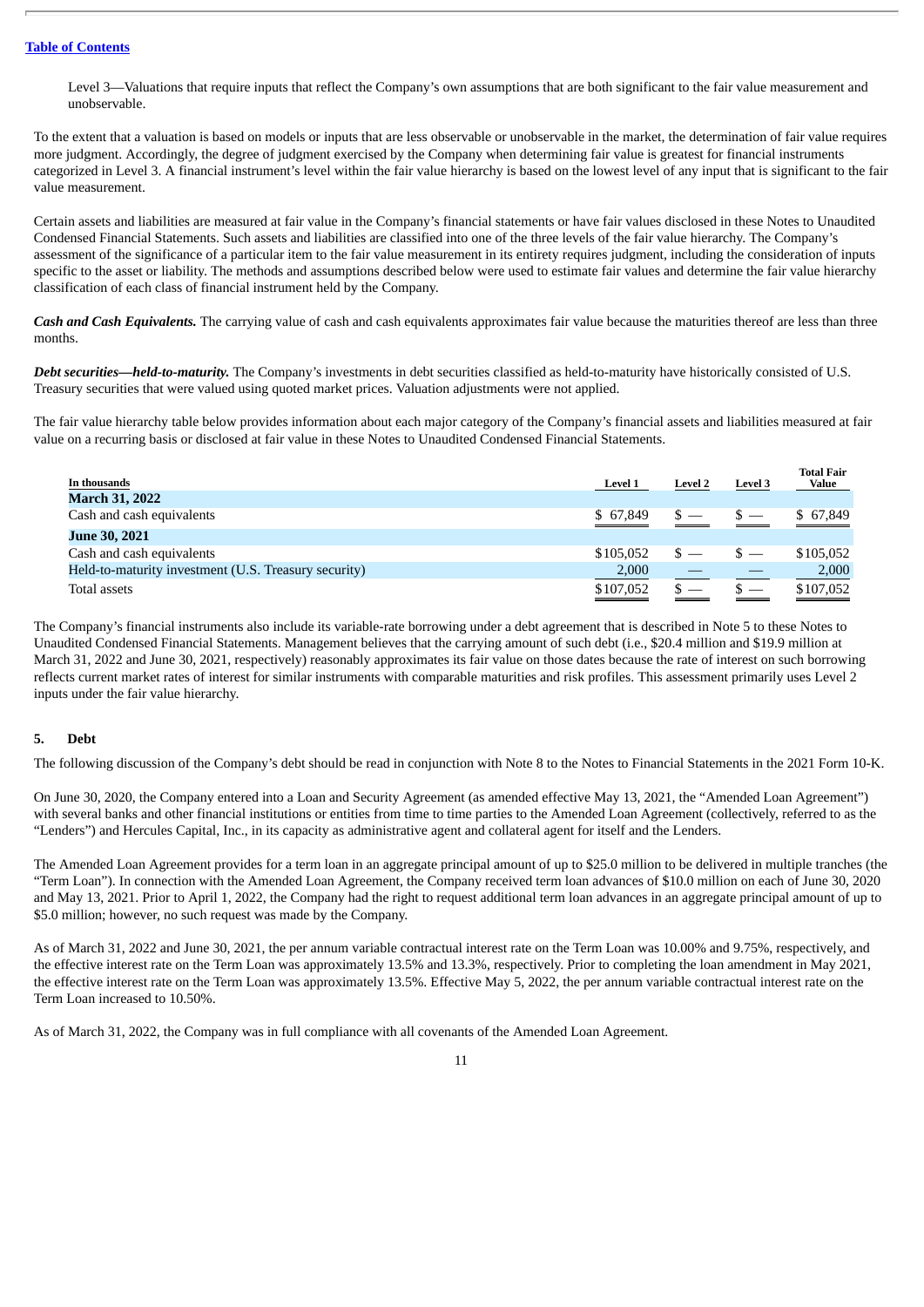## **6. Collaboration Agreements and Contract Liabilities**

### *Bionic Sight, LLC*

On February 2, 2017, the Company entered into a strategic research and development collaboration agreement with Bionic Sight, LLC ("Bionic Sight") to develop product candidates for patients with visual deficits and blindness due to retinal disease. Through the AGTC-Bionic Sight collaboration, the companies seek to develop a new optogenetic therapy that leverages AGTC's deep experience in gene therapy and ophthalmology and Bionic Sight's innovative neuro-prosthetic device and algorithm for retinal coding. The collaboration agreement grants to AGTC, subject to achievement by Bionic Sight of certain development milestones, an option to exclusively negotiate for a limited period of time to acquire: (i) a majority equity interest in Bionic Sight; (ii) the Bionic Sight assets to which the collaboration agreement relates; or (iii) an exclusive license with respect to the product to which the collaboration agreement relates.

Under the agreement, AGTC made an initial \$2.0 million payment for an equity interest of approximately 5% in Bionic Sight. During March 2020, the Company's equity interest in Bionic Sight increased to approximately 15.5% in connection with (i) AGTC's purchase of additional equity for \$4.0 million and (ii) the conversion of certain AGTC-provided research and development support costs and in-kind contributions, which aggregated approximately \$2.2 million, to an equity interest in Bionic Sight, in each case, consistent with the provisions of the collaboration agreement. AGTC is not obligated to purchase additional equity in Bionic Sight or make any additional in-kind contributions under the agreement. The Company recorded its initial investment in Bionic Sight using the equity method of accounting for investments. Upon receipt of additional equity in March 2020, management concluded that equity method accounting remained appropriate.

#### *Otonomy, Inc.*

During October 2019, the Company entered into a strategic collaboration agreement with Otonomy, Inc. ("Otonomy") to co-develop and co-commercialize an adeno-associated virus-based gene therapy product candidate designed to restore hearing in patients with sensorineural hearing loss caused by a mutation in the gap junction protein beta 2 gene ("GJB2") – the most common cause of congenital hearing loss. Mutations in GJB2 account for approximately 30% of all genetic hearing loss cases. People with this mutation can have severe-to-profound deafness in both ears that is identified in screening tests routinely performed on newborns. Under the collaboration agreement, the parties began equally sharing the program costs and any proceeds from potential licensing transactions in January 2020 and can include additional genetic hearing loss targets in the future. Effective January 1, 2022, the Otonomy collaboration agreement was amended to increase Otonomy's responsibility for the overall development and commercialization of the program, which resulted in (i) a reduction in the Company's share of future product development costs and (ii) the Company's potential receipt of future payments, and royalties on any product sales in lieu of equal sharing of any potential profits or proceeds related to the program.

The Company concluded that the Otonomy collaboration agreement is within the scope of ASC Topic 808, *Collaborative Arrangements* ("Topic 808"), which defines collaborative arrangements and addresses the presentation of transactions between the parties in an entity's statement of operations and the related disclosures. However, Topic 808 does not provide guidance on the recognition of consideration exchanged or accounting for the obligations that may arise between the parties. The Company concluded that ASC Topic 730, *Research and Development,* should be applied by analogy to payments between the parties during the development activities. As such, payments made to or received from Otonomy for development activities are recorded as research and development expenses. For each of the nine months ended March 31, 2022 and 2021, settlement activity between the parties under the Otonomy agreement had an immaterial effect on the Company's research and development expenses.

# *Contract Liabilities*

As of March 31, 2022 and June 30, 2021, accrued and other liabilities on the Company's balance sheets included \$449,000 and \$374,000, respectively, of deferred revenue. In the account balance at June 30, 2021 was \$225,000 that was billed to a customer and collected by the Company in July 2021. Management expects that \$300,000 of the deferred revenue at March 31, 2022 will be recognized as revenue during the three months ending June 30, 2022; however, management is unable to estimate when the Company will satisfy the performance obligations pertaining to its residual deferred revenue at March 31, 2022.

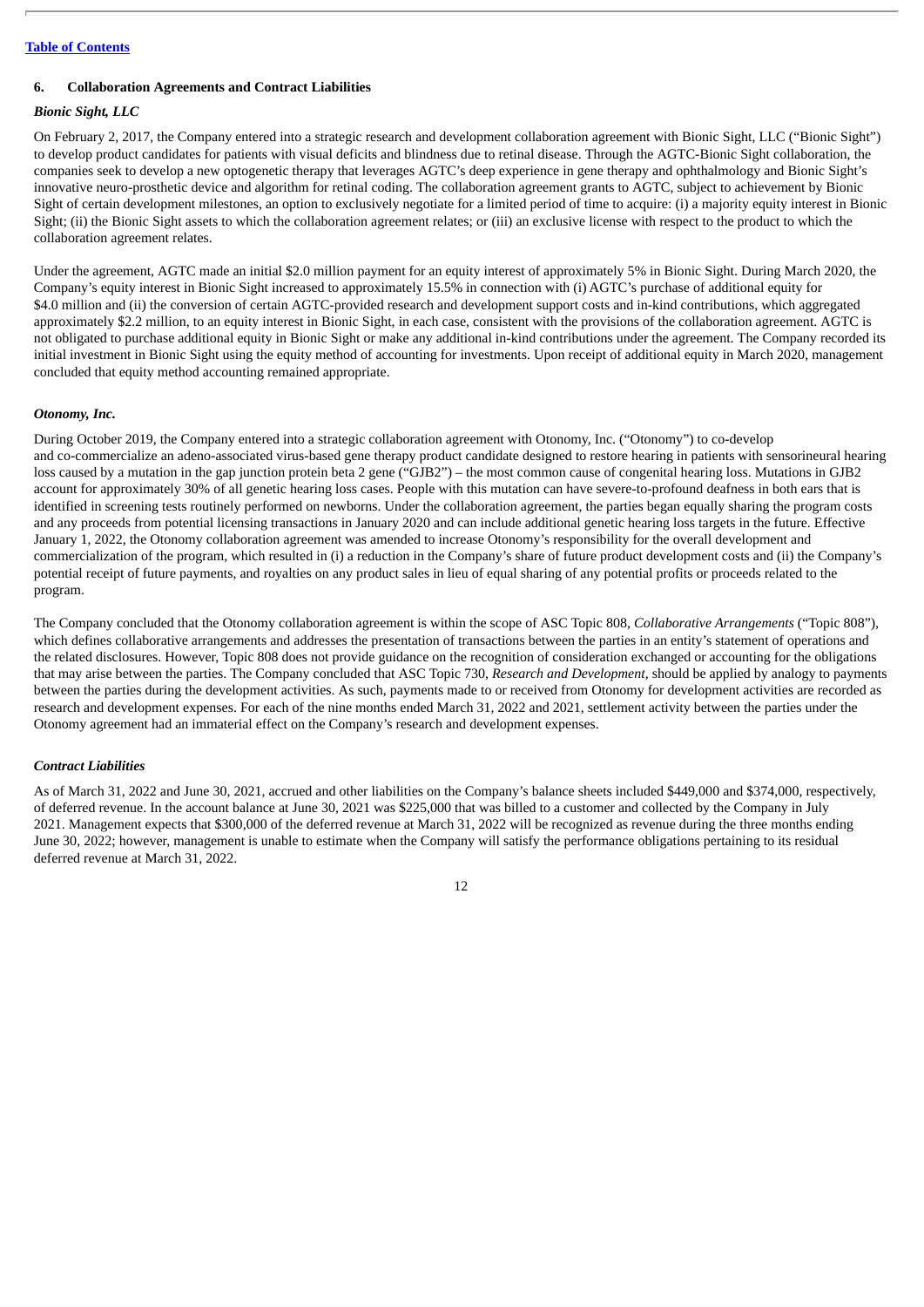# **7. Stockholders' Equity**

# *Public Offerings of AGTC Equity Securities*

#### *Nine months ended March 31, 2022*

On March 24, 2022, the Company closed an underwritten public offering of 7.5 million shares of its common stock, with Cantor Fitzgerald & Co. ("Cantor") acting as the sole underwriter for the offering. The indicative public offering price of each share of common stock was \$1.30, generating gross proceeds of \$9.8 million, before deducting underwriting discounts, commissions and other offering expenses payable by the Company, which totaled \$1.2 million. Issuance costs totaling \$329,000 were unpaid on March 31, 2022 and have been included in accounts payable/accrued and other liabilities on the Company's Unaudited Condensed Balance Sheet as of such date. Separately, the period for Cantor to exercise its option to purchase an additional 1.125 million shares of common stock to cover over-allotments has expired.

The Company intends to use the net proceeds from the offering, together with other available funds, to fund its ongoing X-linked retinitis pigmentosa clinical trials, ongoing Phase 1/2 clinical trials in its achromatopsia program and preclinical development programs, and for working capital and other general corporate purposes.

#### *Nine months ended March 31, 2021*

On February 1, 2021, the Company closed an underwritten public offering of 16,741,573 shares of its common stock, together with accompanying warrants to purchase 8,370,786 shares of its common stock. The combined offering price of each share of common stock and accompanying warrant was \$4.45, generating gross proceeds of \$74.5 million, before deducting underwriting discounts, commissions and other offering expenses payable by the Company, which totaled \$5.2 million.

The warrants have an initial exercise price of \$6.00 per share (subject to certain adjustments), are immediately exercisable and expire on February 1, 2026. The warrants are legally detachable from the common stock that was issued on February 1, 2021 and are separately exercisable by the warrant holders. While the warrants are outstanding (but unexercised), the warrant holders will participate in any dividend or other distribution of the Company's assets to its common stockholders by way of return of capital or otherwise. As of March 31, 2022, none of the warrants have been exercised.

# *At-The-Market Offering Program*

On April 2, 2021, the Company entered into a Controlled Equity Offering<sup>SM</sup> Sales Agreement (the "Sales Agreement") with Cantor as sales agent to sell shares of the Company's common stock, from time to time, through an "at-the-market offering" program with an aggregate offering amount of up to \$50.0 million. Cantor is entitled to aggregate compensation equal to 3.0% of the gross sales price of the shares sold through it pursuant to the Sales Agreement. During the nine months ended March 31, 2022, the Company received net proceeds of \$519,000 from selling 230,478 shares of its common stock under the Sales Agreement. Neither Cantor nor the Company is obligated to sell additional shares under this program in the future.

#### *Shares Issued to a Vendor*

During the nine months ended March 31, 2022, the Company issued 15,000 shares of its unregistered common stock to a vendor for services rendered.

# **8. Commitments and Contingencies**

#### *Lease Commitment*

On May 13, 2021, the Company entered into a non-cancelable long-term lease (the "Lease") for a to-be-constructed build-to-suit single story facility of approximately 21,250 square feet in Alachua, Florida (the "Premises") for office, research and development, laboratory, light pharmaceutical and medical systems manufacturing and fabrication and distribution use. The new facility will be adjacent to the Company's corporate headquarters. The landlord is responsible for all permitting, site and infrastructure preparation work, and construction of the shell and core of the building and the quality control laboratory portion of the building. The Company is responsible for completion of the remaining tenant fit out work. On May 3, 2022, the Company entered into a First Amendment to Lease (the "Amendment"). Pursuant to the Amendment, the Company and the landlord finalized the architectural plans and specifications for the development and construction of the Premises and agreed that the budget for the tenant fit out work is approximately \$10.9 million. The Company and the landlord also agreed in the Amendment that the landlord's contribution to the tenant fit out work is \$8.0 million, and the Company's contribution to the fit out work is approximately \$2.9 million, which is to be paid by the Company into an escrow account. Because this real property lease agreement that has not yet commenced, it is not recorded on the Company's balance sheets.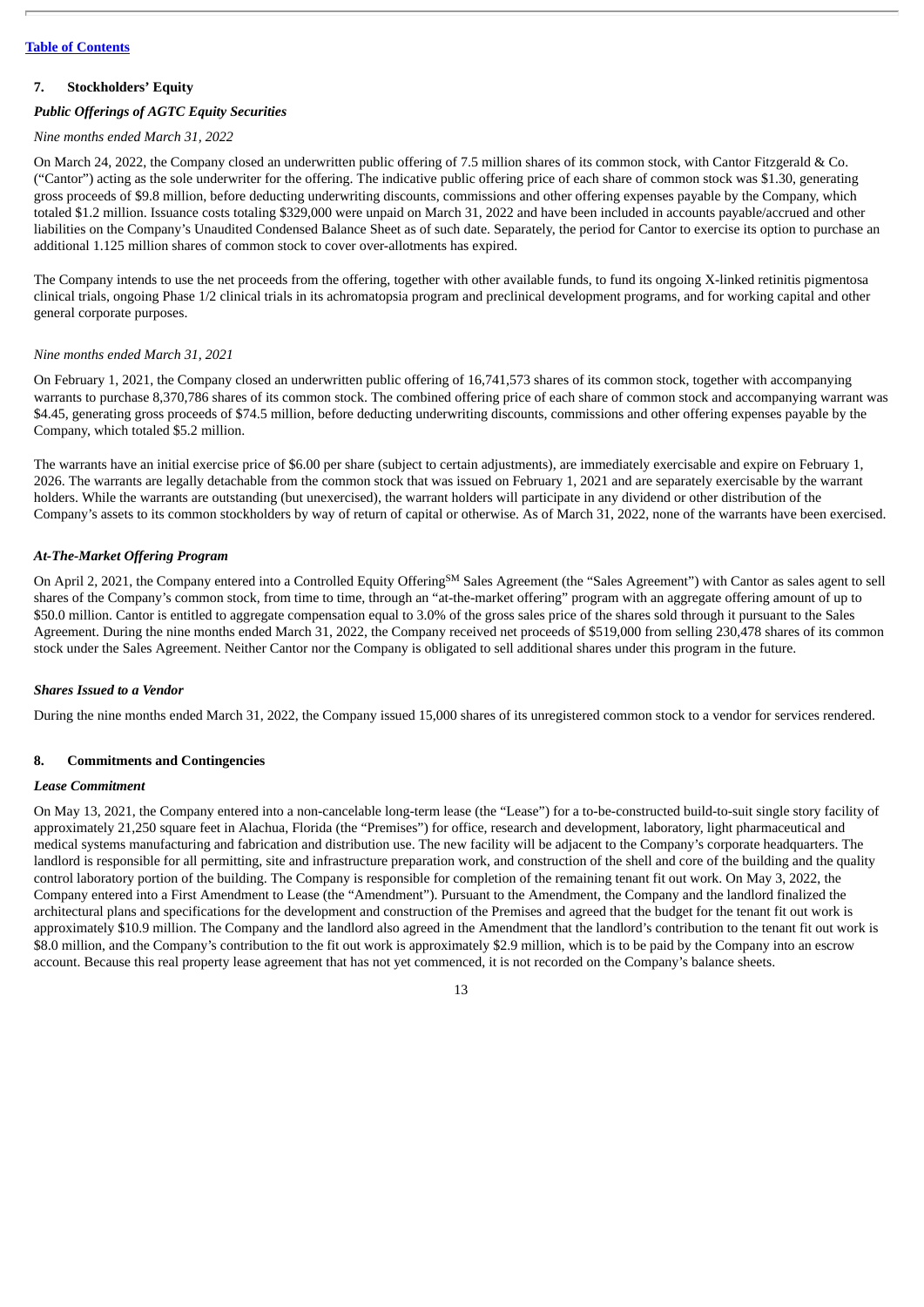The lease will commence upon substantial completion of the Premises, including the tenant fit out work, estimated to be completed in the fourth quarter of 2022 (the "Commencement Date"), and the rent commencement date will occur simultaneous with the Commencement Date. The initial lease term has been extended by the Amendment from 20 years to 20 years and one month from the Commencement Date (the "Term"). As provided by the Amendment, the Company will pay annual base rent aggregating \$30.4 million (assuming that the Company does not elect its early termination option) during the Term (beginning on the Commencement Date) as set forth below.

| <b>Lease Months</b>                                                        | Annual Base Rent |
|----------------------------------------------------------------------------|------------------|
|                                                                            |                  |
| $2 - 7$                                                                    | 743.750          |
| $8 - 19$                                                                   | 1.336.625        |
| Base rent shall increase 1.5% each lease year (12-month period) thereafter |                  |

Base rent shall increase 1.5% each lease year (12-month period) thereafter commencing in month 20 for the remainder of the Term.

The other substantive terms and conditions of the Lease, which is discussed in Note 3 to the Notes to Financial Statements in the 2021 Form 10-K under the heading "Build-To-Suit Manufacturing and Quality Control Facility in Alachua, Florida," were generally unchanged by the Amendment. In connection with the new leased facility, the Company had financial commitments for equipment and shared building fit out costs aggregating approximately \$4.2 million as of March 31, 2022.

#### *COVID-19 Pandemic*

On January 30, 2020, the World Health Organization (the "WHO") announced a global health emergency because of a new strain of coronavirus originating in Wuhan, China ("COVID-19") and the risks to the international community as the virus spread globally beyond its point of origin. In March 2020, the WHO classified the COVID-19 outbreak as a pandemic based on the rapid increase in exposure globally. National, state and local governments in affected regions have implemented, and are likely to continue to implement, safety precautions, including quarantines, border closures, increased border controls, travel restrictions, shelter in place orders and shutdowns, business closures, cancellations of public gatherings and other measures. Organizations and individuals are taking additional steps to avoid or reduce infection, including limiting travel and staying home from work.

The worldwide spread of COVID-19 led to a global slowdown of economic activity and decreased demand for a broad variety of goods and services, while also disrupting sales channels and marketing activities and precipitating many corporate bankruptcy filings. As a result of the COVID-19 outbreak, the Company has experienced delays in enrollment of its clinical trials and may continue to see delays as the rise in COVID-19 and/or related variants causes capacity constraints at various clinical trial sites. The Company could also experience delays resulting from critical follow-up visits required under clinical trial protocols, which could increase the cost of those trials and also impact their expected timelines. Management's ability to fully interpret the trial outcomes and the ability of certain lab-based employees to perform their jobs due to stay-at-home orders or other restrictions related to COVID-19 could also result in delays and increase the Company's operating expenses. Furthermore, third-party vendors, such as raw material suppliers and contract manufacturing, testing or research organizations, have also been impacted by COVID-19 and could continue to be impacted, which could result in unavoidable delays and/or increases in the Company's operating costs.

Notwithstanding the development and rollout of certain vaccines, it is unknown: (i) how long the COVID-19 outbreak will continue before the virus, including newly identified strains and variants, is adequately contained; (ii) the severity of the virus; and (iii) the effectiveness of actions to prevent transmission and treat those who have contracted COVID-19. The extent to which the COVID-19 outbreak may impact the Company's financial condition, results of operations or cash flows is uncertain; however, as of the date of these financial statements, management is not aware of any specific event or circumstance that would require the Company to update its estimates or judgments, or adjust the carrying values of its assets or liabilities. Because future events are subject to change, management's best estimates and judgments may require future modification. Therefore, actual results could differ materially from current estimates. Management is closely monitoring the evolving impact of the pandemic on all aspects of the Company's business and periodically evaluates its estimates, which are adjusted prospectively based on such evaluations.

#### *General*

From time to time, the Company may be involved in claims and legal actions that arise in the normal course of business. Management has no reason to believe that the outcome of any such legal actions would have a significant adverse effect on the Company's financial position, results of operations or cash flows.

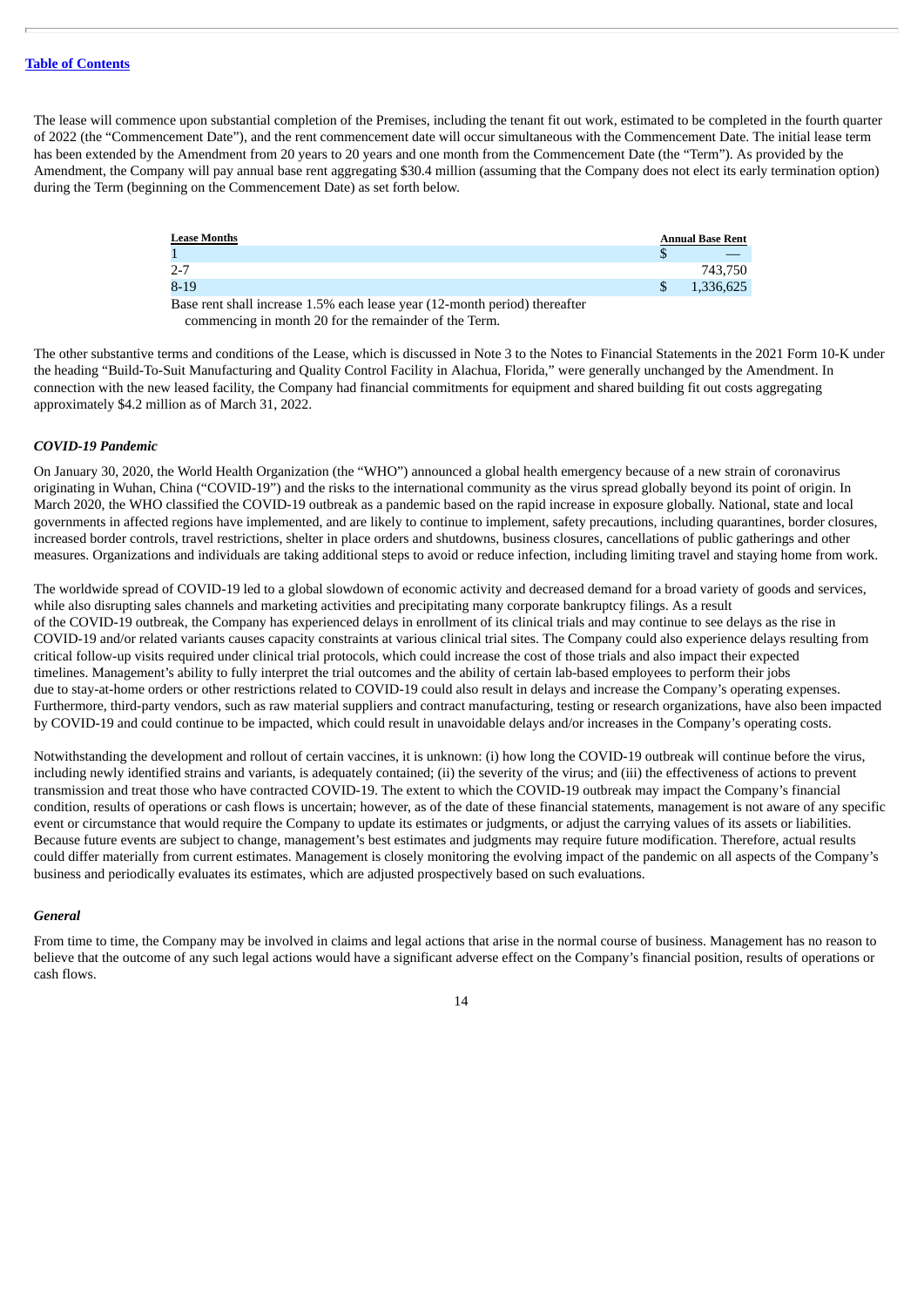# <span id="page-15-0"></span>**ITEM 2. MANAGEMENT'S DISCUSSION AND ANALYSIS OF FINANCIAL CONDITION AND RESULTS OF OPERATIONS**

The following discussion and analysis provides an overview of our financial condition as of March 31, 2022 and our results of operations for the three and nine months ended March 31, 2022 and 2021. This discussion should be read in conjunction with the Unaudited Condensed Financial Statements and related notes included in this Quarterly Report on Form 10-Q, as well as our Annual Report on Form 10-K for the year ended June 30, 2021 (the "2021 Form 10-K"). In addition to historical financial information, the following discussion contains forward-looking statements that reflect our plans, estimates and beliefs. Our actual results could differ materially from those discussed in the forward-looking statements. Factors that could cause or contribute to these differences include those discussed below under the heading "Risk Factors" in Part II, Item 1A, and elsewhere in this report, as well as those set forth in Part I, Item 1A, "Risk Factors," of the 2021 Form 10-K. Forward-looking statements include information concerning our possible or assumed future results of operations, including results and timing of our clinical trials and planned clinical trials, business strategies and operations, financing plans, potential growth opportunities, potential market opportunities and the effects of competition, as well as assumptions relating to the foregoing. Forward-looking statements include all statements that are not historical facts and can be identified by terms such as "anticipates," "believes," "could," "seeks," "estimates," "expects," "hopes," "intends," "may," "plans," "potential," "predicts," "projects," "should," "will," "would" or similar expressions and the negatives of those terms. Given these uncertainties, you should not place undue reliance on these forward-looking statements. Also, forward-looking statements represent our management's plans, estimates, assumptions and beliefs only as of the date of this report. Except as required by law, we assume no obligation to update these forward-looking statements publicly or to update the reasons actual results could differ materially from those anticipated in these forward-looking statements, even if new information becomes available in the future.

As used herein, except as otherwise indicated by context, references to "we," "us," "Our," "AGTC" or the "Company" refer to Applied Genetic Technologies Corporation.

#### **Overview**

We are a clinical-stage biotechnology company that uses our proprietary gene therapy platform technology to develop transformational genetic therapies for people suffering from rare and debilitating diseases. Our initial focus is in the field of ophthalmology, where we have wholly owned clinical-stage programs in X-linked retinitis pigmentosa ("XLRP") and achromatopsia ("ACHM"), and an optogenetics program through our collaboration with Bionic Sight, LLC ("Bionic Sight"). Our preclinical pipeline includes a program in dry age-related macular degeneration ("dAMD"), two programs targeting central nervous system ("CNS") disorders, including frontotemporal dementia ("FTD") and amyotrophic lateral sclerosis ("ALS"), and a program in otology through our collaboration with Otonomy, Inc. ("Otonomy"). With the interim, masked, clinical data we recently released from the Skyline trial in our XLRP program and additional important clinical milestones on the horizon, we believe that we are well positioned to advance multiple programs toward pivotal studies. In addition to our product pipeline, we have also developed broad technological and manufacturing capabilities utilizing both our internal scientific resources and through collaborations with others.

Since our inception, we have devoted substantially all of our resources to the development of our clinical and preclinical programs in ophthalmology, otology and CNS, including manufacturing product candidates in compliance with good manufacturing practices, preparing to conduct and conducting clinical trials of our product candidates, providing general and administrative support for these operations and protecting our intellectual property. We do not have any products approved for sale and have not generated any revenue from product sales. To date, we have funded our operations primarily through public offerings of our common stock and warrants to purchase our common stock, private placements of our preferred stock, collateralized borrowing and collaborations. We have also been the recipient, either independently or with our collaborators, of grant funding administered through federal, state, and local governments and agencies and by patient advocacy groups such as The Foundation Fighting Blindness.

We have incurred losses from operations in each year since inception, except for fiscal year 2017, wherein we reported net income of \$0.4 million due, in part, to profits from a collaboration agreement that was ultimately terminated in March 2019. For the nine months ended March 31, 2022 and 2021, we reported net losses of \$50.6 million and \$45.7 million, respectively. Substantially all our net losses resulted from costs incurred in connection with our research and development programs and general and administrative and other expenses associated with our operations. We expect to continue to incur significant operating expenses for at least the next several years and anticipate that such expenses will increase substantially in connection with our ongoing activities as we:

- continue to conduct clinical trials for our XLRP and ACHM product candidates;
- manufacture clinical trial materials and develop larger-scale manufacturing capabilities, including the lease of our new build-to-suit manufacturing and quality control facility;
- continue to develop our gene therapy platform and expand our pipeline by investing in our preclinical product candidates, including those for:
	- additional orphan and non-orphan ophthalmology indications, such as dAMD and other retinal diseases; and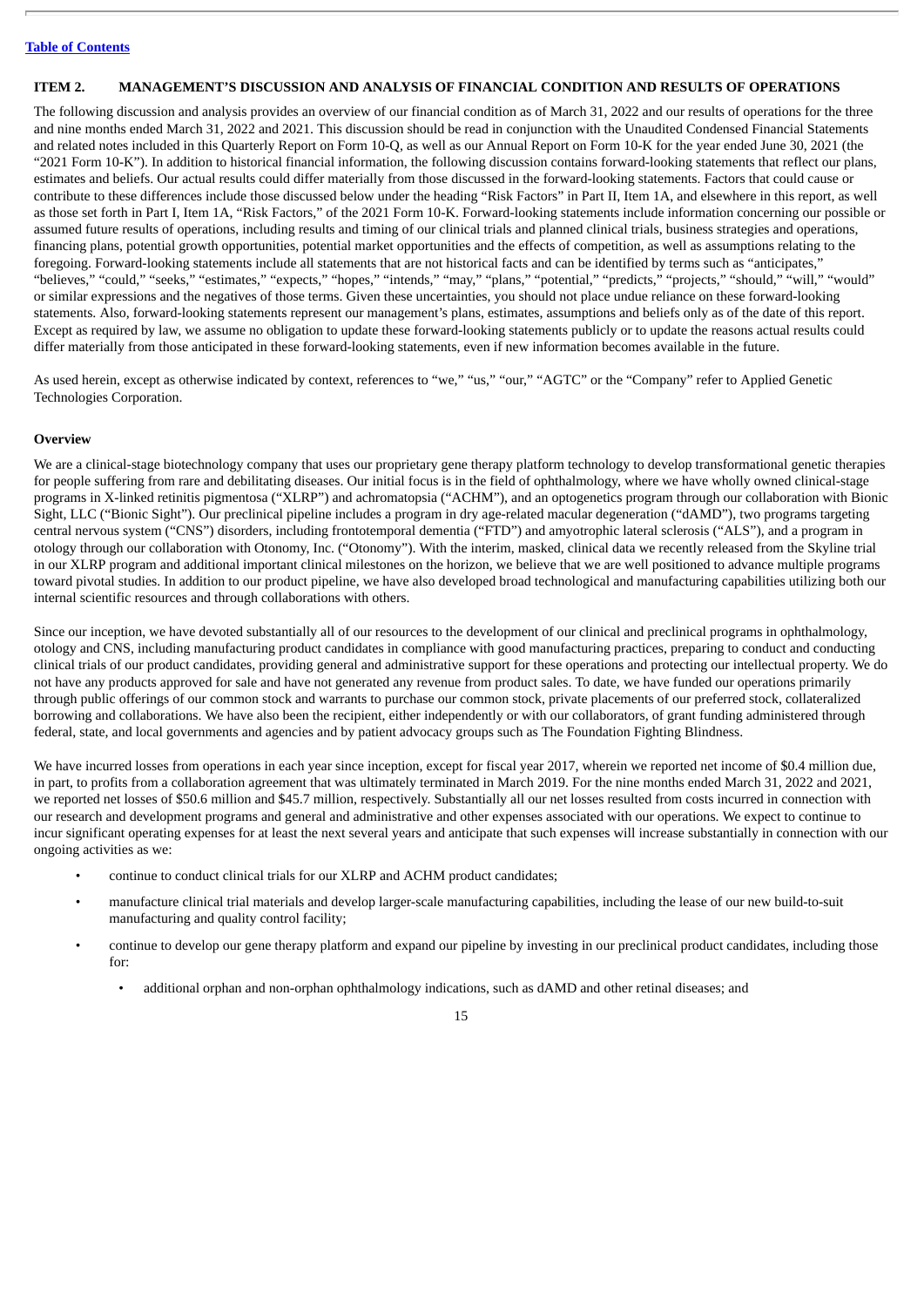- other inherited diseases in CNS and otology;
- seek regulatory approval for our product candidates;
- add personnel to support our scientific, collaboration, product development and commercialization efforts; and
- continue to operate as a public company.

As of March 31, 2022, we had cash and cash equivalents totaling \$67.8 million. We do not expect to generate revenue from product sales unless and until we successfully complete development of and obtain regulatory approval for one or more of our product candidates, which we expect will take a number of years and which we believe is subject to significant uncertainty. We believe that our available cash and cash equivalents will be sufficient to allow us to generate data from our ongoing and planned clinical programs and fund currently planned research and discovery programs into calendar year 2023. We will require substantial additional funding to complete our XLRP Phase 2/3 ("Vista") trial, move our ACHMB3 product candidate forward, obtain regulatory approval for our lead product candidates, build the sales, marketing and distribution infrastructure that we believe will be necessary to commercialize our lead product candidates, if approved, and execute our plan to open and operate a leased current Good Manufacturing Practices ("cGMP") manufacturing and quality control facility. However, our current operating plan may change as a result of many factors currently unknown to us, and we may need to seek additional funds sooner than planned, through public or private equity or debt financings, government or other third-party funding, marketing and distribution arrangements and other collaborations, strategic alliances and licensing arrangements, acquisitions or other business development activities, or a combination of these approaches. We may be unable to raise additional funds or enter into such other arrangements when needed on favorable terms, or at all. Our failure to raise capital or enter into such other arrangements as and when needed would have a negative impact on our financial condition and our ability to develop our product candidates and continue our research and development efforts.

#### **Program Updates and Recent Developments**

#### **AGTC-501 for the Treatment of XLRP**

AGTC-501, our lead gene therapy development program for the treatment of XLRP, is designed to use an engineered adeno-associated virus ("AAV") vector to insert a stabilized and functional copy of the Retinitis Pigmentosa GTSase Regulator ("RPGR") gene into a patient's photoreceptor cells. AGTC-501 is comprised of a stabilized RPGR gene and a promoter that was specifically selected to drive efficient gene expression in primate rods and cones, maintain photoreceptor function and delay disease progression in preclinical models of disease. In addition, published non-human primate studies showed that AGTC's proprietary AAV capsid had as much as twice the transfection efficiency in photoreceptors when compared to capsids used in competing programs.

We are currently conducting multiple clinical trials of AGTC-501 that are intended to support the potential submission of a Biologics License Application ("BLA") including a Phase 1/2 trial, which incorporates an expansion portion that we refer to as the Skyline trial. The Skyline trial is a 14 patient multi-site, Phase 2 trial in which patients are randomized to either a high dose of AGTC-501 (the dose received by patients in Group 5 of the Phase 1/2 trial), or a low dose of AGTC-501 (the dose received by patients in Group 2 of the Phase 1/2 trial). The primary endpoint in the Skyline trial is the proportion of treated eyes with an improvement of 7 decibels ("dB") or greater in visual sensitivity from baseline in at least 5 loci at twelve months. Secondary endpoints include the proportion of treated eyes with improvements in best corrected visual acuity at twelve months, a patient's ability to navigate a mobility navigation maze more successfully under varying light and challenge conditions at twelve months, and improvements in retinal structure at twelve months. The Skyline trial is masked in that we, the patients and the sites do not know which patient is in which dose group or which dose group received the high or low dose. Accordingly, we refer to the two groups as Dose Group A and Dose Group B. The primary endpoint in the Skyline trial is the proportion of treated eyes with improvement from baseline in visual sensitivity. Secondary endpoints include improvements in visual acuity, a patient's ability to navigate a mobility maze more successfully under varying light and challenge conditions, and improvements in retinal structure. We completed enrollment in the Skyline trial in the first quarter of calendar year 2022 and recently reported 3-month interim results for 13 of the 14 enrolled patients. Safety, visual sensitivity, visual acuity and the mobility maze were the only endpoints evaluated at 3 months. Retinal structure improvements, another important endpoint, was not evaluated as changes in retinal structure are not expected until between 9 and 12 months.

Similar to safety results reported for the first portion of the Phase 1/2 trial, safety results to date for the Skyline trial support that AGTC-501 is generally well tolerated and there are no clinically significant safety concerns. There were non-serious ocular adverse events (grade 2) related to the study agent that were similar between the two dose groups and two ocular serious adverse events an increase in intraocular pressure determined to be related to corticosteroids which has resolved, and one of visual impairment deemed related to the surgical procedure which is resolving.

Demographic and baseline characteristics were well balanced between the two dose groups in the Skyline trial. Notably, compared to the Phase 1/2 trial, patients in the Skyline trial were younger, with better baseline visual sensitivity and visual acuity.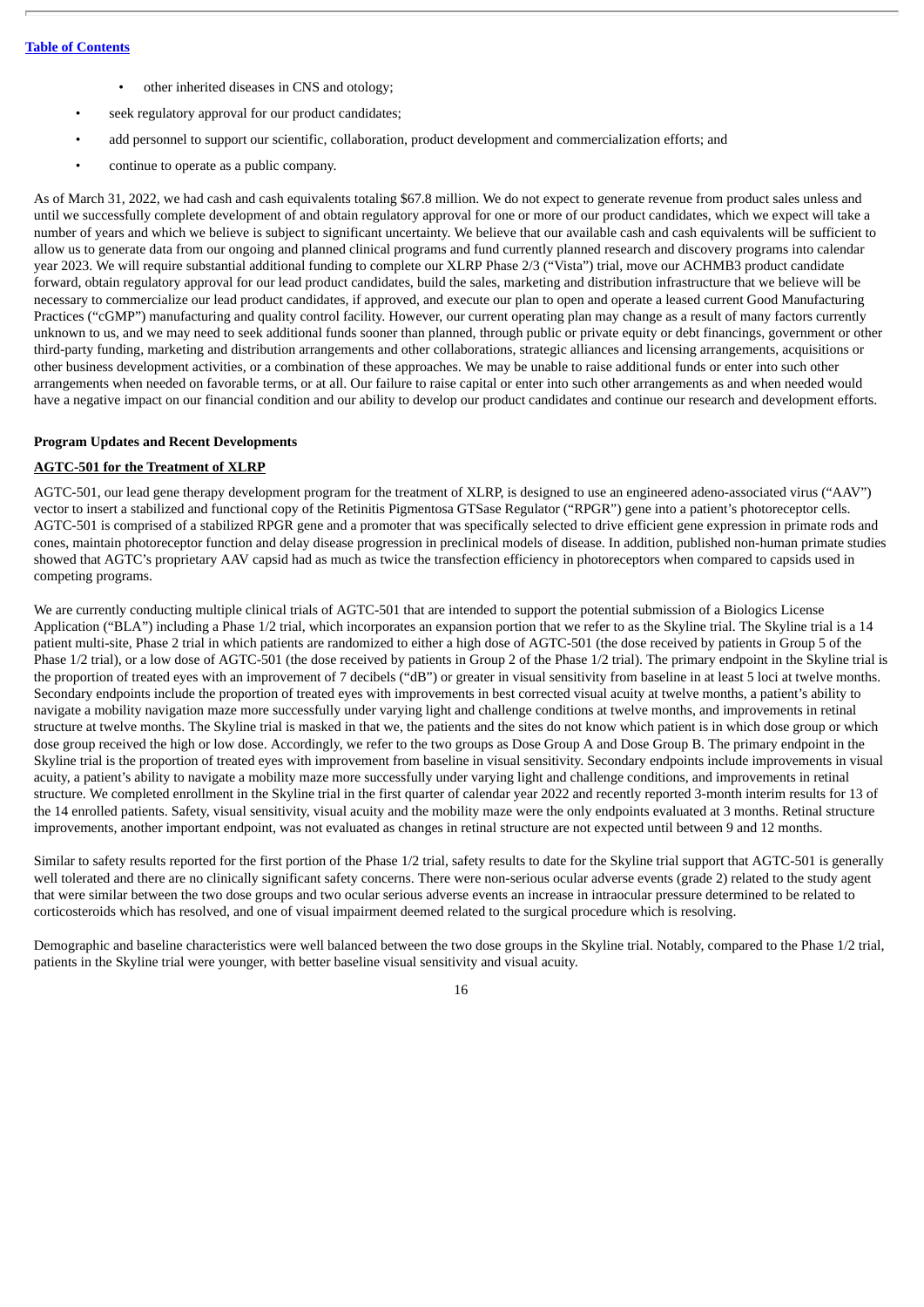Improvements in visual sensitivity, the primary efficacy endpoint in the Skyline trial, were observed in both dose groups at three months. We define responders as patients who have at least 5 loci increase by at least 7 dB. The response rate in Dose Group A was 25% (1 of 4 patients, as one patient in this group was unevaluable) and in Dose Group B was 62.5% (5 of 8 patients), representing a clear difference between the two groups. Notably, while we did not observe an increase in visual sensitivity of at least 7 dB in 5 pre-specified loci, we did observe an increase in visual sensitivity of at least 7 dB in 9 to 17 loci in the treated area. These responders also had improvements in visual sensitivity across the treated region above the repeatability coefficient for the test that resulted in improved functional vision in a larger area of the retina.

The 13 patients in the Skyline trial had better baseline best corrected visual acuity, a mean of 66.9 ETDRS letters on an eye chart, which correlates to a Snellen visual acuity equivalent of approximately 20/40. Because these patients started with better visual acuity, we believe there was less ability for them to improve relative to patients in the Phase 1/2 trial.

In addition, there was a correlation between visual sensitivity improvements and trends for patients able to complete the maze more rapidly and with fewer errors. We are working with the maze vendor on potential adjustments to account for the fact that only one eve was treated in this analysis. whereas previous use of the maze has been for patients treated in both eyes. It is possible that the better visual acuity of the patients in the Skyline trial at baseline affected the interpretation of the maze results.

The Skyline trial has a similar design and endpoints to the Vista clinical trial. We believe that if the Vista trial has similar outcomes as both the Phase 1/2 trial and the Skyline trial, the body of data will support a BLA submission for AGTC-501.

The Vista trial is a multi-site, Phase 2/3 clinical trial expected to include approximately 60 patients randomized across three arms: a low-dose group (the 1.2E+11 vg/mL dose from the ongoing Phase 1/2 and Skyline trials), a high-dose group (the 1.1E+12 vg/mL dose from the ongoing Phase 1/2 and Skyline trials) and an untreated control group. The primary endpoint will be improvement in visual sensitivity, defined as having at least a 7 dB increase in visual sensitivity in at least 5 pre-specified loci at Month 12. Together with a third-party vendor, we have developed a machine learning algorithm based on the available microperimetry data from our Phase 1/2 dose escalation trial that, on a patient-by-patient basis, predicts the loci most likely to improve through evaluation of baseline visual sensitivity. Based on the results of the Skyline trial we will be working with the vendor to fortify the algorithm with the data from those 14 patients. Secondary efficacy endpoints in the Vista trial include mean change in visual sensitivity, improvements in visual acuity and performance on the mobility maze as well as structural improvements in retinal health as measured by changes in the ellipsoid zone (the "EZ"), a defined region within the photoreceptor layer of the retina that degenerates over time and is eventually lost in patients with XLRP. We plan to complete a masked interim analysis, with the interim data expected to be released in the first half of calendar year 2023. We believe the interim analysis, together with data from the Phase 1/2 trial, including the Skyline expansion portion, may provide us with the opportunity to discuss with the United States Food and Drug Administration (the "FDA") potential amendments to the Vista trial, if necessary, that may support an earlier BLA submission than we would otherwise anticipate, or optimize the design of the trial.

To date, we have released a significant amount of preclinical and clinical data including improvements in visual sensitivity and visual acuity, as well as improvements in retinal health that we believe support both the potential safety and biological activity of AGTC-501. These data include the recent release of the interim data from the ongoing Skyline trial and a presentation of data from the ongoing Phase 1/2 trial at the Association for Research in Vision and Ophthalmology (ARVO) 2022 Annual Meeting, by Dr. Paul Yang, Assistant Professor of Ophthalmology at the Casey Eye Institute, Oregon Health & Science University and one of our study investigators. The Phase 1/2 trial data that Dr. Yang presented showed that certain baseline characteristics of the EZ were highly associated with improved outcomes starting as early as nine months after treatment with AGTC-501 and lasting up to 18 months after treatment. Specifically, the data showed a statistically significant association between improvements in visual sensitivity as measured by Macular Integrity Assessment ("MAIA") and improvements in retinal health as measured by improvement in the EZ in dose Groups 4 to 6. We are continuing to follow these patients and incorporated these findings into the inclusion/exclusion criteria for the Skyline and Vista clinical trials.

Given the efficacy and safety data generated to date, we believe that AGTC-501 is a potential best-in-class product candidate that may provide significant benefits to patients with XLRP, if approved. We expect to achieve the following milestones in the XLRP development program, subject to any continuing impact of the COVID-19 pandemic:

- provide 24-month data from patients in the ongoing Phase 1/2 clinical trial in the third quarter of calendar year 2022;
- provide 12-month data from the Skyline expansion portion of the Phase 1/2 clinical trial in the first quarter of calendar year 2023; and
- provide interim Vista trial data in the first half of calendar year 2023.

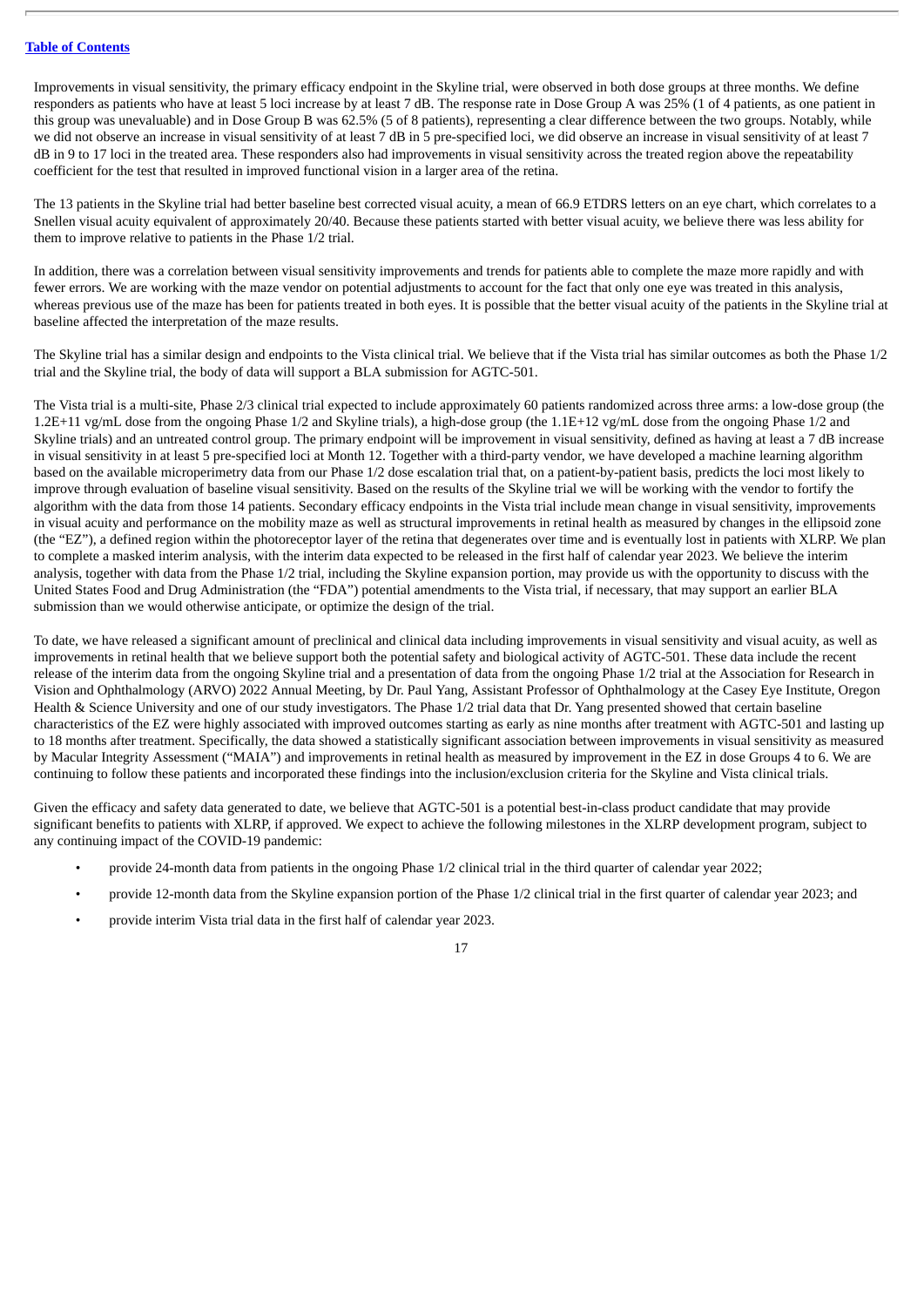# **AGTC-401 and AGTC-402 for the Treatment of ACHM**

We have been developing two gene therapy product candidates for the treatment of ACHM. The product candidates are designed to use the same engineered AAV vector to insert a stabilized and functional copy of the Cyclic Nucleotide Gated Channel Subunit Beta 3 (CNGB3) gene in the case of AGTC-401 and a stabilized and functional copy of the Cyclic Nucleotide Gated Channel Subunit Alpha 3 (CNGA3) gene in the case of AGTC-402. The product candidates are designed to use the same proprietary cone-specific promoter that was designed to maximize gene expression into a patient's photoreceptor cells. We chose the promoter based on data from preclinical studies that showed the promoter drove efficient gene expression in all three types of primate cone photoreceptors and restored cone photoreceptor function in dog, mouse and sheep models of ACHM.

We are currently conducting a Phase 1/2 clinical trial of AGTC-401 in ACHM patients with mutations of the CNGB3 gene (ACHMB3) and a separate Phase 1/2 clinical trial of AGTC-402 in ACHM patients with mutations of the CNGA3 gene (ACHMA3). Each Phase 1/2 clinical trial is being conducted at multiple clinical sites that specialize in inherited retinal diseases. The primary objective of these trials is to identify a well-tolerated dose that provides clinical benefit to patients. To date, we have enrolled a total of 31 adult and pediatric patients into the ACHMB3 trial of AGTC-401 and 24 adult and pediatric patients in the ACHMA3 trial of AGTC-402 and do not currently plan to enroll any additional patients in either trial. We have data from a portion of the patients in these trials up to 24 months after treatment, including our most recent release in February 2022 of 3-month data for the two highest dose groups of ACHMB3 and ACHMA3 pediatric patients that also included updated adult safety data. These data are consistent with the data previously released in adult and pediatric ACHMB3 and ACHMA3 patients.

In the Phase 1/2 dose escalation study of AGTC-401 in ACHMB3 patients, a total of 21 adults were treated over an approximately 80-fold dose range in five groups and a total of 10 pediatric patients were treated at the three highest dose groups. Secondary outcome measures evaluating efficacy were assessed by standard visual function tests, such as perimetry. We defined two pediatric patients (17 and 7 years old) in the 1.1E+12 vg/mL dose group as responders based on improvements in visual sensitivity as measured by the Octopus static perimeter. Therefore, of the three adults and four children (total n=7) in the 1.1E+12 vg/mL dose group, four (>50%) were responders based on improvements in visual sensitivity. These patients also reported improvements in quality of life as measured by a patient reported outcome survey developed specifically for patients with ACHM.

The two other pediatric patients in the 1.1E+12 vg/mL dose group and three pediatric patients ages 7 years and younger in the 3.2E+12 vg/mL dose group (total n=5) could not sufficiently concentrate and consistently complete the visual sensitivity testing. Similar to other trials where endpoints are adapted for young children, we plan to work closely with clinicians and regulators to develop potential adaptations for younger patients for visual sensitivity testing. Despite their inability to complete the tests, we received anecdotal feedback from certain patients that indicate improvements in visual sensitivity. Based on the totality of data generated to date, we believe that the 1.1E+12 vg/mL dose has been well tolerated and has potential in both adult and pediatric patients.

We also reported updated interim 3-month pediatric data and adult and pediatric safety data for the 24 patients enrolled in the Phase 1/2 study of AGTC-402 targeting CNGA3 mutations in patients with ACHMA3. Data from the five pediatric patients in the two highest dose groups were consistent with previously reported results, indicating no evidence of clinical improvements, and do not support further clinical development. Most patients with CNGA3 mutations express a mutant protein that is not typically found in patients with CNGB3 mutations, which we believe may have impacted the results seen in patients that received AGTC-402. We will continue to follow the ACHMA3 patients for long-term safety observations.

As previously reported, in both the ACHMB3 and ACHMA3 trials, treatment with the highest dose (3.2 E+12vg/ml) of AGTC-401 and AGTC-402, respectively, led to three cases of severe ocular inflammation in pediatric patients, which were reported as Suspected Unexpected Serious Adverse Reactions, or SUSARs. No new additional SUSARs in any adult or pediatric patients have been reported and the inflammation in all previously reported SUSARs improved with an adjusted steroid regimen. Two SUSARs (one in ACHMA3 and one in ACHMB3) have since fully resolved and one (ACHMA3) continues to improve, with all three patients' best corrected visual acuity returning to baseline after initial declines in visual acuity were observed following the SUSARs. Importantly, we have not yet observed any comparable inflammation in any of our XLRP clinical trials.

We recently had a collaborative and productive End of Phase 2 ("EOP2") meeting with the FDA to discuss the potential future development of AGTC-401 and received constructive feedback from the FDA on our proposed primary and secondary endpoints for a Phase 2/3 clinical trial. With respect to the primary endpoint of improvement in visual sensitivity relative to baseline, the FDA reiterated that a 7 dB change in at least 5 pre-specified loci is required. However, they indicated a willingness to review an alternative approach to perimetry from a model used in other trials, which would need to be adapted specifically for ACHMB3. They also indicated that improvements in light discomfort may be an acceptable secondary endpoint in a Phase 2/3 clinical trial of AGTC-401 and we intend to provide additional data to support our position that a 1 loglux improvement from baseline is clinically meaningful. We are currently working through the details of the future development plan for AGTC-401 including the proposed protocol for a potential Phase 2/3 clinical trial for submission to the FDA. Our anticipated future development plan will be based on the feedback we received from the FDA during the EOP2 meeting and subsequent comments to the full protocol.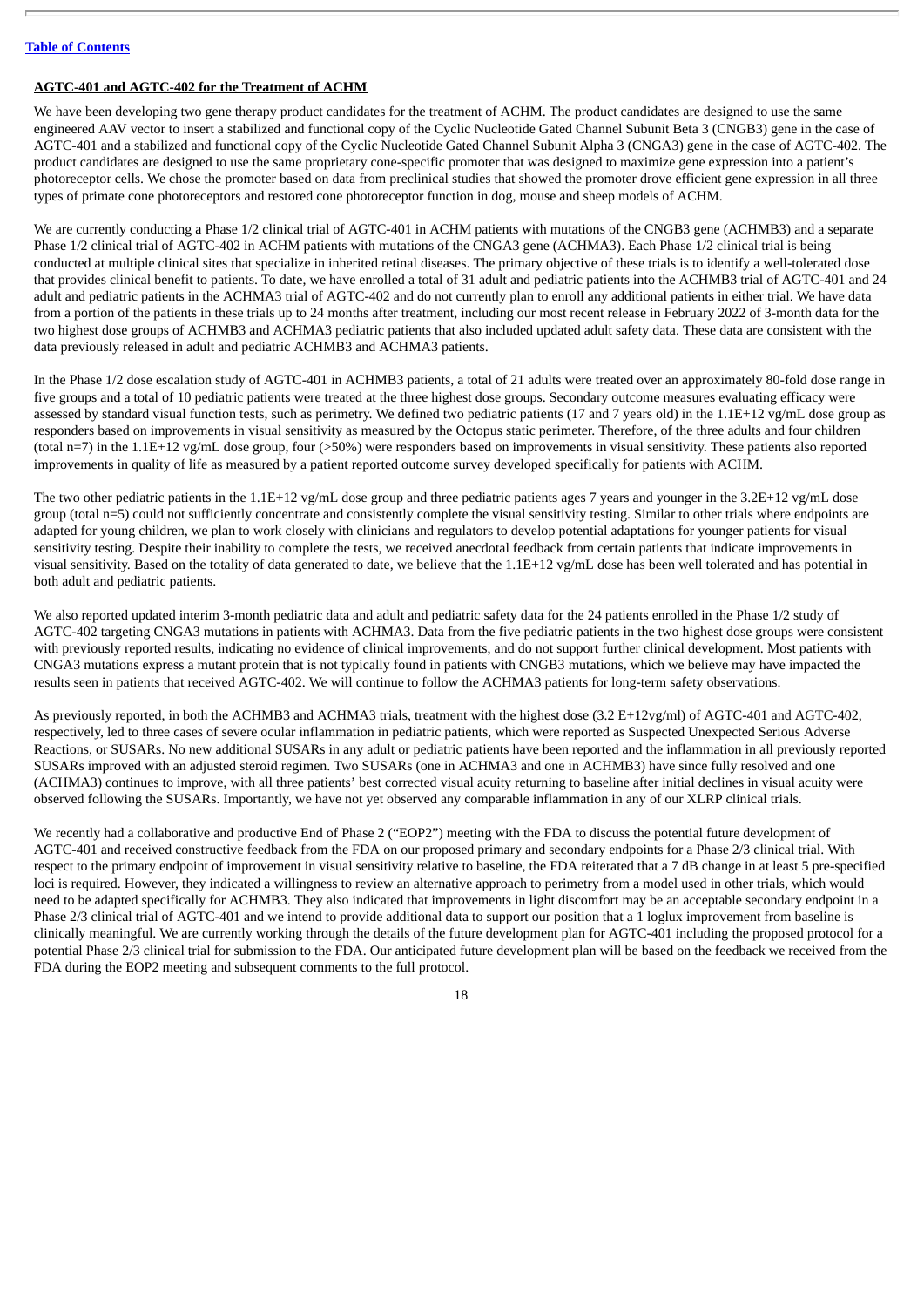# **Build-To-Suit Manufacturing and Quality Control Facility in Alachua, Florida**

In May 2021, we signed a 20-year lease for a build-to-suit 21,250 square foot potential cGMP manufacturing and quality control facility adjacent to our existing Florida facility to prepare for late-stage development and potential commercialization of our XLRP and ACHMB3 programs. The facility is also intended to provide supply chain redundancy, reduce manufacturing risk and enhance quality controls. We anticipate that the build-out of the new manufacturing and quality control facility will be completed during the fourth quarter of calendar year 2022.

Additional information regarding our new cGMP manufacturing and quality control facility can be found in Note 8 to the Unaudited Condensed Financial Statements included in this Quarterly Report on Form 10-Q under the heading "Lease Commitment."

#### **Strategic Collaborations and Preclinical Pipeline**

## *Bionic Sight*

During February 2017, we entered into a strategic research and development collaboration agreement with Bionic Sight to develop product candidates for patients with visual deficits and blindness due to retinal disease. Through the AGTC-Bionic Sight collaboration, the companies seek to develop a new optogenetic therapy that leverages AGTC's deep experience in gene therapy and ophthalmology and Bionic Sight's innovative neuro-prosthetic device and algorithm for retinal coding. The collaboration agreement grants to us, subject to achievement by Bionic Sight of certain development milestones, an option to exclusively negotiate for a limited period of time to acquire: (i) a majority equity interest in Bionic Sight; (ii) the Bionic Sight assets to which the collaboration agreement relates; or (iii) an exclusive license with respect to the product to which the collaboration agreement relates.

In March 2021, Bionic Sight, which has responsibility for conducting the clinical trial, reported promising results in its first two cohorts of patients in the Phase 1/2 retinitis pigmentosa optogenetics study. Bionic Sight reported that these patients, all of whom have complete or near-complete blindness, can now see light and motion, and, in two cases, can detect the direction of motion. Bionic Sight also announced that the product candidate was welltolerated and that it is continuing to enroll patients at higher doses.

#### *Otonomy*

During October 2019, we entered into a strategic collaboration agreement with Otonomy to co-develop and co-commercialize an AAV-based gene therapy product candidate designed to restore hearing in patients with sensorineural hearing loss caused by a mutation in the gap junction protein beta 2 gene ("GJB2") – the most common cause of congenital hearing loss. Mutations in GJB2 account for approximately 30% of all genetic hearing loss cases. Patients with this mutation can have severe-to-profound deafness in both ears that is identified in screening tests routinely performed in newborns. Under the collaboration agreement, the parties began equally sharing the program costs and any proceeds from potential licensing transactions in January 2020 and can include additional genetic hearing loss targets in the future. Effective January 1, 2022, we amended the Otonomy collaboration agreement to increase Otonomy's responsibility for the overall development and commercialization of the program, which resulted in (i) a reduction in our share of future product development costs and (ii) our potential receipt of future payments, and royalties on any product sales in lieu of equal sharing of any potential profits or proceeds related to the program.

We and Otonomy announced promising preclinical data at the American Society of Gene and Cell Therapy meeting in May 2021, which showed that the product candidate was associated with rescue of hearing loss and cochlear morphology in two independent mouse models. Collectively, we are conducting investigational new drug ("IND")-enabling activities based on pre-IND meeting feedback from the FDA, with an IND submission anticipated in the first half of calendar year 2023.

Additional information regarding the Bionic Sight and Otonomy collaborative agreements can be found in Note 6 to the Unaudited Condensed Financial Statements included in this Quarterly Report on Form 10-Q.

#### *Preclinical Pipeline*

We also have three wholly-owned product candidates in preclinical testing, including AGTC-701 for the treatment of dAMD, AGTC-601 for the treatment of FTD and AGTC-801 for the treatment of ALS.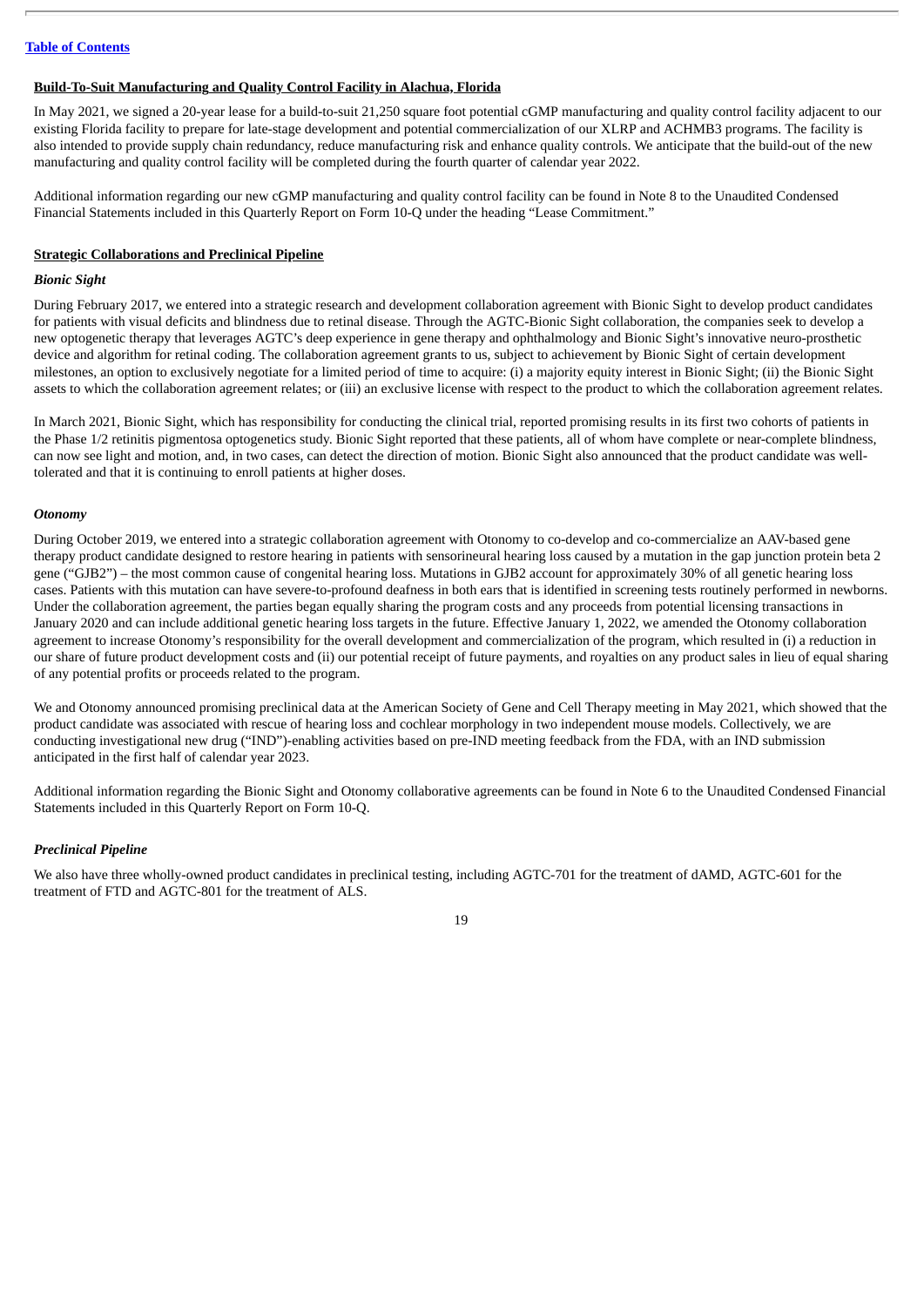# **Critical Accounting Policies and Estimates**

Management's Discussion and Analysis of Financial Condition and Results of Operations included in this Quarterly Report on Form 10-Q is based on our financial statements, which have been prepared assuming that the Company will continue as a going concern and in accordance with (i) U.S. generally accepted accounting principles for interim financial information and (ii) the instructions to Form 10-Q and Article 8 of Regulation S-X. The preparation of those financial statements requires us to make estimates and judgments that affect the reported amounts of assets, liabilities, revenue and expenses and the disclosure of contingent assets and liabilities. On an ongoing basis, we evaluate our estimates, judgments and methodologies, including those related to accrued expenses and share-based compensation. We base our estimates on historical experience, current conditions, known trends and events, and various other factors that are believed to be reasonable under the circumstances, the results of which form the basis for making judgments about the carrying values of assets and liabilities that are not readily apparent from other sources. Actual results may differ from our estimates under different assumptions or conditions. Moreover, we may need to change the assumptions underlying our estimates due to risks and uncertainties related to the COVID-19 pandemic or otherwise and those changes could have a material adverse effect on our statements of operations, financial condition and cash flows.

During the nine months ended March 31, 2022, there were no significant changes to our critical accounting policies and estimates. For a description of our accounting policies that, in our opinion, involve the most significant application of judgment or involve complex estimations and which could, if different judgments or estimates were made, materially affect our reported results of operations, financial position and cash flows, see "Management's Discussion and Analysis of Financial Condition and Results of Operations—Critical Accounting Policies and Estimates" in the 2021 Form 10-K.

# **New Accounting Pronouncements**

Refer to Note 2 to the Unaudited Condensed Financial Statements included in this Quarterly Report on Form 10-Q for further information about recently issued accounting standards.

#### **Financial Operations Review**

#### *Revenue*

We generate revenue primarily through: (i) collaboration agreements; (ii) sponsored research arrangements with nonprofit organizations for the development and commercialization of product candidates; (iii) federal research and development grant programs; and (iv) licensing arrangements. However, we did not recognize any revenue during the three and nine months ended March 31, 2022 or the same periods in the prior year. In the future, we may generate revenue from product sales (if any products are approved), license fees, milestone payments, development services, research and development grants, or from collaboration and royalty payments for the sales of products developed under licenses of our intellectual property.

We expect that any revenue we generate will fluctuate from quarter to quarter as a result of the timing and amount of license fees, research and development programs, manufacturing efforts and reimbursements, collaboration milestone payments, and the sale of our products, to the extent that any are approved and successfully commercialized. We do not expect to generate revenue from product sales for the foreseeable future, if at all. If we or our collaborators fail to complete the development of our product candidates in a timely manner or obtain regulatory approval for them, our ability to generate future revenue and our results of operations, financial position and cash flows would be materially adversely affected.

## *Research and development expenses*

Research and development expenses consist primarily of costs incurred for the development of our product candidates and include:

- employee-related expenses, including salaries, benefits, travel and share-based compensation expense;
- expenses incurred under agreements with academic research centers, contract research organizations and investigative sites that conduct our clinical trials;
- license and sublicense fees and collaboration expenses;
- costs of acquiring, developing and manufacturing clinical trial materials; and
- facilities, depreciation and other expenses, which include direct and allocated expenses for rent and maintenance of facilities, insurance and other supplies.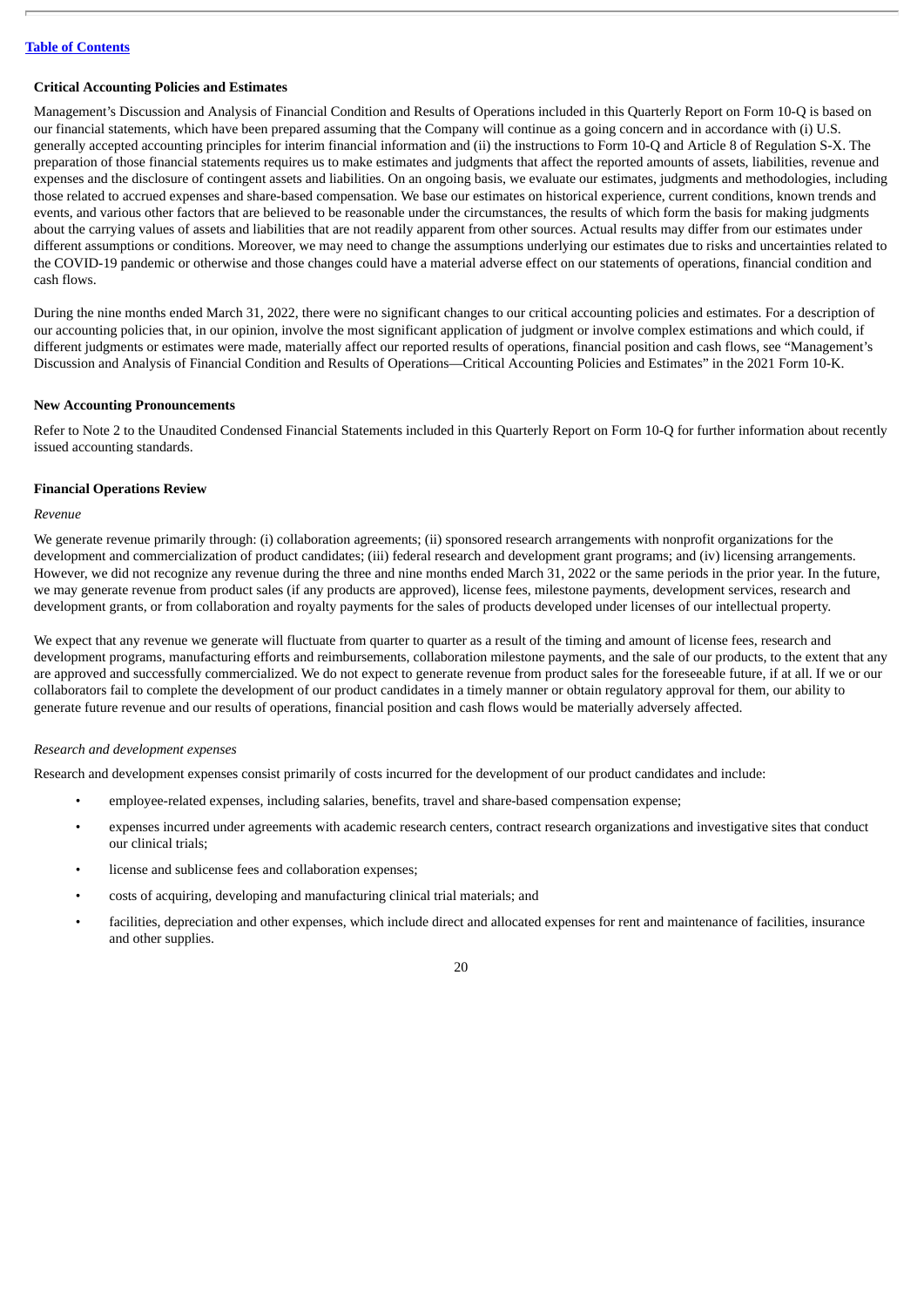Research and development costs are expensed as incurred. Costs for certain development activities are recognized based on an evaluation of the progress toward completion of specific tasks, using information and data provided to us by our vendors and our clinical sites.

We cannot determine with certainty the duration and completion costs of the current or future clinical trials of our product candidates or if, when, or to what extent we will generate revenue from the commercialization and sale of any of our product candidates that obtain regulatory approval. We may never succeed in achieving regulatory approval for any of our product candidates. The duration, costs and timing of clinical trials and development of our product candidates will depend on a variety of factors, including:

- the scope, rate of progress and expense of our ongoing clinical trials, as well as any additional clinical trials that we are required to, or decide to, initiate and other research and development activities;
- the timing and level of activity as determined by us or jointly with our partners;
- the level of funding, if any, received from our partners;
- whether or not we elect to cost share with our collaborators;
- future clinical trial results:
- uncertainties in clinical trial enrollment rates or drop-out or discontinuation rates of patients;
- increased cost and delay associated with manufacturing or testing issues, including ongoing quality assurance, qualifying new vendors and developing in-house capabilities through, among other things, our lease of a new cGMP build-to-suit manufacturing and quality control facility;
- the countries in which trials are conducted;
- potential additional safety monitoring or other studies requested by regulatory agencies or elected as best practice by us;
- significant and changing government regulation;
- the timing and receipt of any regulatory approvals; and
- broader market forces, such as inflation and wage/salary growth.

Changes in any of these variables over time with respect to the development of a product candidate could mean a significant change in the costs and timing associated with the development of that product candidate. For example, if the FDA or another regulatory authority were to require us to conduct clinical trials beyond those that we currently anticipate will be required for the completion of clinical development of a product candidate or if we experience significant delays in enrollment in or execution of any of our clinical trials, which could be adversely impacted by the COVID-19 pandemic, we could be required to expend significant additional financial resources and time on the completion of clinical trial activities and development of our product candidates.

From our inception and through March 31, 2022, we have incurred approximately \$318.6 million in research and development expenses. We expect our research and development expenses to increase for the foreseeable future as we continue the development of our product candidates, explore potential applications of our gene therapy platform in other indications and execute our plan to open and operate a leased cGMP manufacturing and quality control facility.

#### *General and administrative and other expenses*

General and administrative and other expenses primarily consist of salaries and related costs for personnel, including share-based compensation and travel expenses for our employees in executive, operational, legal, business development, finance and human resource functions. Other general and administrative expenses include costs to support employee training and development, board of directors' costs, depreciation, insurance, facility-related costs not otherwise included in research and development expenses, professional fees for legal services, patent-related expenses, and accounting, investor relations, corporate communications and information technology services. We anticipate that our general and administrative and other expenses will continue to increase in the future as we hire additional employees to support our research and development efforts, collaboration arrangements, and the potential commercialization of our product candidates, if approved. Inflation and wage/salary growth could also contribute to higher future costs. Additionally, if and when we believe that regulatory approval of our first product candidate appears likely, we anticipate an increase in payroll and related expenses as a result of our preparation for commercial operations, especially as it relates to the sales and marketing of any such product candidate. Our general and administrative expenses are also expected to increase as we execute our plan to open and operate a leased cGMP manufacturing and quality control facility.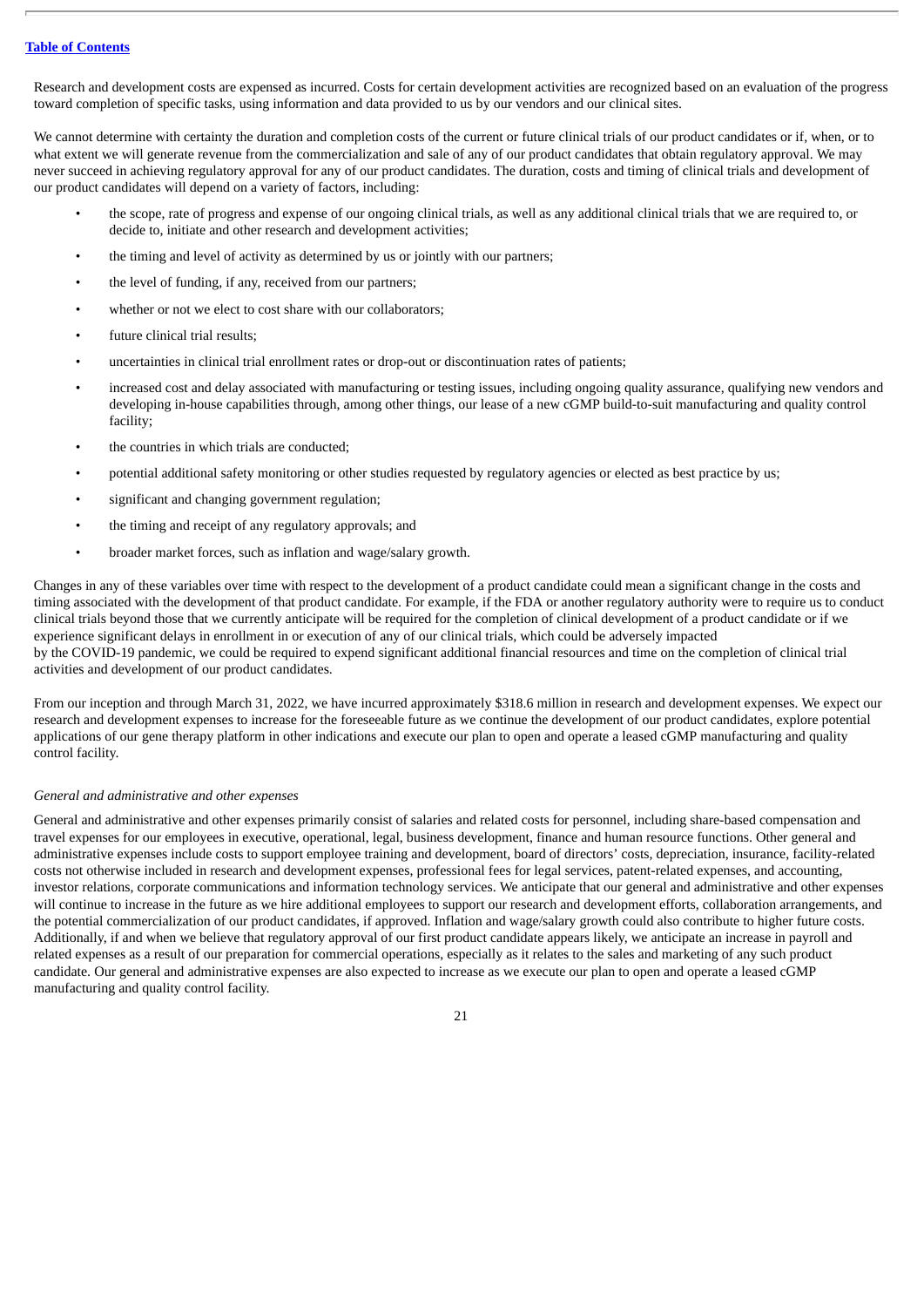#### *Investment income, net*

Investment income, net consists of interest earned on cash and cash equivalents and held-to-maturity investments in debt securities. During the three and nine months ended March 31, 2022, investment income, net declined by \$4,000 and \$85,000, respectively, when compared to the same periods in the prior year, primarily due to a smaller investment portfolio in the current periods.

#### *Interest expense*

Interest expense during the three and nine months ended March 31, 2022 increased by \$0.3 million and \$1.0 million, respectively, when compared to the same periods in the prior year. These increases were primarily due to higher average outstanding balances under our collateralized term loan agreement during each of the three and nine months ended March 31, 2022. Additional information regarding our long-term loan agreement can be found in Note 5 to the Unaudited Condensed Financial Statements included in this Quarterly Report on Form 10-Q.

On May 4, 2022, the Federal Reserve Board announced an increase of 0.50% in the federal funds rate and indicated that further rate increases will be announced in the short-term to combat rising inflation in the United States. When the prime rate reported in *The Wall Street Journal* increases, as was the case with the most recent federal funds rate increase and is expected to continue in response to projected hikes in the federal funds rate by the Federal Reserve Board, the Company's cost of borrowing and related interest expense on its variable-rate debt also increases.

#### *Provision for income taxes*

The provision for income taxes was \$21,000 and \$62,000 during the three and nine months ended March 31, 2021, which was entirely attributable to estimated interest and penalties on uncertain tax positions. There was no provision for income taxes during the three and nine months ended March 31, 2022 because, among other things, the Company had no uncertain tax positions during those reporting periods.

# **Results of Operations**

#### *Comparison of the three months ended March 31, 2022 and 2021*

# *Research and development expenses*

The table below summarizes our research and development expenses by product candidate or program for the periods indicated.

|                                                            |           | <b>Three Months</b><br><b>Ended March 31.</b> | Increase   | % Increase |  |
|------------------------------------------------------------|-----------|-----------------------------------------------|------------|------------|--|
| In thousands                                               | 2022      | 2021                                          | (Decrease) | (Decrease) |  |
| External research and development expenses:                |           |                                               |            |            |  |
| <b>XLRP</b>                                                | 984<br>\$ | \$3,201                                       | (2,217)    | (69)%      |  |
| <b>ACHM</b>                                                | 748       | 1.147                                         | (399)      | (35)%      |  |
| Research and discovery programs and X-linked retinoschisis | 189       | 1,358                                         | (1, 169)   | $(86)\%$   |  |
| Total external research and development expenses           | 1,921     | 5,706                                         | (3,785)    | (66)%      |  |
| Internal research and development expenses:                |           |                                               |            |            |  |
| Employee-related costs                                     | 4.377     | 3.051                                         | 1.326      | 43%        |  |
| Share-based compensation                                   | 412       | 280                                           | 132        | 47%        |  |
| Other                                                      | 2,452     | 1,923                                         | 529        | 28%        |  |
| Total internal research and development expenses           | 7,241     | 5,254                                         | 1,987      | 38%        |  |
| Total research and development expenses                    | \$9,162   | \$10,960                                      | \$(1,798)  | (16)%      |  |

External research and development expenses consist of collaboration, licensing, manufacturing, testing and other miscellaneous costs that are directly attributable to our most advanced product candidates and discovery programs. We do not allocate employee-related costs, including share-based compensation, costs associated with broad technology platform improvements or other indirect costs, to specific programs, as they are deployed across multiple projects under development and, as such, are separately classified as internal research and development expenses in the table above.

As part of the process of preparing our financial statements, estimates of accrued expenses are necessary. The estimation process involves reviewing quotations and contracts, identifying services that have been performed on our behalf, and determining the level of services performed and associated costs incurred for services for which we have not yet been invoiced or otherwise notified of the actual cost. The majority of our service providers invoice monthly in arrears for services performed or when contractual milestones are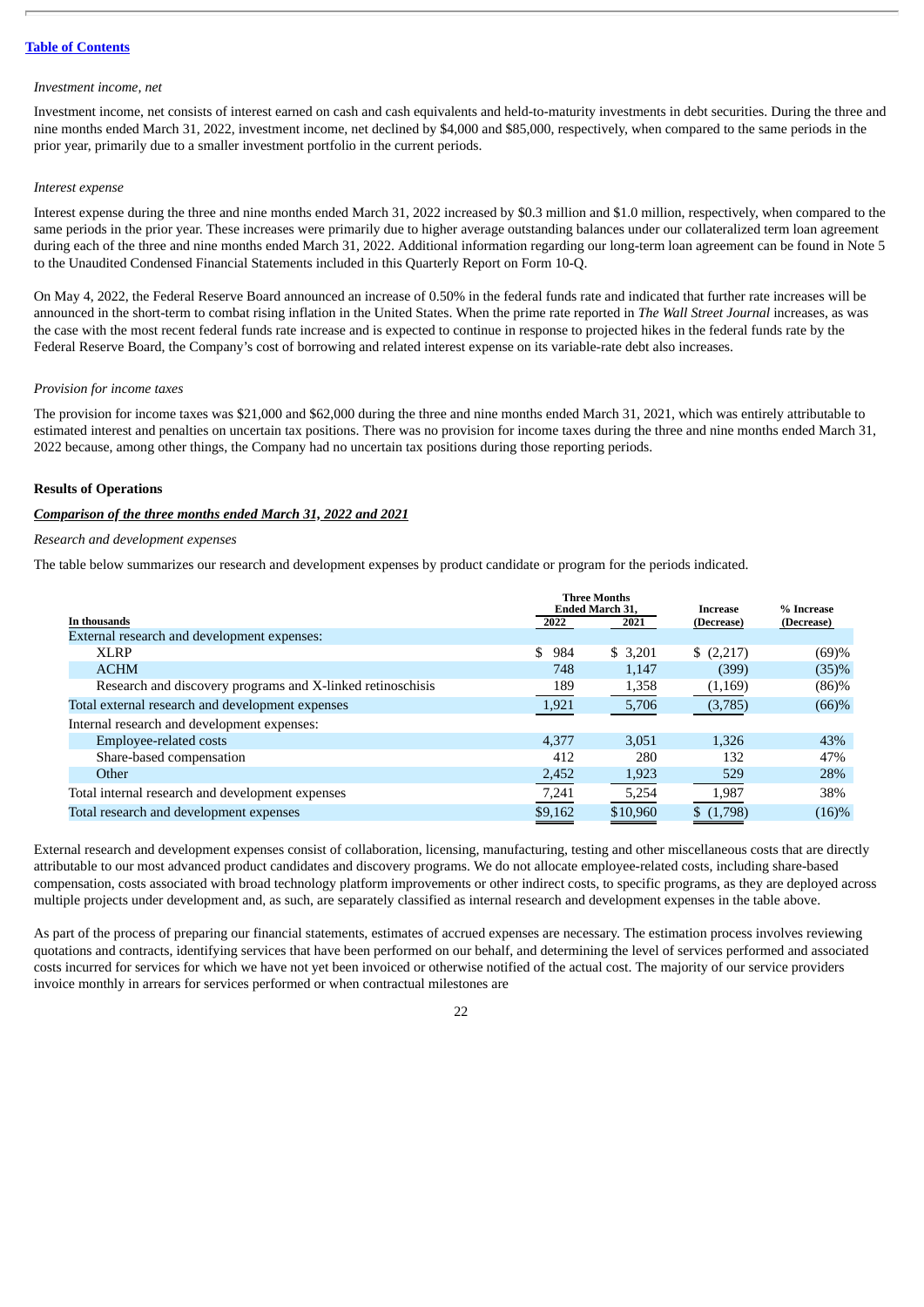met. We estimate our accrued expenses at the end of each reporting period based on the facts and circumstances known at that time. As a result, estimates recorded in our financial statements and disclosed in the accompanying notes may change in the future and such changes in estimates, if any, will be recorded in our operating results in the period they are identified by us. The significant estimates in our accrued research and development expenses primarily relate to expenses incurred with respect to academic research centers, contract research organizations and other vendors in connection with research and development activities for which we have not yet been invoiced.

Research and development expenses for the three months ended March 31, 2022 and 2021 were \$9.2 million and \$11.0 million, respectively, a decrease of \$1.8 million, or 16%. The year-over-year decline was due to various factors, including: (i) planned temporary reductions in manufacturing activities relating to our XLRP and preclinical product candidates; (ii) lower external spending related to our Skyline trial for which we are not activating new sites and/or enrolling new patients; (iii) a decrease in ACHM expenses due to reduced site activity as our two clinical studies have progressed to a point where they are no longer activating new sites or enrolling new patients; and (iv) lower costs in connection with the wind-down of our X-linked retinoschisis, or XLRS, program. Additionally, research and development expenses for the three months ended March 31, 2022 were favorably impacted by changes in estimates that reduced certain vendor accruals during such reporting period. These reductions in research and development expenses were partially offset by: (i) higher employee-related costs that were primarily attributable to new employees who were hired in connection with our strategic operating plans; (ii) an increase in internal research and development costs for certain assay development that we are now conducting in-house; and (iii) higher share-based compensation costs that were primarily due to restricted stock units granted to certain employees from May 2021 to July 2021 (the "2021 RSUs").

# *General and administrative and other expenses*

The table below summarizes our general and administrative and other expenses for the periods indicated.

|                                                     | <b>Three Months</b> |                        |            |            |  |
|-----------------------------------------------------|---------------------|------------------------|------------|------------|--|
|                                                     |                     | <b>Ended March 31.</b> | Increase   | % Increase |  |
| In thousands                                        | 2022                | 2021                   | (Decrease) | (Decrease) |  |
| Employee-related costs                              | \$1,961             | \$1,241                | 720        | 58%        |  |
| Share-based compensation                            | 431                 | 315                    | 116        | 37%        |  |
| Legal and professional fees                         | 102                 | 329                    | (227)      | (69)%      |  |
| Other                                               | 1,927               | <u>1,643</u>           | 284        | 17%        |  |
| Total general and administrative and other expenses | \$4,421             | \$3,528                | 893        | 25%        |  |

General and administrative and other expenses for the three months ended March 31, 2022 and 2021 were \$4.4 million and \$3.5 million, respectively, an increase of \$0.9 million, or 25%. Such increase was primarily due to: (i) compensation for new employees; (ii) recruiting costs for new employees; (iii) incremental share-based compensation costs for the 2021 RSUs; and (iv) higher operating and business development costs pertaining to our recurring operations as we execute our strategic plans. Lower legal fees during the three months ended March 31, 2022 were due to reduced use of external legal counsel.

# *Comparison of the nine months ended March 31, 2022 and 2021*

# *Research and development expenses*

The table below summarizes our research and development expenses by product candidate or program for the periods indicated.

|                                                            | <b>Nine Months</b> |                 |           |            |  |
|------------------------------------------------------------|--------------------|-----------------|-----------|------------|--|
|                                                            |                    | Ended March 31, |           | % Increase |  |
| In thousands                                               |                    | 2022<br>2021    |           | (Decrease) |  |
| External research and development expenses:                |                    |                 |           |            |  |
| <b>XLRP</b>                                                | \$10,085           | \$11,930        | \$(1,845) | (15)%      |  |
| <b>ACHM</b>                                                | 2.639              | 3.997           | (1,358)   | (34)%      |  |
| Research and discovery programs and X-linked retinoschisis | 3,402              | 2,527           | 875       | 35%        |  |
| Total external research and development expenses           | 16,126             | 18,454          | (2,328)   | (13)%      |  |
| Internal research and development expenses:                |                    |                 |           |            |  |
| Employee-related costs                                     | 12.307             | 9.466           | 2.841     | 30%        |  |
| Share-based compensation                                   | 1,302              | 866             | 436       | 50%        |  |
| Other                                                      | 6,206              | 5,611           | 595       | 11%        |  |
| Total internal research and development expenses           | 19,815             | 15,943          | 3,872     | 24%        |  |
| Total research and development expenses                    | \$35,941           | \$34,397        | 1,544     | $4\%$      |  |
|                                                            |                    |                 |           |            |  |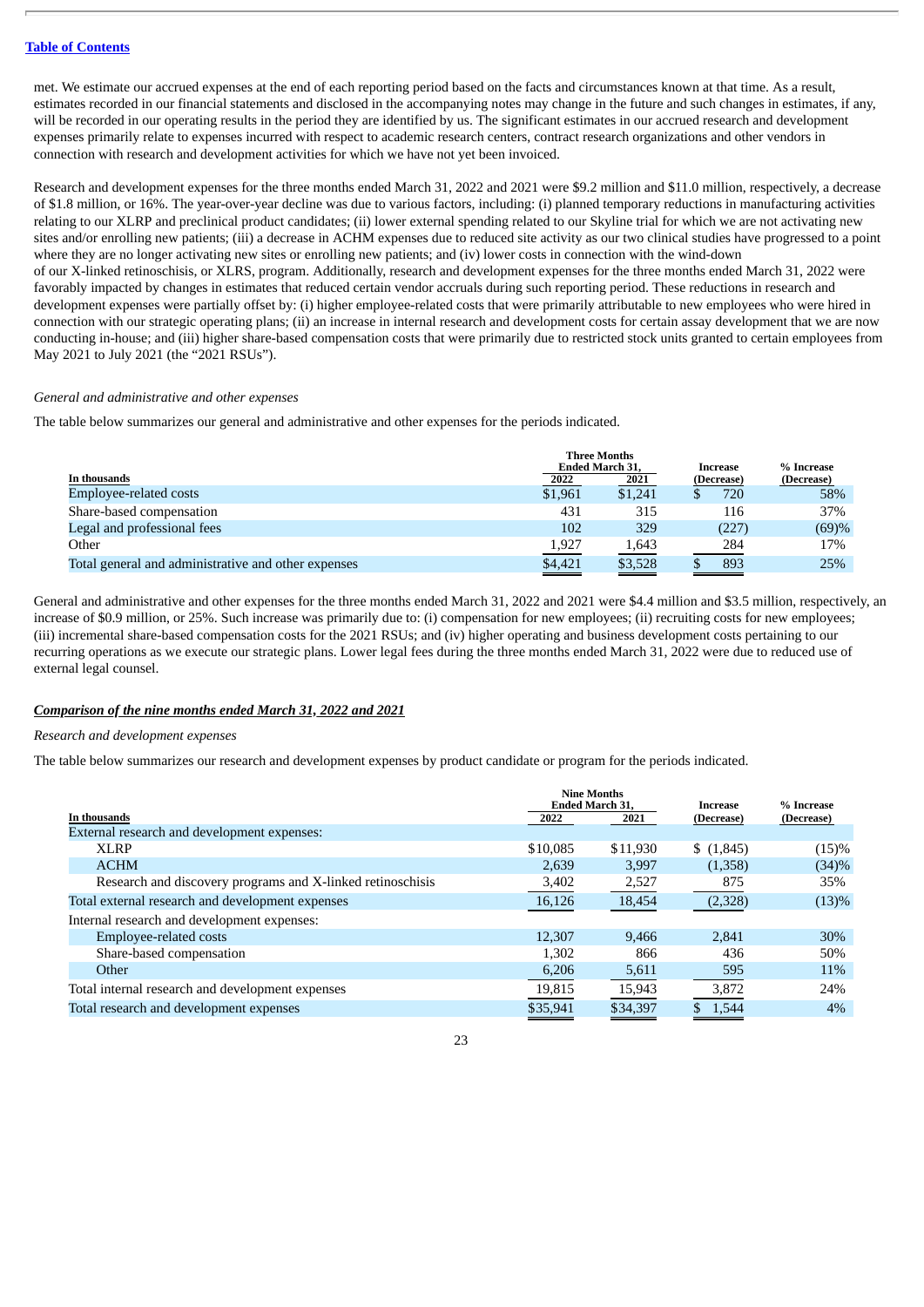Research and development expenses for the nine months ended March 31, 2022 and 2021 were \$35.9 million and \$34.4 million, respectively, an increase of \$1.5 million, or 4%. The year-over-year increase was due to various factors, including: (i) higher employee-related costs that were primarily attributable to new employees who were hired in connection with our strategic operating plans; (ii) increased external spending for our research and discovery programs, which was primarily for planned material production costs in connection with our preclinical programs; (iii) higher share-based compensation costs that were primarily due to the 2021 RSUs; and (iv) an increase in internal research and development costs for certain assay development that we are now conducting in-house. These increases in research and development expenses were partially offset by: (i) a year-over-year reduction in manufacturing activities for Vista clinical trial materials; (ii) a decrease in ACHM expenses due to reduced site activity as our two clinical studies have progressed to a point where they are no activating new sites or enrolling new patients; and (iii) lower costs in connection with the winddown of our XLRS program. Additionally, research and development expenses for the nine months ended March 31, 2022 were favorably impacted by changes in estimates that reduced certain vendor accruals during such reporting period.

#### *General and administrative and other expenses*

The table below summarizes our general and administrative and other expenses for the periods indicated.

|                                                     | <b>Nine Months</b>     |          |            |            |  |
|-----------------------------------------------------|------------------------|----------|------------|------------|--|
|                                                     | <b>Ended March 31.</b> |          | Increase   | % Increase |  |
| In thousands                                        | 2022                   | 2021     | (Decrease) | (Decrease) |  |
| Employee-related costs                              | \$4,549                | \$3,675  | 874        | 24%        |  |
| Share-based compensation                            | 1,297                  | 999      | 298        | 30%        |  |
| Legal and professional fees                         | 688                    | 1,238    | (550)      | (44)%      |  |
| Other                                               | 5,976                  | 4,356    | 1,620      | 37%        |  |
| Total general and administrative and other expenses | \$12,510               | \$10,268 | 2,242      | 22%        |  |

General and administrative and other expenses for the nine months ended March 31, 2022 and 2021 were \$12.5 million and \$10.3 million, respectively, an increase of \$2.2 million, or 22%. Such increase was primarily due to: (i) compensation for new employees; (ii) recruiting costs for new employees; (iii) incremental share-based compensation costs for the 2021 RSUs; and (iv) higher operating and business development costs pertaining to our recurring operations as we execute our strategic plans. Lower legal fees during the nine months ended March 31, 2022 were due to reduced use of external legal counsel.

# **Liquidity and Capital Resources**

We have incurred cumulative losses and negative cash flows from operations since our inception and, as of March 31, 2022, we had an accumulated deficit of \$289.8 million. It will be several years, if ever, before we have a product candidate ready for commercialization. We expect that our research and development expenses and general and administrative and other expenses will continue to increase and, as a result, we anticipate that we will require additional capital to fund our operations, which we may raise through a combination of equity offerings, debt financings, other third-party funding, marketing and distribution arrangements and other collaborations, strategic alliances and licensing arrangements.

Most recently, we received (i) net proceeds of \$9.4 million and \$69.3 million during the nine months ended March 31, 2022 and 2021, respectively, from underwritten public offerings and selling our common stock through an "at-the-market offering" program, which are described in Note 7 to the Unaudited Condensed Financial Statements included in this Quarterly Report on Form 10-Q and (ii) \$9.9 million of loan proceeds, net of debt discounts, in May 2021. Moreover, through a tenant improvement allowance and tiered rental rates, we have structured the third-party leasing costs for our buildto-suit manufacturing and quality control facility in Alachua, Florida in a way that will not significantly impact our cash runway until the fiscal year ending June 30, 2024. Notwithstanding the foregoing, we plan to use our available cash and cash equivalents to fund approximately \$2.9 million of tenant fit out work at such facility, which represents our required contribution pursuant to a recent lease amendment whereby the funding must be completed within 30 days of May 3, 2022. Additional information regarding our long-term loan agreement and new manufacturing and quality control facility can be found in Notes 5 and 8, respectively, to the Unaudited Condensed Financial Statements included in this Quarterly Report on Form 10-Q.

We are closely monitoring ongoing developments in connection with the COVID-19 pandemic, which may negatively impact our projected cash position and access to capital. We will continue to assess our cash position and, if circumstances warrant, make appropriate adjustments to our operating plan.

Cash in excess of immediate requirements is invested in accordance with our investment policy, which primarily seeks to maintain adequate liquidity and preserve capital by generally limiting investments to certificates of deposit and investment-grade debt securities that mature within twelve months. As of March 31, 2022, our cash and cash equivalents were held in bank accounts and money market funds.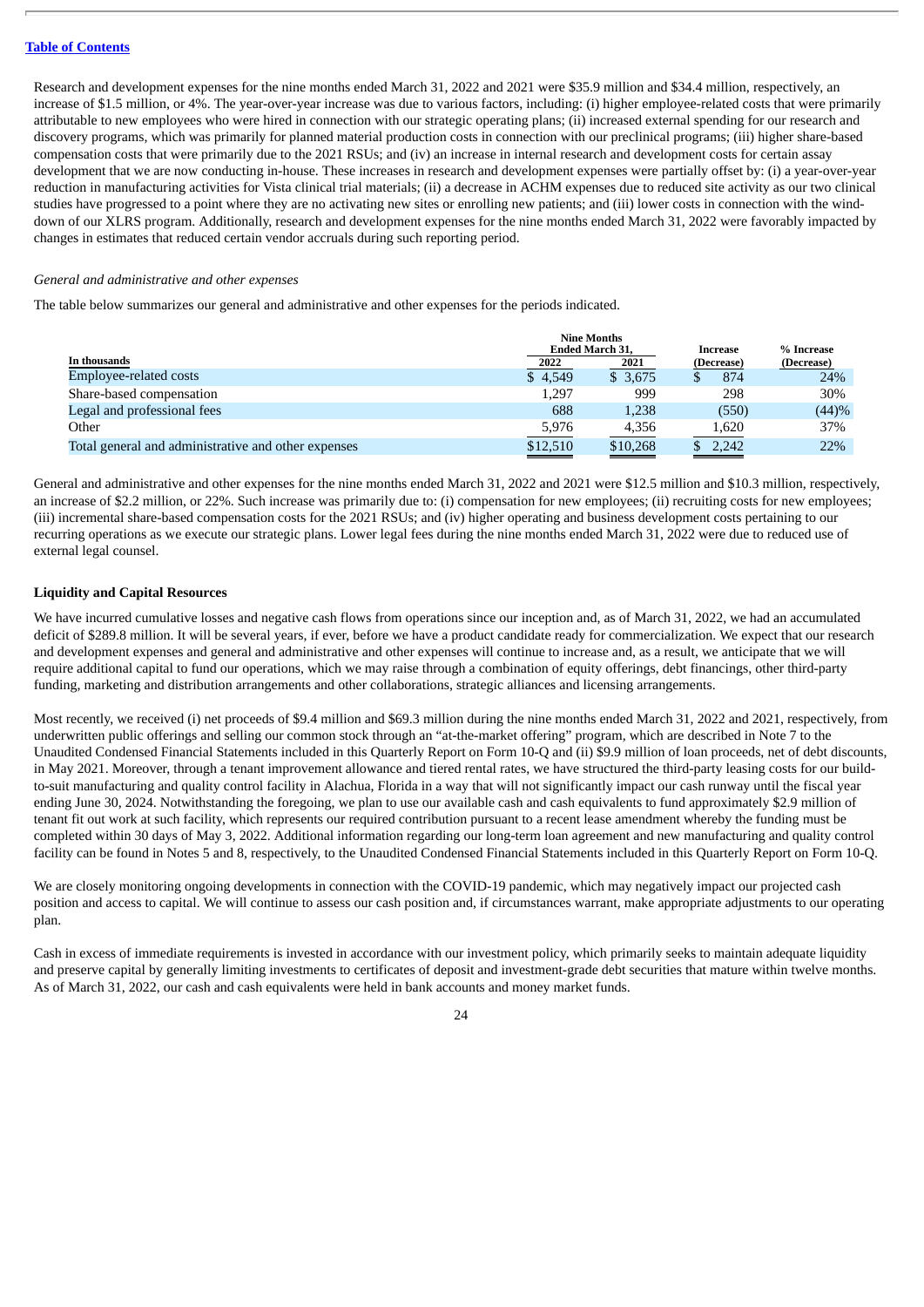# *Cash flows*

The table below sets forth the primary sources and uses of cash for the periods indicated.

|                                                      | <b>Nine Months</b><br>Ended March 31, |              | Increase   | % Increase |
|------------------------------------------------------|---------------------------------------|--------------|------------|------------|
| In thousands                                         | 2022                                  | 2021         | (Decrease) | (Decrease) |
| Cash provided by (used in):                          |                                       |              |            |            |
| <b>Operating activities</b>                          | \$(47,490)                            | $$$ (37,738) | \$ (9,752) | (26)%      |
| Investing activities                                 | 846                                   | 19,158       | (18, 312)  | (96)%      |
| Financing activities                                 | 9,441                                 | 69,648       | (60, 207)  | (86)%      |
| Net increase (decrease) in cash and cash equivalents | \$(37,203)                            | \$51,068     | \$(88,271) | $>(100)\%$ |

*Operating activities.* For both the nine months ended March 31, 2022 and 2021, cash used in operating activities was primarily the result of research and development expenses and general and administrative and other expenses incurred in conducting normal business operations. Specifically, the cash used in operating activities of \$47.5 million during the nine months ended March 31, 2022 was due to a net loss of \$50.6 million and unfavorable changes in our operating assets and liabilities of \$1.7 million, partially offset by non-cash items in our statement of operations of \$4.8 million. The cash used in operating activities of \$37.7 million during the nine months ended March 31, 2021 was due to a net loss of \$45.7 million, partially offset by non-cash items in our statement of operations of \$3.6 million and favorable changes in our operating assets and liabilities of \$4.4 million.

*Investing activities.* Cash provided by investing activities of \$0.8 million during the nine months ended March 31, 2022 consisted of cash proceeds of \$2.0 million from maturities of investments, partially offset by purchases of property and equipment of \$0.9 million and intellectual property costs of \$0.3 million. Cash provided by investing activities of \$19.2 million during the nine months ended March 31, 2021 consisted of cash proceeds of \$41.5 million from maturities of investments, net of investment purchases of \$21.0 million, partially offset by purchases of property and equipment of \$1.0 million and intellectual property costs of \$0.4 million.

*Financing activities.* Cash provided by financing activities of \$9.4 million during the nine months ended March 31, 2022 consisted of proceeds of \$9.4 million from issuances of our common stock, net of issuance costs, and proceeds from exercises of common stock options of \$0.1 million, partially offset by (i) payments for taxes related to equity awards and (ii) principal payments on a finance lease. Cash provided by financing activities of \$69.6 million during the nine months ended March 31, 2021 included (i) proceeds of \$69.3 million from the issuance of common stock and accompanying warrants, net of issuance costs, and (ii) proceeds from exercises of common stock options of \$0.7 million. These items were partially offset by (i) payments for deferred financing fees and taxes related to equity awards and (ii) principal payments on a finance lease.

# *Operating capital requirements*

We have not generated any revenue from product sales and we do not know when, or if, we will generate such revenue. We do not expect to have significant revenue from product sales unless and until we obtain regulatory approval of and commercialize one of our current or future product candidates. We anticipate that we will continue to generate losses for the foreseeable future as we continue the development of, and seek regulatory approvals for, our product candidates, and begin to commercialize any approved products. We are subject to all of the risks incident in the development of new gene therapy products, and we may encounter unforeseen expenses, difficulties, complications, delays and other unknown factors that may adversely affect our business.

We believe that our available cash and cash equivalents, which totaled \$67.8 million on March 31, 2022, will be sufficient to allow us to generate data from our ongoing and planned clinical programs and fund currently planned research and discovery programs into calendar year 2023. However, we will require substantial additional funding to: (i) finish our Vista trial; (ii) move our ACHMB3 product candidate forward; (iii) complete the process necessary to seek regulatory approval for our lead product candidates; (iv) build the sales, marketing and distribution infrastructure that we believe will be necessary to commercialize our lead product candidates, if approved; and (v) execute our plan to open and operate a leased cGMP manufacturing and quality control facility.

To provide the maximum degree of financial flexibility, we may consider various potential opportunities to fund future operations and/or modulate liquidity needs including: (i) raising new capital through equity or debt financings or other sources, including our "at-the-market offering" program; (ii) amending our long-term debt agreement; (iii) out-licensing the rights to certain of our product candidates; (iv) entering into one or more collaborations to offset the costs of our leased manufacturing and quality control facility; and (v) reducing our expenditures on research and development activities and/or restructuring our operations. However, we may be unable to successfully execute any of the plans described above, or raise additional funds or enter into such other arrangements when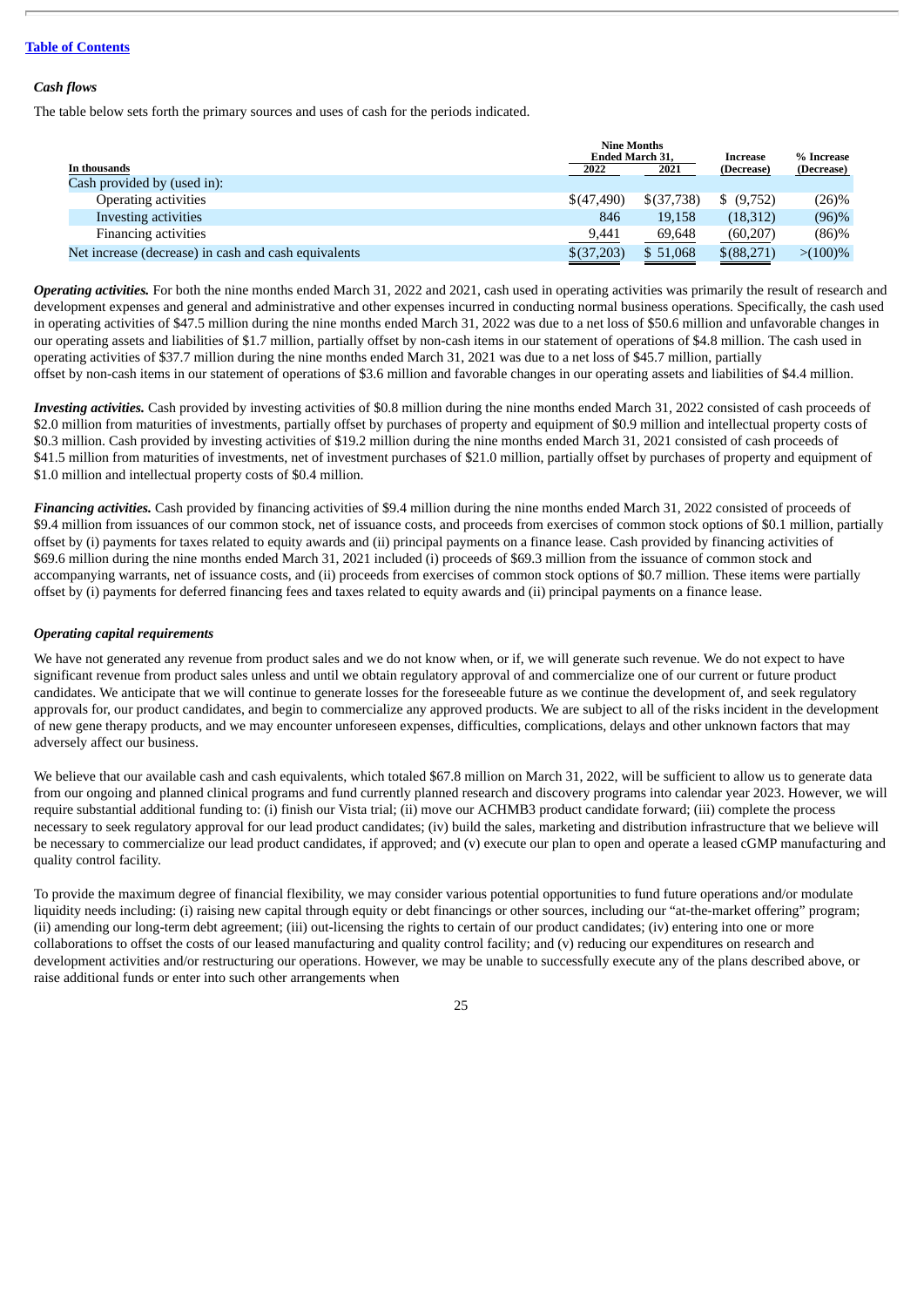needed on favorable terms, or at all. Additional information regarding our liquidity and related matters can be found in Note 1 to the Unaudited Condensed Financial Statements included in this Quarterly Report on Form 10-Q under the heading "Liquidity and Financial Condition."

# <span id="page-26-0"></span>**ITEM 3. QUANTITATIVE AND QUALITATIVE DISCLOSURES ABOUT MARKET RISK**

We are a smaller reporting company, as defined by Rule 12b-2 of the Securities Exchange Act of 1934, as amended, and are not required to provide this information.

# <span id="page-26-1"></span>**ITEM 4. CONTROLS AND PROCEDURES**

a) Conclusions Regarding the Effectiveness of Disclosure Controls and Procedures

Our management, with the participation of our principal executive officer and principal financial officer, has evaluated the effectiveness of our disclosure controls and procedures (as defined in Rules 13a-15e and 15d-15e under the Securities Exchange Act of 1934, as amended) as of the end of the period covered by this quarterly report. Based on this evaluation, our principal executive officer and principal financial officer concluded that these disclosure controls and procedures were effective as of March 31, 2022.

#### b) Changes in Internal Control over Financial Reporting

There were no changes in our internal control over financial reporting (as defined in Rules 13a-15f and 15d-15f under the Securities Exchange Act of 1934, as amended) during the quarter ended March 31, 2022 that have materially affected, or are reasonably likely to materially affect, our internal control over financial reporting.

# **PART II. OTHER INFORMATION**

#### <span id="page-26-3"></span><span id="page-26-2"></span>**ITEM 1. LEGAL PROCEEDINGS**

We are not a party to any pending legal proceedings. However, due to the nature of our business, we may be subject to lawsuits or other claims arising at any particular time in the ordinary course of business, and we expect that this situation will continue to be the case in the future.

### <span id="page-26-4"></span>**ITEM 1A. RISK FACTORS**

Refer to Part I, Item 1A, "Risk Factors," of our Annual Report on Form 10-K for the year ended June 30, 2021 (the "2021 Form 10-K") for information regarding our risk factors. Except as noted below, there have been no material changes in the risk factors included in the 2021 Form 10-K.

#### We have identified conditions and events that raise substantial doubt about our ability to continue as a going concern.

We may be forced to amend, delay, limit, reduce or terminate the scope of our clinical and preclinical programs and/or limit or cease our operations if we are unable to obtain additional funding. As of March 31, 2022, we had cash and cash equivalents totaling \$67.8 million. We believe that there is presently insufficient funding available to allow us to generate data from our ongoing and planned clinical programs and fund currently planned research and discovery programs for a period exceeding 12 months from the date of filing this Quarterly Report on Form 10-Q. During such 12-month period, our future liquidity needs will be primarily based on the: (i) success and progression of our product candidates; (ii) repayment obligations under our long-term debt agreement; and (iii) costs to operate our leased build-to-suit manufacturing and quality control facility. We will also require substantial additional funding to: (i) finish our Vista trial; (ii) move our ACHMB3 product candidate forward; (iii) complete the process necessary to seek regulatory approval for our lead product candidates; and (iv) build the sales, marketing and distribution infrastructure that we believe will be necessary to commercialize our lead product candidates, if approved. To provide the maximum degree of financial flexibility, we may consider various potential opportunities to fund future operations and/or modulate liquidity needs, including: (i) raising new capital through equity or debt financings or other sources, including our "at-the-market offering" program; (ii) amending our long-term debt agreement; (iii) out-licensing the rights to certain of our product candidates; (iv) entering into one or more collaborations to offset the costs of our leased manufacturing and quality control facility; and (v) reducing our expenditures on research and development activities and/or restructuring our operations. However, we may be unable to successfully execute any of the plans described above, or raise additional funds or enter into such other arrangements when needed on favorable terms, or at all. On May 4, 2022, the Federal Reserve Board announced an increase of 0.50% in the federal funds rate and indicated that further rate increases will be announced in the short-term to combat rising inflation in the United States. Such rate increases may have an adverse impact on our ability to raise funds through the offering of our securities or through the issuance of debt due to higher debt capital costs, diminished credit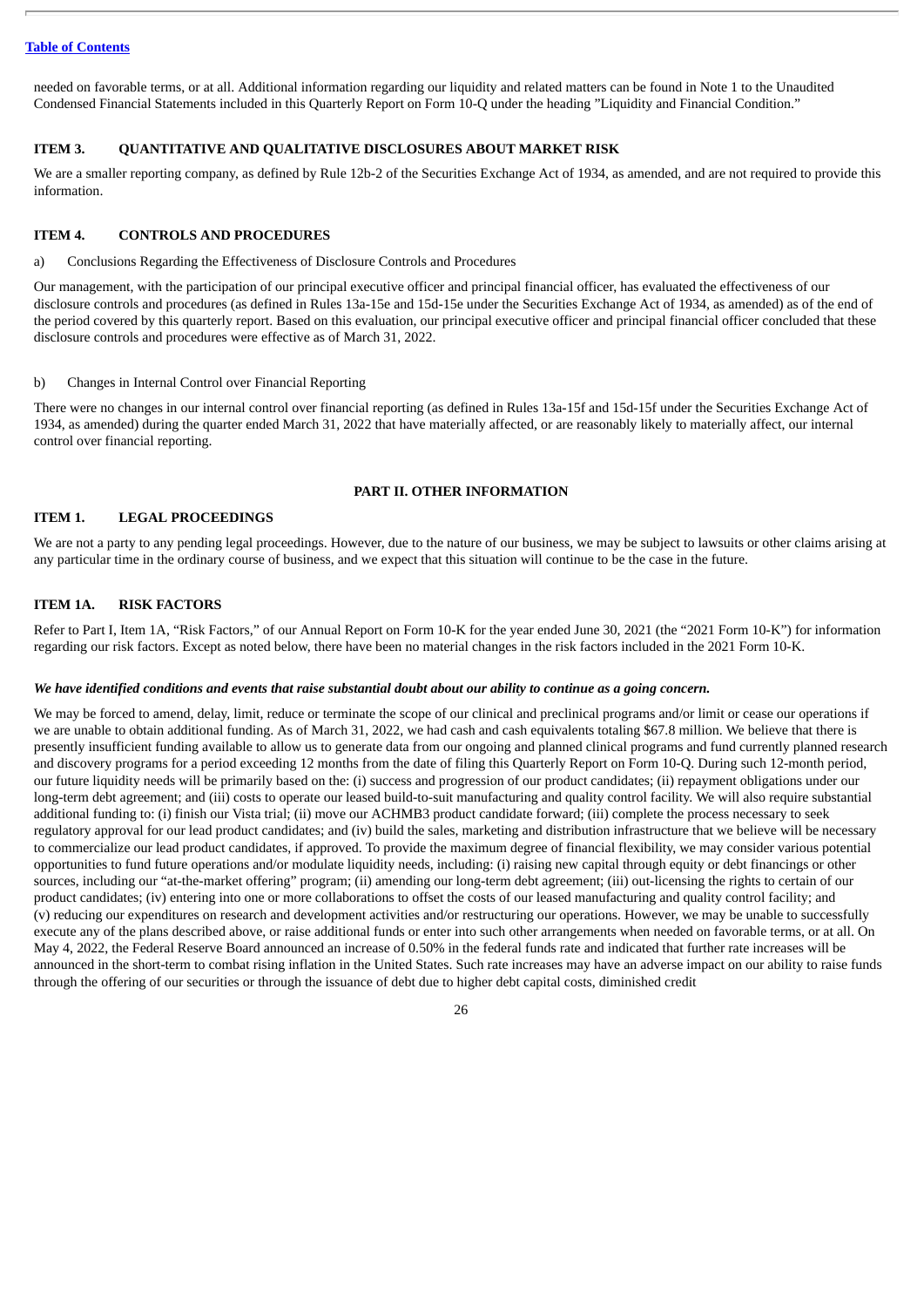availability and less favorable equity markets. The failure to obtain sufficient funds on commercially acceptable terms when needed would have a material adverse effect on our business, results of operations and financial condition and would jeopardize our ability to continue our operations. These factors raise substantial doubt about our ability to continue as a going concern.

Additional information regarding our ability to continue as a going concern can be found in Note 1 to the Unaudited Condensed Financial Statements included in this Quarterly Report on Form 10-Q under the heading "Liquidity and Financial Condition."

# Our stock price is currently trading below \$1.00 per share and, if it continues to trade below \$1.00 per share, our common stock may be subject to *delisting from the Nasdaq Global Market.*

If the bid price of our common stock were to close below the required minimum \$1.00 per share for 30 consecutive business days, we may receive a deficiency notice from Nasdaq regarding our failure to comply with Nasdaq Marketplace Rule 5450(a)(1). If we receive such a notice, pursuant to Marketplace Rule 5810(c)(3)(A), we will be afforded a compliance period of 180 calendar days to regain compliance with Rule 5450(a)(1). If at any time during the 180-day compliance period the bid price of our common stock closes at \$1.00 per share or more for a minimum of 10 consecutive business days, we will regain compliance with Rule 5450(a)(1). In the event that we do not regain compliance with Rule 5450(a)(1) prior to the expiration of the initial 180-day compliance period, we may be eligible for a second 180-day compliance period. To qualify for this additional compliance period, we would be required to meet the continued listing requirement for market value of publicly held shares and all other initial listing standards for Nasdaq's Global Market, other than the minimum bid price requirement. In addition, we would also be required to notify Nasdaq of our intent to cure the minimum bid price deficiency. However, if it appears to Nasdaq staff that we will not be able to cure the deficiency, we do not meet the other listing standards or we fail to regain compliance with the Nasdaq continued listing standards following the second 180-day compliance period, Nasdaq could provide notice that our common stock will be subject to delisting. We would be entitled to appeal such a delisting determination to a Nasdaq hearing panel and the delisting may be stayed pending the panel's determination. To the extent that we are unable to resolve a listing deficiency, there is a risk that our common stock may be delisted from Nasdaq, which would adversely impact the liquidity of our common stock and potentially result in even lower bid prices for our common stock.

# <span id="page-27-0"></span>**ITEM 6. EXHIBITS**

| <b>Exhibit</b><br>Number | <b>Description</b>                                                                                                                                                                                        |
|--------------------------|-----------------------------------------------------------------------------------------------------------------------------------------------------------------------------------------------------------|
| 3.1                      | Fifth Amended and Restated Certificate of Incorporation of the Company (incorporated by reference to Exhibit 3.1 to the Company's<br>Current Report on Form 8-K filed with the SEC on April 1, 2014)      |
| 3.2                      | <u>Amended and Restated Bylaws of the Company (incorporated by reference to Exhibit 3.2 to the Company's Current Report on</u><br>Form 8-K filed with the SEC on April 1, 2014)                           |
| $31.1*$                  | Certification of Principal Executive Officer pursuant to Rule 13a-14(a) or Rule 15d-14(a) of the Securities Exchange Act of 1934, as<br>adopted pursuant to Section 302 of the Sarbanes-Oxley Act of 2002 |
| $31.2*$                  | Certification of Principal Financial Officer pursuant to Rule 13a-14(a) or Rule 15d-14(a) of the Securities Exchange Act of 1934, as<br>adopted pursuant to Section 302 of the Sarbanes-Oxley Act of 2002 |
| $32.1***$                | Certification of Principal Executive Officer and Principal Financial Officer pursuant to 18 U.S.C. Section 1350, as adopted pursuant to<br>Section 906 of the Sarbanes-Oxley Act of 2002                  |
| 101.INS*                 | Inline XBRL Instance Document – the instance document does not appear in the Interactive Data File because its XBRL tags are<br>embedded within the Inline XBRL document                                  |
| 101.SCH*                 | Inline XBRL Taxonomy Extension Schema Document                                                                                                                                                            |
| 101.CAL*                 | Inline XBRL Taxonomy Extension Calculation Linkbase Document                                                                                                                                              |
| 101.DEF*                 | Inline XBRL Taxonomy Extension Definition Linkbase Document                                                                                                                                               |
| $101.LAB*$               | Inline XBRL Taxonomy Extension Label Linkbase Document                                                                                                                                                    |
| 101.PRE*                 | Inline XBRL Taxonomy Extension Presentation Linkbase Document                                                                                                                                             |

104\* The cover page for the Company's Quarterly Report on Form 10-Q has been formatted in Inline XBRL and contained in Exhibit 101

Filed herewith.

Furnished herewith.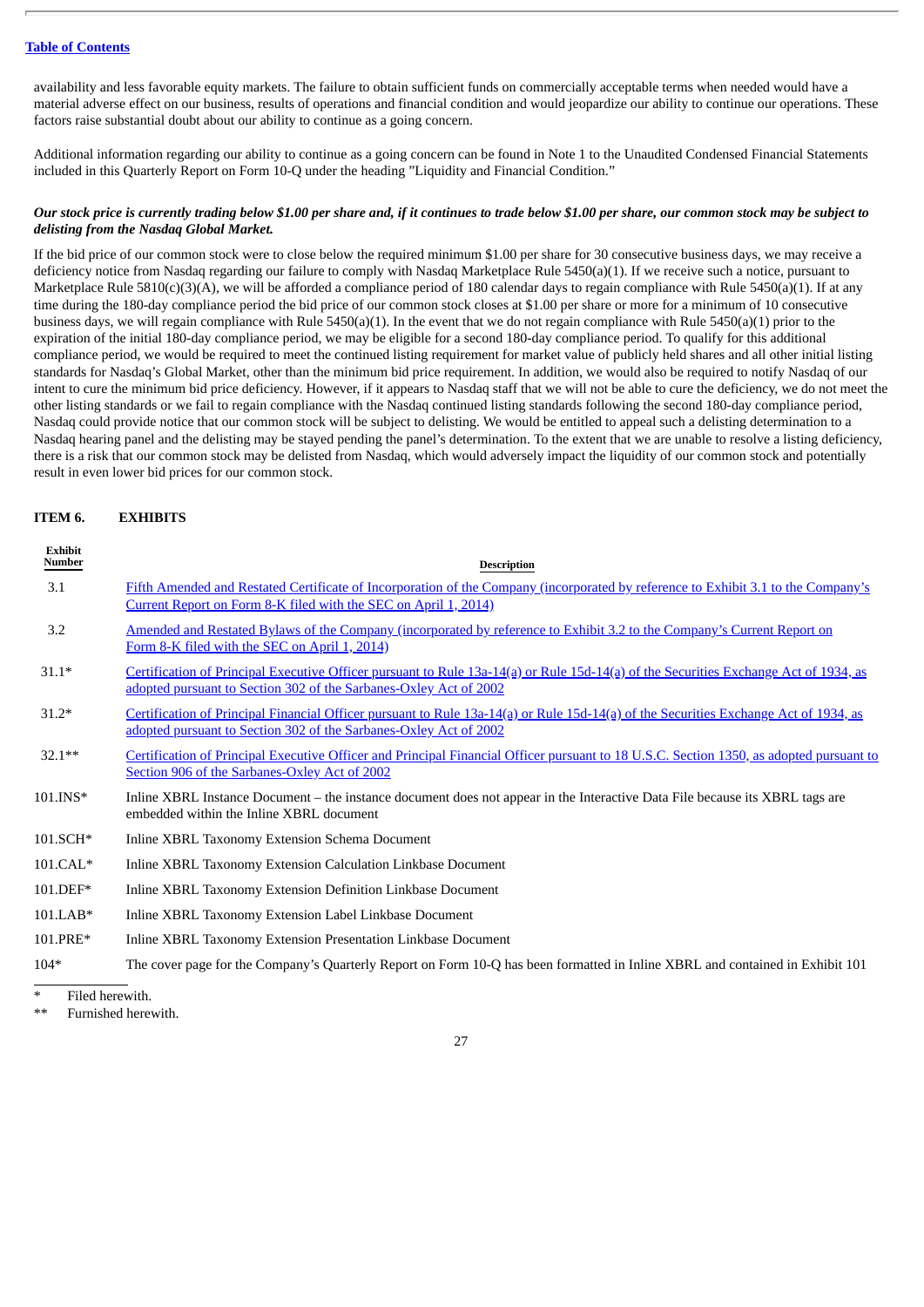# **SIGNATURE**

<span id="page-28-0"></span>Pursuant to the requirements of the Securities Exchange Act of 1934, as amended, the registrant has duly caused this report to be signed on its behalf by the undersigned thereunto duly authorized.

> APPLIED GENETIC TECHNOLOGIES CORPORATION (Registrant)

By: /s/ Jonathan I. Lieber Jonathan I. Lieber, Chief Financial Officer Date: May 16, 2022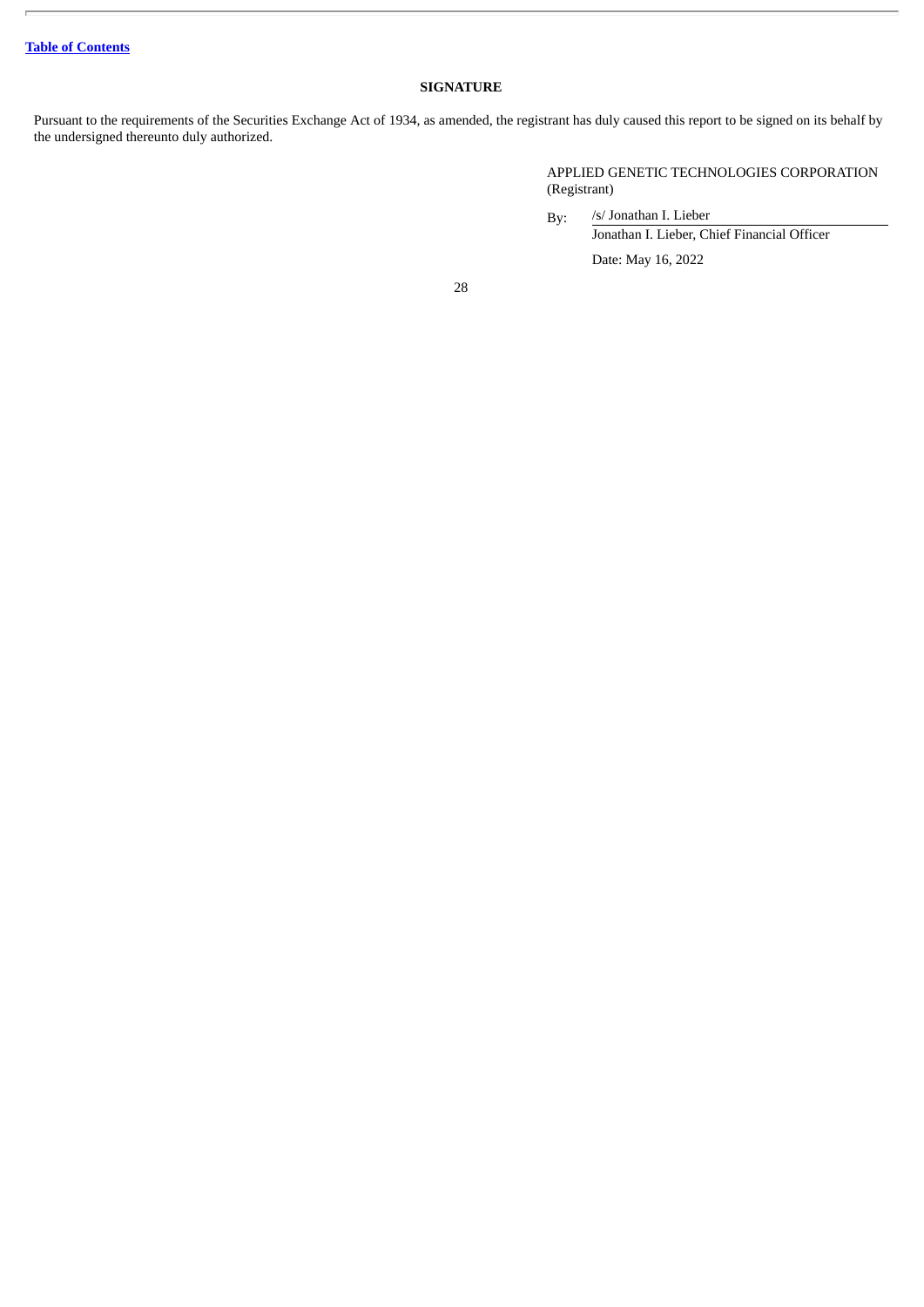# **CERTIFICATION**

<span id="page-29-0"></span>I, Susan B. Washer, certify that:

1. I have reviewed this Quarterly Report on Form 10-Q of Applied Genetic Technologies Corporation;

2. Based on my knowledge, this report does not contain any untrue statement of a material fact or omit to state a material fact necessary to make the statements made, in light of the circumstances under which such statements were made, not misleading with respect to the period covered by this report;

3. Based on my knowledge, the financial statements, and other financial information included in this report, fairly present in all material respects the financial condition, results of operations and cash flows of the registrant as of, and for, the periods presented in this report;

4. The registrant's other certifying officer(s) and I are responsible for establishing and maintaining disclosure controls and procedures (as defined in Exchange Act Rules 13a-15(e) and 15d-15(e)) and internal control over financial reporting (as defined in Exchange Act Rules 13a-15(f) and 15d-15(f)) for the registrant and have:

- (a) Designed such disclosure controls and procedures, or caused such disclosure controls and procedures to be designed under our supervision, to ensure that material information relating to the registrant, including its consolidated subsidiaries, is made known to us by others within those entities, particularly during the period in which this report is being prepared;
- (b) Designed such internal control over financial reporting, or caused such internal control over financial reporting to be designed under our supervision, to provide reasonable assurance regarding the reliability of financial reporting and the preparation of financial statements for external purposes in accordance with generally accepted accounting principles;
- (c) Evaluated the effectiveness of the registrant's disclosure controls and procedures and presented in this report our conclusions about the effectiveness of the disclosure controls and procedures, as of the end of the period covered by this report based on such evaluation; and
- (d) Disclosed in this report any change in the registrant's internal control over financial reporting that occurred during the registrant's most recent fiscal quarter (the registrant's fourth fiscal quarter in the case of an annual report) that has materially affected, or is reasonably likely to materially affect, the registrant's internal control over financial reporting; and

5. The registrant's other certifying officer and I have disclosed, based on our most recent evaluation of internal control over financial reporting, to the registrant's auditors and the audit committee of the registrant's board of directors (or persons performing the equivalent functions):

- (a) All significant deficiencies and material weaknesses in the design or operation of internal control over financial reporting which are reasonably likely to adversely affect the registrant's ability to record, process, summarize and report financial information; and
- (b) Any fraud, whether or not material, that involves management or other employees who have a significant role in the registrant's internal control over financial reporting.

Date: May  $16$ ,  $2022$  By:

/s/ Susan B. Washer

Susan B. Washer President and Chief Executive Officer (Principal Executive Officer)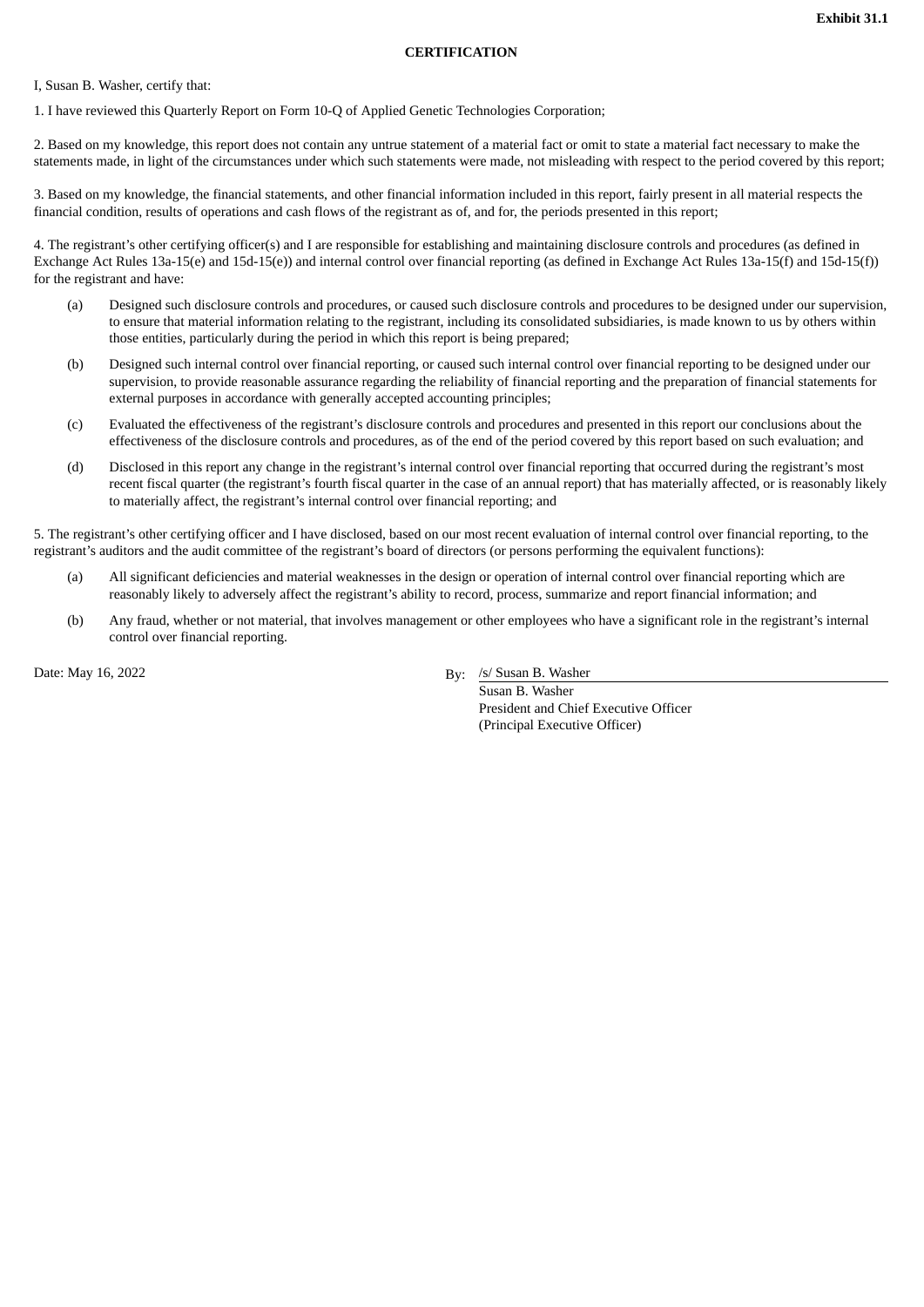# **CERTIFICATION**

<span id="page-30-0"></span>I, Jonathan I. Lieber, certify that:

1. I have reviewed this Quarterly Report on Form 10-Q of Applied Genetic Technologies Corporation;

2. Based on my knowledge, this report does not contain any untrue statement of a material fact or omit to state a material fact necessary to make the statements made, in light of the circumstances under which such statements were made, not misleading with respect to the period covered by this report;

3. Based on my knowledge, the financial statements, and other financial information included in this report, fairly present in all material respects the financial condition, results of operations and cash flows of the registrant as of, and for, the periods presented in this report;

4. The registrant's other certifying officer(s) and I are responsible for establishing and maintaining disclosure controls and procedures (as defined in Exchange Act Rules 13a-15(e) and 15d-15(e)) and internal control over financial reporting (as defined in Exchange Act Rules 13a-15(f) and 15d-15(f)) for the registrant and have:

- (a) Designed such disclosure controls and procedures, or caused such disclosure controls and procedures to be designed under our supervision, to ensure that material information relating to the registrant, including its consolidated subsidiaries, is made known to us by others within those entities, particularly during the period in which this report is being prepared;
- (b) Designed such internal control over financial reporting, or caused such internal control over financial reporting to be designed under our supervision, to provide reasonable assurance regarding the reliability of financial reporting and the preparation of financial statements for external purposes in accordance with generally accepted accounting principles;
- (c) Evaluated the effectiveness of the registrant's disclosure controls and procedures and presented in this report our conclusions about the effectiveness of the disclosure controls and procedures, as of the end of the period covered by this report based on such evaluation; and
- (d) Disclosed in this report any change in the registrant's internal control over financial reporting that occurred during the registrant's most recent fiscal quarter (the registrant's fourth fiscal quarter in the case of an annual report) that has materially affected, or is reasonably likely to materially affect, the registrant's internal control over financial reporting; and

5. The registrant's other certifying officer and I have disclosed, based on our most recent evaluation of internal control over financial reporting, to the registrant's auditors and the audit committee of the registrant's board of directors (or persons performing the equivalent functions):

- (a) All significant deficiencies and material weaknesses in the design or operation of internal control over financial reporting which are reasonably likely to adversely affect the registrant's ability to record, process, summarize and report financial information; and
- (b) Any fraud, whether or not material, that involves management or other employees who have a significant role in the registrant's internal control over financial reporting.

Date: May 16, 2022 By:

/s/ Jonathan I. Lieber

Jonathan I. Lieber Chief Financial Officer (Principal Financial Officer)